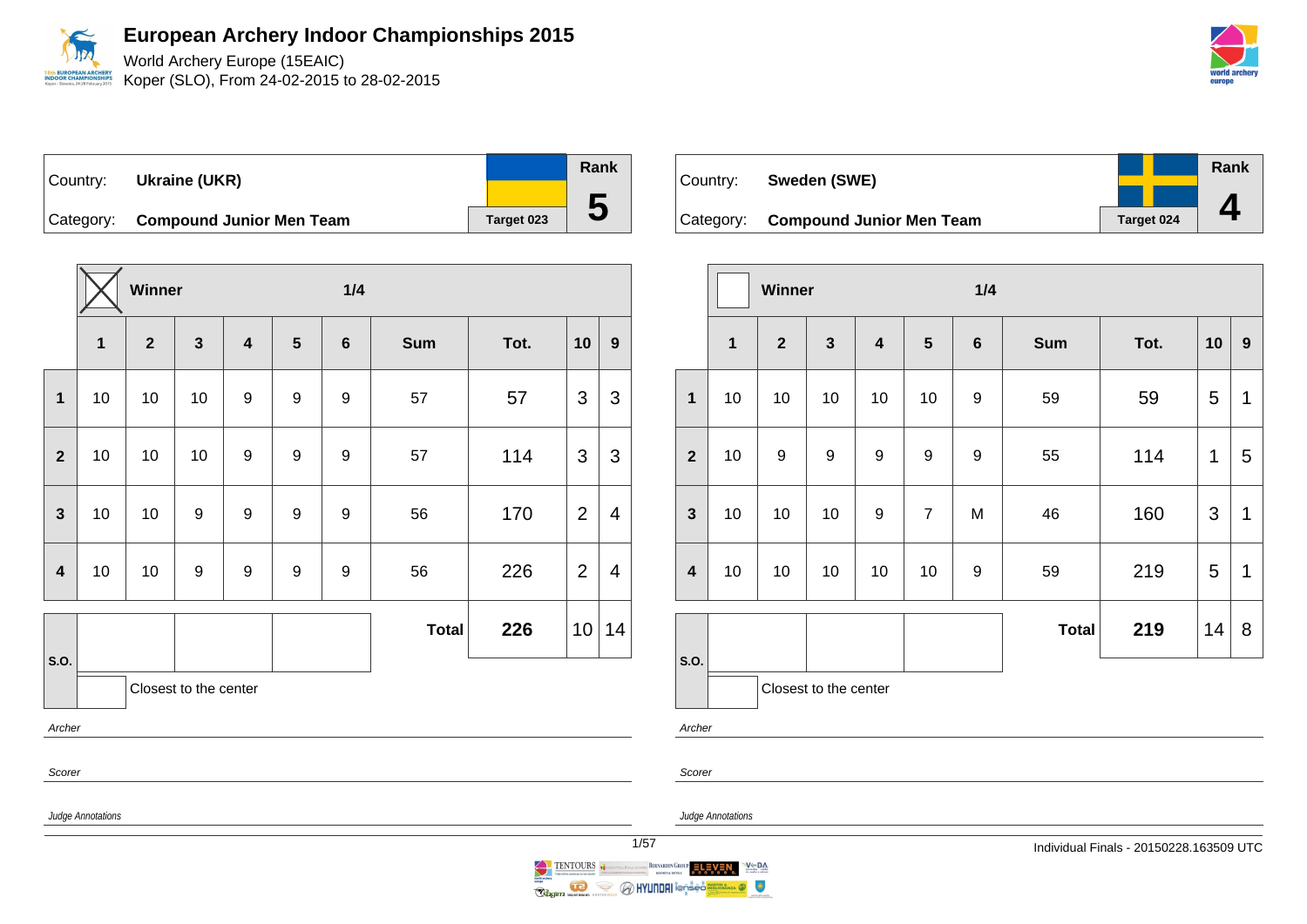

| Country:    | Italy (ITA)                     |            | Rank |
|-------------|---------------------------------|------------|------|
| l Category: | <b>Compound Junior Men Team</b> | Target 023 |      |

|                         |    | Winner         |                       |                         |    | 1/2 |              |      |    |                |
|-------------------------|----|----------------|-----------------------|-------------------------|----|-----|--------------|------|----|----------------|
|                         | 1  | $\overline{2}$ | $\mathbf{3}$          | $\overline{\mathbf{4}}$ | 5  | 6   | <b>Sum</b>   | Tot. | 10 | 9              |
| $\mathbf{1}$            | 10 | 10             | 10                    | 10                      | 10 | 9   | 59           | 59   | 5  | 1              |
| $\overline{2}$          | 10 | 10             | 10                    | 9                       | 9  | 9   | 57           | 116  | 3  | 3              |
| $\overline{\mathbf{3}}$ | 10 | 10             | 10                    | 10                      | 10 | 9   | 59           | 175  | 5  | 1              |
| $\overline{\mathbf{4}}$ | 10 | 10             | 10                    | 10                      | 9  | 9   | 58           | 233  | 4  | $\overline{2}$ |
|                         |    |                |                       |                         |    |     | <b>Total</b> | 233  | 17 | $\overline{7}$ |
| S.O.                    |    |                | Closest to the center |                         |    |     |              |      |    |                |
| Archer                  |    |                |                       |                         |    |     |              |      |    |                |
| Scorer                  |    |                |                       |                         |    |     |              |      |    |                |

Country: **Ukraine (UKR)** Category: **Compound Junior Men Team** Target 024 **Rank 5**

|                  |                         | Winner         |                       |                         |                  | 1/2     |              |      |                |                  |
|------------------|-------------------------|----------------|-----------------------|-------------------------|------------------|---------|--------------|------|----------------|------------------|
|                  | $\overline{\mathbf{1}}$ | $\overline{2}$ | $\mathbf{3}$          | $\overline{\mathbf{4}}$ | $5\phantom{.0}$  | $\bf 6$ | <b>Sum</b>   | Tot. | 10             | $\boldsymbol{9}$ |
| $\mathbf{1}$     | 10                      | 10             | 10                    | $\boldsymbol{9}$        | $\boldsymbol{9}$ | 9       | 57           | 57   | 3              | 3                |
| $\overline{2}$   | 10                      | 10             | 10                    | $\boldsymbol{9}$        | $\mathsf g$      | 9       | 57           | 114  | 3              | 3                |
| $\mathbf{3}$     | 10                      | 10             | 10                    | 10                      | 10               | 9       | 59           | 173  | 5              | $\mathbf 1$      |
| $\boldsymbol{4}$ | 10                      | 10             | 10                    | 9                       | $\boldsymbol{9}$ | 9       | 57           | 230  | $\mathfrak{S}$ | 3                |
|                  |                         |                |                       |                         |                  |         | <b>Total</b> | 230  | 14             | 10               |
| S.O.             |                         |                | Closest to the center |                         |                  |         |              |      |                |                  |
| Archer           |                         |                |                       |                         |                  |         |              |      |                |                  |



Judge Annotations

BERNARDIN GROUP ELEVEN

 $V \subseteq DA$ 

 $\circ$ 

Scorer



**O HYUNDA**I i@psed

TENTOURS CONTINUES

 $\iff$ 

Ragin mariam

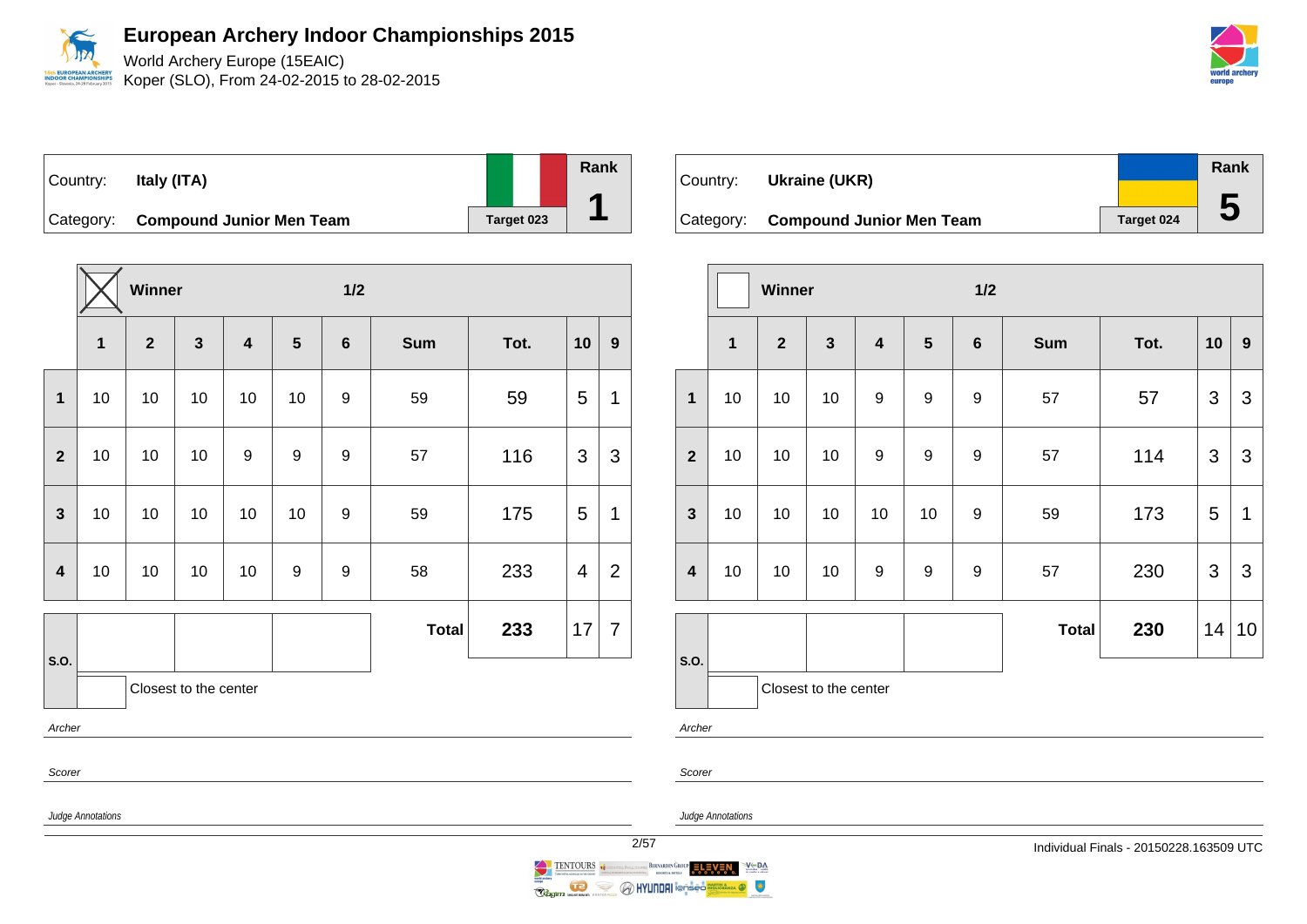

World Archery Europe (15EAIC) Koper (SLO), From 24-02-2015 to 28-02-2015



Country: **Belgium (BEL)** Category: **Compound Junior Men Team** Target 027

|                         |              | Winner       |                       |                         |    | 1/2            |              |      |    |                |
|-------------------------|--------------|--------------|-----------------------|-------------------------|----|----------------|--------------|------|----|----------------|
|                         | $\mathbf{1}$ | $\mathbf{2}$ | $\mathbf{3}$          | $\overline{\mathbf{4}}$ | 5  | $6\phantom{1}$ | <b>Sum</b>   | Tot. | 10 | $\mathbf{9}$   |
| $\mathbf{1}$            | 10           | 10           | 10                    | 10                      | 9  | 9              | 58           | 58   | 4  | $\overline{2}$ |
| $\overline{2}$          | 10           | 10           | 10                    | 10                      | 10 | 9              | 59           | 117  | 5  | 1              |
| 3                       | 10           | 10           | 10                    | 10                      | 10 | 9              | 59           | 176  | 5  | 1              |
| $\overline{\mathbf{4}}$ | 10           | 10           | 10                    | $\boldsymbol{9}$        | 9  | 9              | 57           | 233  | 3  | 3              |
|                         |              |              |                       |                         |    |                | <b>Total</b> | 233  | 17 | $\overline{7}$ |
| S.O.                    |              |              | Closest to the center |                         |    |                |              |      |    |                |
| Archer                  |              |              |                       |                         |    |                |              |      |    |                |
| Scorer                  |              |              |                       |                         |    |                |              |      |    |                |

| Country: | Slovenia (SLO)                     |                   | Rank |
|----------|------------------------------------|-------------------|------|
|          |                                    |                   |      |
|          | Category: Compound Junior Men Team | <b>Target 028</b> |      |

|                         |              | Winner       |                         |                         |                  | 1/2              |              |      |                         |                  |
|-------------------------|--------------|--------------|-------------------------|-------------------------|------------------|------------------|--------------|------|-------------------------|------------------|
|                         | $\mathbf{1}$ | $\mathbf{2}$ | $\overline{\mathbf{3}}$ | $\overline{\mathbf{4}}$ | $5\phantom{1}$   | $\bf 6$          | <b>Sum</b>   | Tot. | 10                      | $\boldsymbol{9}$ |
| $\mathbf{1}$            | 10           | 10           | 10                      | 10                      | $\boldsymbol{9}$ | $\boldsymbol{9}$ | 58           | 58   | $\overline{\mathbf{4}}$ | $\overline{2}$   |
| $\overline{2}$          | 10           | 10           | 10                      | 10                      | 10               | 9                | 59           | 117  | 5                       | 1                |
| $\mathbf{3}$            | 10           | 10           | 10                      | 10                      | 10               | 10               | 60           | 177  | $\,6$                   | $\mathbf 0$      |
| $\overline{\mathbf{4}}$ | 10           | 10           | 10                      | 9                       | 9                | 9                | 57           | 234  | $\mathfrak{S}$          | 3                |
|                         |              |              |                         |                         |                  |                  | <b>Total</b> | 234  | 18                      | 6                |
| S.O.                    |              |              | Closest to the center   |                         |                  |                  |              |      |                         |                  |

Archer

Scorer

Judge Annotations

Judge Annotations

**Rank**

**3**

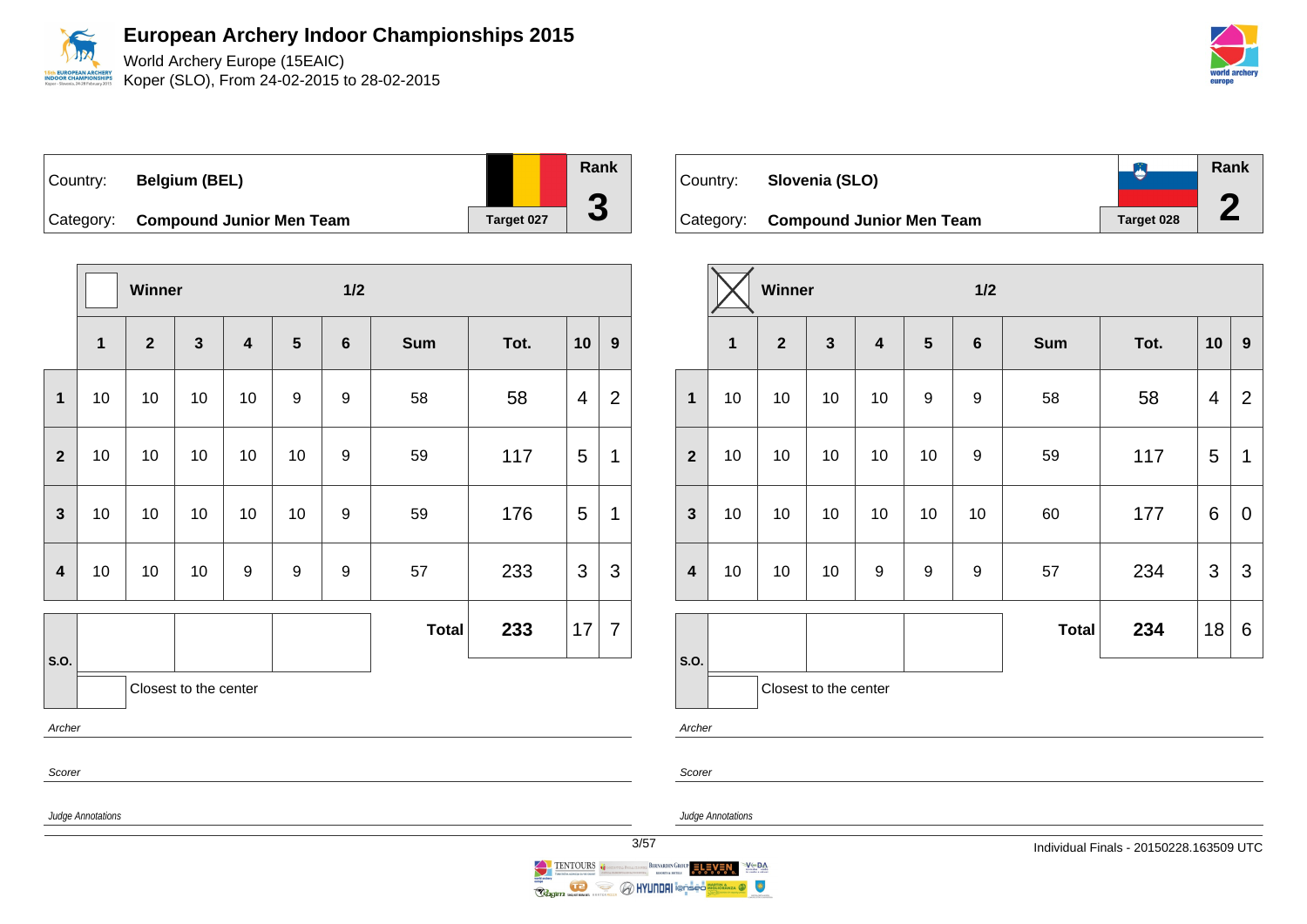

World Archery Europe (15EAIC) Koper (SLO), From 24-02-2015 to 28-02-2015

| Country: | Ukraine (UKR)                      |            | Rank |
|----------|------------------------------------|------------|------|
|          |                                    |            |      |
|          | Category: Compound Junior Men Team | Target 013 | IJ   |

|                         |             | Winner       |                       |                         |                  | <b>Bronze</b>    |              |      |                |                  |
|-------------------------|-------------|--------------|-----------------------|-------------------------|------------------|------------------|--------------|------|----------------|------------------|
|                         | $\mathbf 1$ | $\mathbf{2}$ | $\mathbf{3}$          | $\overline{\mathbf{4}}$ | $5\phantom{1}$   | $6\phantom{1}6$  | Sum          | Tot. | 10             | $\boldsymbol{9}$ |
| $\mathbf{1}$            | 10          | 10           | $\boldsymbol{9}$      | $\boldsymbol{9}$        | 9                | 8                | 55           | 55   | $\overline{2}$ | 3                |
| $\overline{2}$          | 10          | 10           | 10                    | 10                      | $\boldsymbol{9}$ | $\boldsymbol{9}$ | 58           | 113  | 4              | $\overline{2}$   |
| $\overline{\mathbf{3}}$ | 10          | 10           | 10                    | 10                      | 10               | 10               | 60           | 173  | 6              | $\mathbf 0$      |
| 4                       | 10          | 10           | 10                    | 9                       | 9                | 9                | 57           | 230  | 3              | 3                |
|                         |             |              |                       |                         |                  |                  | <b>Total</b> | 230  | 15             | 8                |
| S.O.                    |             |              | Closest to the center |                         |                  |                  |              |      |                |                  |
| Archer                  |             |              |                       |                         |                  |                  |              |      |                |                  |
| Scorer                  |             |              |                       |                         |                  |                  |              |      |                |                  |

| Country: | <b>Belgium (BEL)</b>               |            | Rank<br>m |
|----------|------------------------------------|------------|-----------|
|          | Category: Compound Junior Men Team | Target 014 | J         |

|                         |    | Winner         |                       |                         |                  | <b>Bronze</b>    |              |      |                |                  |
|-------------------------|----|----------------|-----------------------|-------------------------|------------------|------------------|--------------|------|----------------|------------------|
|                         | 1  | $\overline{2}$ | $\mathbf{3}$          | $\overline{\mathbf{4}}$ | $5\phantom{1}$   | $\bf 6$          | <b>Sum</b>   | Tot. | 10             | $\boldsymbol{9}$ |
| $\overline{1}$          | 10 | 10             | 10                    | 9                       | 9                | $\boldsymbol{9}$ | 57           | 57   | $\mathfrak{S}$ | 3                |
| $\overline{2}$          | 10 | 9              | 9                     | $\boldsymbol{9}$        | $\boldsymbol{9}$ | 9                | 55           | 112  | 1              | 5                |
| $\mathbf{3}$            | 10 | 10             | 10                    | 9                       | 9                | 9                | 57           | 169  | 3              | 3                |
| $\overline{\mathbf{4}}$ | 10 | 10             | 10                    | $\boldsymbol{9}$        | $\boldsymbol{9}$ | 9                | 57           | 226  | 3              | 3                |
|                         |    |                |                       |                         |                  |                  | <b>Total</b> | 226  | 10             | 14               |
| S.O.                    |    |                |                       |                         |                  |                  |              |      |                |                  |
|                         |    |                | Closest to the center |                         |                  |                  |              |      |                |                  |

Archer

Judge Annotations

Judge Annotations

BERNARDIN GROUP ELEVEN

 $V \subseteq BA$ 

 $\bullet$ 

Scorer



**O HYUNDAI** ionseo

TENTOURS

 $\iff$ 

Ragin

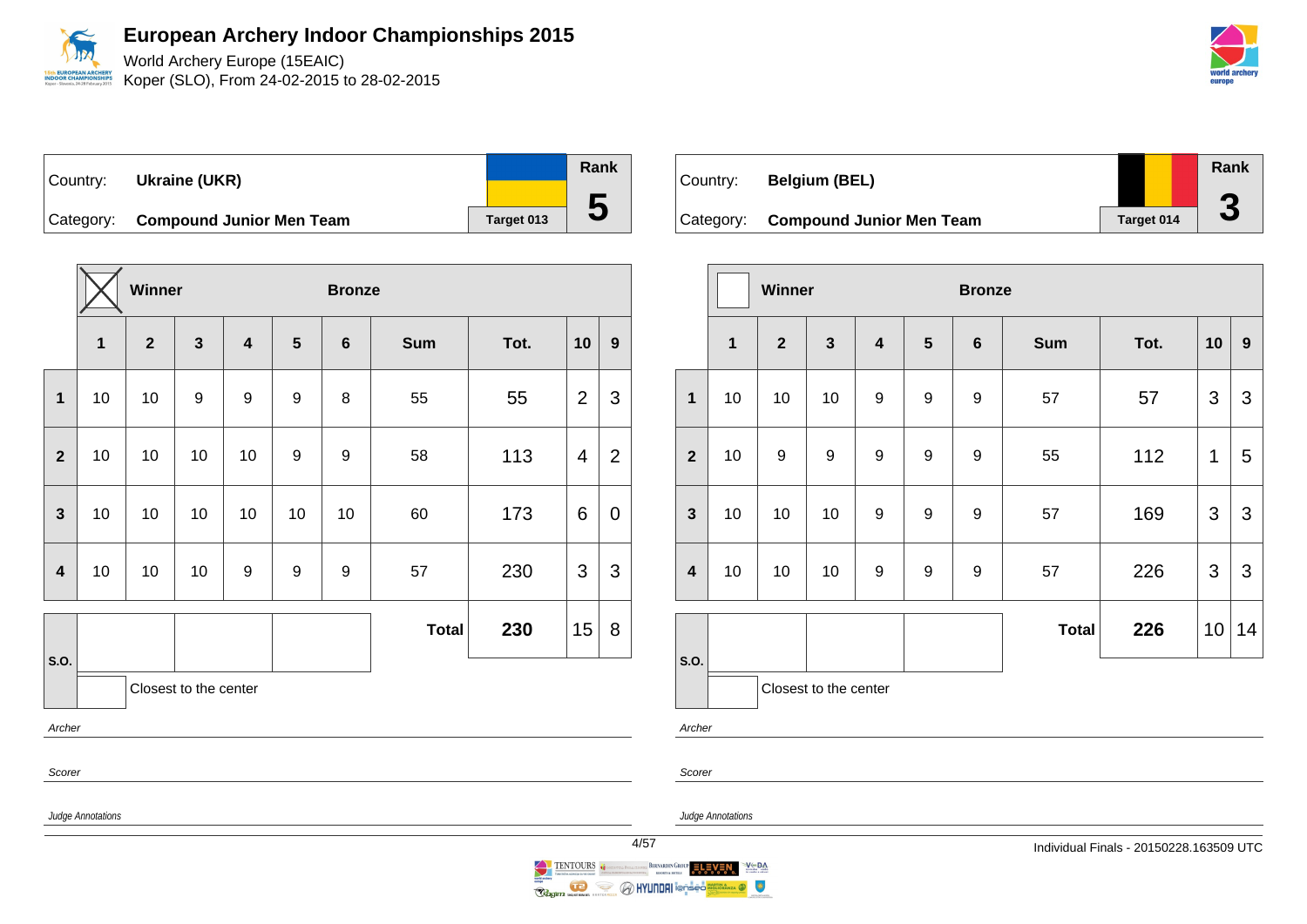World Archery Europe (15EAIC) Koper (SLO), From 24-02-2015 to 28-02-2015

Country: **Italy (ITA)** Category: **Compound Junior Men Team** Target 001 **Rank 1**

|                         |                       | <b>Winner</b>  |              |                         | Gold             |                  |              |      |    |                  |
|-------------------------|-----------------------|----------------|--------------|-------------------------|------------------|------------------|--------------|------|----|------------------|
|                         | $\mathbf{1}$          | $\overline{2}$ | $\mathbf{3}$ | $\overline{\mathbf{4}}$ | $5\phantom{1}$   | $\bf 6$          | <b>Sum</b>   | Tot. | 10 | $\boldsymbol{9}$ |
| 1                       | 9                     | 10             | 10           | 9                       | 9                | 10               | 57           | 57   | 3  | 3                |
| $\overline{2}$          | 10                    | 9              | 10           | 9                       | 10               | $\boldsymbol{9}$ | 57           | 114  | 3  | 3                |
| $\mathbf{3}$            | 10                    | 10             | 10           | 10                      | 10               | 10               | 60           | 174  | 6  | $\pmb{0}$        |
| $\overline{\mathbf{4}}$ | 9                     | 9              | 9            | 9                       | $\boldsymbol{9}$ | 10               | 55           | 229  | 1  | 5                |
|                         |                       |                |              |                         |                  |                  | <b>Total</b> | 229  | 13 | 11               |
| S.O.                    | Closest to the center |                |              |                         |                  |                  |              |      |    |                  |
| Archer                  |                       |                |              |                         |                  |                  |              |      |    |                  |
| Scorer                  |                       |                |              |                         |                  |                  |              |      |    |                  |

| Country: | Slovenia (SLO)                     |            | <b>Rank</b> |
|----------|------------------------------------|------------|-------------|
|          |                                    |            |             |
|          | Category: Compound Junior Men Team | Target 002 |             |

|                         |    | Winner         |                       |                         |                  | Gold    |              |      |                |                         |
|-------------------------|----|----------------|-----------------------|-------------------------|------------------|---------|--------------|------|----------------|-------------------------|
|                         | 1  | $\overline{2}$ | $\mathbf{3}$          | $\overline{\mathbf{4}}$ | $5\phantom{1}$   | $\bf 6$ | <b>Sum</b>   | Tot. | 10             | $\boldsymbol{9}$        |
| $\mathbf{1}$            | 10 | 10             | 10                    | $\boldsymbol{9}$        | 10               | 9       | 58           | 58   | $\overline{4}$ | $\overline{2}$          |
| $\overline{2}$          | 10 | 10             | 9                     | 9                       | 9                | 9       | 56           | 114  | $\overline{2}$ | $\overline{\mathbf{4}}$ |
| $\mathbf{3}$            | 10 | 9              | 10                    | $\boldsymbol{9}$        | 10               | 10      | 58           | 172  | $\overline{4}$ | $\overline{2}$          |
| $\overline{\mathbf{4}}$ | 10 | 9              | 10                    | 10                      | $\boldsymbol{9}$ | 10      | 58           | 230  | 4              | $\overline{2}$          |
|                         |    |                |                       |                         |                  |         |              |      |                |                         |
|                         |    |                |                       |                         |                  |         | <b>Total</b> | 230  | 14             | 10                      |
| S.O.                    |    |                |                       |                         |                  |         |              |      |                |                         |
|                         |    |                | Closest to the center |                         |                  |         |              |      |                |                         |

Archer

Scorer

Judge Annotations

Judge Annotations

BERNARDIN GROUP ELEVEN

 $V \subseteq DA$ 

 $\bullet$ 

**O HYUNDAI** i@nsed

TENTOURS CONTINUES

 $\iff$ 

Ragin Marine

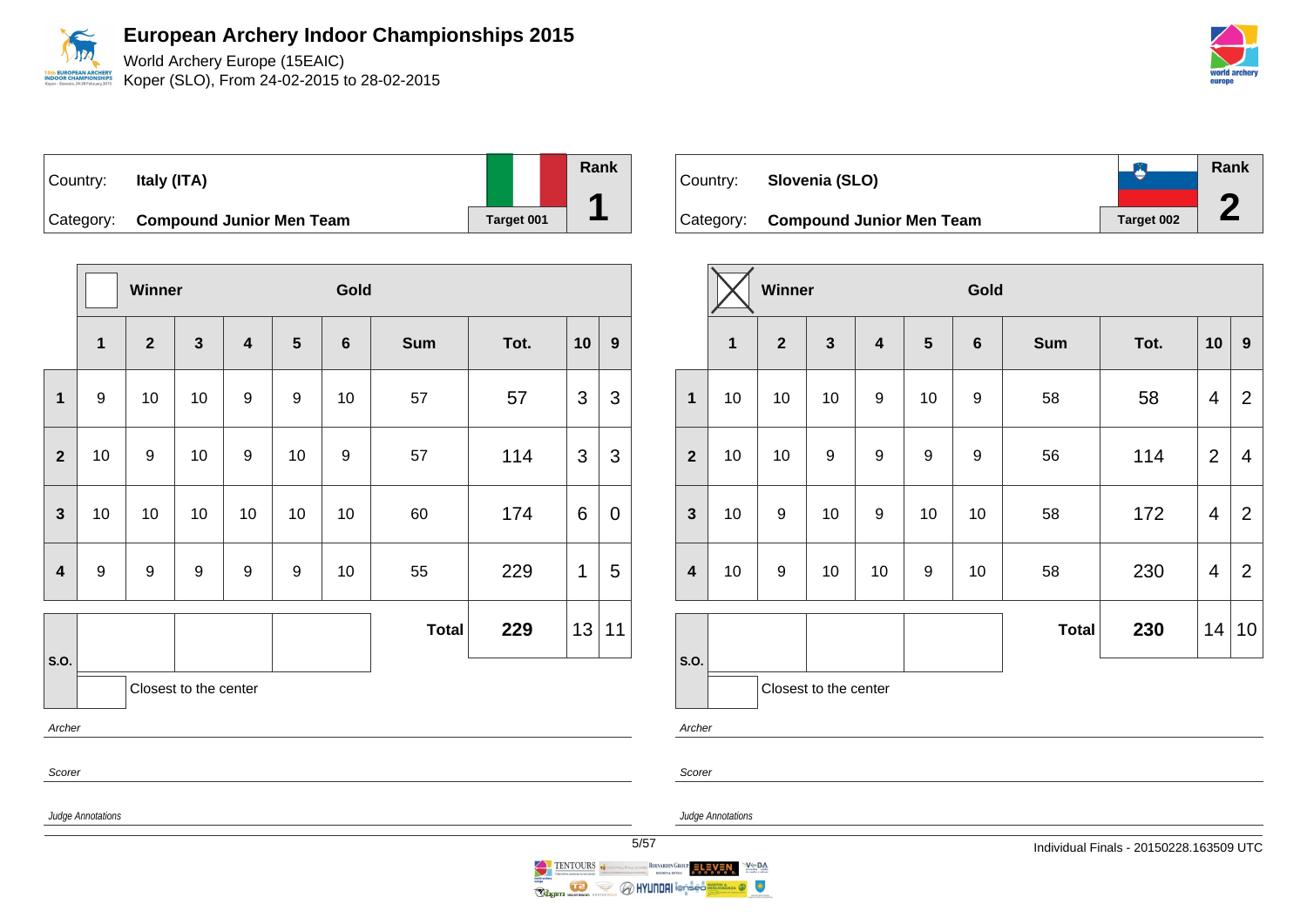

World Archery Europe (15EAIC) Koper (SLO), From 24-02-2015 to 28-02-2015



Country: **Belgium (BEL)**

|                         | Category:             | <b>Compound Junior Women Team</b> | Target 017   |                         |                  |                |              |      |    |                |
|-------------------------|-----------------------|-----------------------------------|--------------|-------------------------|------------------|----------------|--------------|------|----|----------------|
|                         |                       |                                   |              |                         |                  |                |              |      |    |                |
|                         |                       | Winner                            |              |                         |                  | 1/2            |              |      |    |                |
|                         | $\mathbf{1}$          | $\overline{2}$                    | $\mathbf{3}$ | $\overline{\mathbf{4}}$ | 5                | $6\phantom{1}$ | <b>Sum</b>   | Tot. | 10 | 9              |
| $\mathbf{1}$            | 10                    | 10                                | 10           | 10                      | 9                | 9              | 58           | 58   | 4  | $\overline{2}$ |
| $\overline{2}$          | 10                    | 10                                | 10           | $\boldsymbol{9}$        | $\boldsymbol{9}$ | $\mathsf g$    | 57           | 115  | 3  | 3              |
| 3                       | 10                    | 10                                | 10           | $\boldsymbol{9}$        | $\boldsymbol{9}$ | 8              | 56           | 171  | 3  | $\overline{2}$ |
| $\overline{\mathbf{4}}$ | 10                    | 10                                | 10           | $\boldsymbol{9}$        | $\boldsymbol{9}$ | 8              | 56           | 227  | 3  | $\overline{2}$ |
| S.O.                    |                       |                                   |              |                         |                  |                | <b>Total</b> | 227  | 13 | 9              |
|                         | Closest to the center |                                   |              |                         |                  |                |              |      |    |                |
| Archer                  |                       |                                   |              |                         |                  |                |              |      |    |                |
|                         |                       |                                   |              |                         |                  |                |              |      |    |                |

| ∣Country: | <b>Russian Federation (RUS)</b>      |            | Rank |
|-----------|--------------------------------------|------------|------|
|           |                                      |            |      |
|           | Category: Compound Junior Women Team | Target 018 |      |

|                         |              | Winner         |                       |                         |                  | 1/2              |              |      |    |                  |  |
|-------------------------|--------------|----------------|-----------------------|-------------------------|------------------|------------------|--------------|------|----|------------------|--|
|                         | $\mathbf{1}$ | $\overline{2}$ | $\mathbf{3}$          | $\overline{\mathbf{4}}$ | $5\phantom{1}$   | $\bf 6$          | <b>Sum</b>   | Tot. | 10 | $\boldsymbol{9}$ |  |
| $\mathbf{1}$            | 10           | 10             | 10                    | $\boldsymbol{9}$        | 9                | 9                | 57           | 57   | 3  | 3                |  |
| $\overline{2}$          | 10           | 10             | 10                    | 10                      | $\mathsf g$      | $\boldsymbol{9}$ | 58           | 115  | 4  | $\overline{2}$   |  |
| $\mathbf{3}$            | 10           | 10             | 10                    | $\boldsymbol{9}$        | $\boldsymbol{9}$ | 9                | 57           | 172  | 3  | 3                |  |
| $\overline{\mathbf{4}}$ | 10           | 10             | 10                    | 10                      | 10               | 9                | 59           | 231  | 5  | 1                |  |
|                         |              |                |                       |                         |                  |                  | <b>Total</b> | 231  | 15 | 9                |  |
| S.O.                    |              |                | Closest to the center |                         |                  |                  |              |      |    |                  |  |

Archer

Scorer

Scorer

Judge Annotations

Judge Annotations

**Rank**

**3**

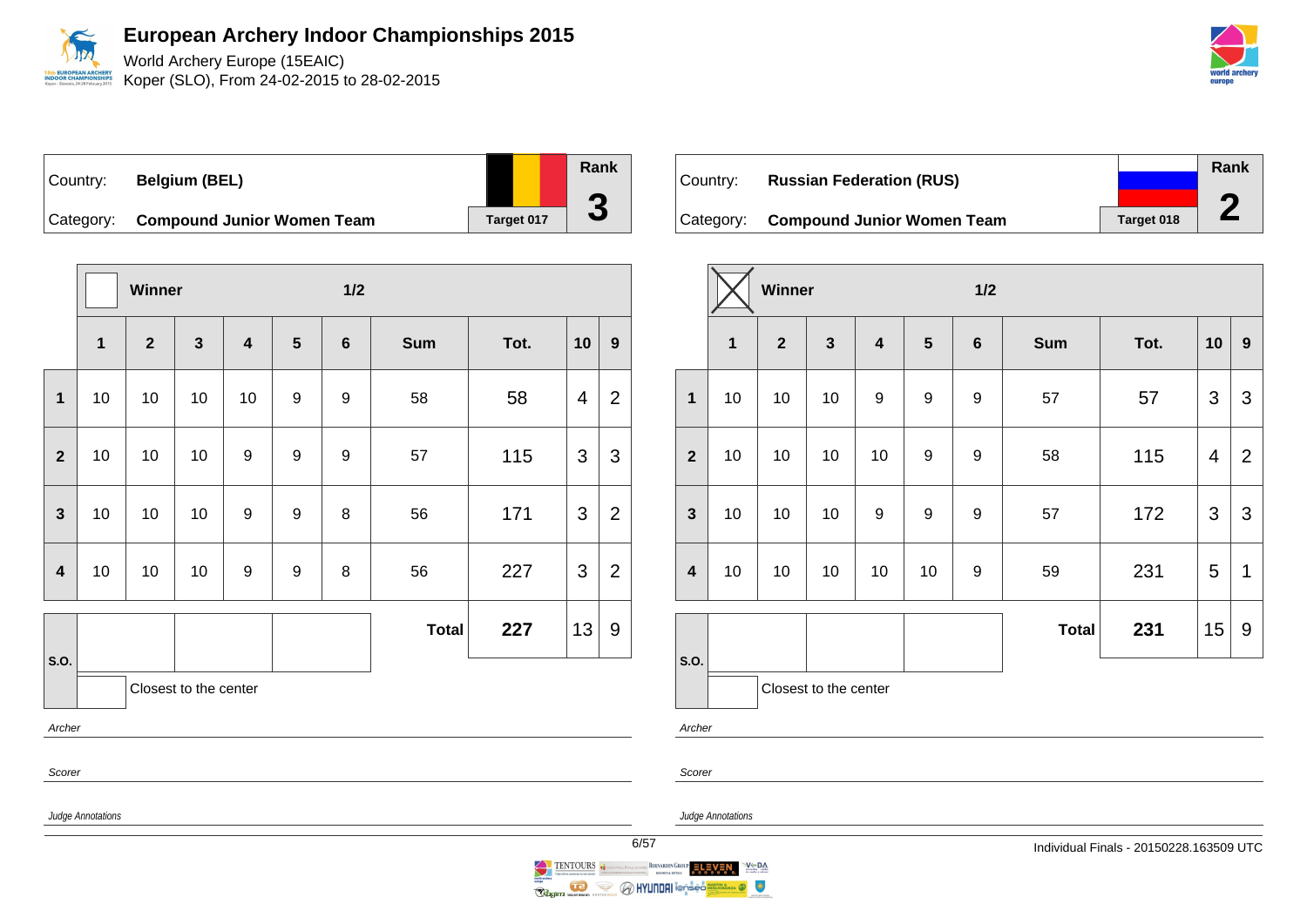

World Archery Europe (15EAIC) Koper (SLO), From 24-02-2015 to 28-02-2015

| ∣Country: ⊥ | Ukraine (UKR)                        |            | Rank |
|-------------|--------------------------------------|------------|------|
|             |                                      |            | ▰    |
|             | Category: Compound Junior Women Team | Target 017 |      |

|                  |              | Winner       |                       |                         |                  | Gold             |              |      |                           |                         |
|------------------|--------------|--------------|-----------------------|-------------------------|------------------|------------------|--------------|------|---------------------------|-------------------------|
|                  | $\mathbf{1}$ | $\mathbf{2}$ | $\mathbf{3}$          | $\overline{\mathbf{4}}$ | $5\phantom{1}$   | $6\phantom{1}6$  | <b>Sum</b>   | Tot. | 10                        | $\boldsymbol{9}$        |
| $\mathbf{1}$     | 10           | 10           | 10                    | $\boldsymbol{9}$        | 9                | $\boldsymbol{9}$ | 57           | 57   | 3                         | 3                       |
| $\mathbf{2}$     | 10           | 10           | 10                    | 9                       | 9                | 9                | 57           | 114  | 3                         | 3                       |
| $\mathbf{3}$     | 10           | 10           | 10                    | $\boldsymbol{9}$        | $\boldsymbol{9}$ | $\boldsymbol{9}$ | 57           | 171  | $\ensuremath{\mathsf{3}}$ | $\mathfrak{S}$          |
| $\boldsymbol{4}$ | 10           | 10           | $\boldsymbol{9}$      | $\boldsymbol{9}$        | 9                | 9                | 56           | 227  | $\overline{2}$            | $\overline{\mathbf{4}}$ |
|                  |              |              |                       |                         |                  |                  | <b>Total</b> | 227  | 11                        | 13                      |
| S.O.             |              |              | Closest to the center |                         |                  |                  |              |      |                           |                         |
| Archer           |              |              |                       |                         |                  |                  |              |      |                           |                         |
| Scorer           |              |              |                       |                         |                  |                  |              |      |                           |                         |

| Country: | <b>Russian Federation (RUS)</b>      |            | Rank |
|----------|--------------------------------------|------------|------|
|          | Category: Compound Junior Women Team | Target 018 |      |

|                  |              | Winner         |                         |                         |                  | Gold             |              |      |    |                |
|------------------|--------------|----------------|-------------------------|-------------------------|------------------|------------------|--------------|------|----|----------------|
|                  | $\mathbf{1}$ | $\overline{2}$ | $\overline{\mathbf{3}}$ | $\overline{\mathbf{4}}$ | $5\phantom{1}$   | $\bf 6$          | <b>Sum</b>   | Tot. | 10 | 9              |
| $\overline{1}$   | 10           | 10             | 10                      | $\boldsymbol{9}$        | $\boldsymbol{9}$ | 9                | 57           | 57   | 3  | 3              |
| $\overline{2}$   | 10           | 10             | 10                      | 10                      | 9                | $\boldsymbol{9}$ | 58           | 115  | 4  | $\overline{2}$ |
| $\mathbf{3}$     | 10           | 10             | 10                      | $\boldsymbol{9}$        | 9                | 9                | 57           | 172  | 3  | 3              |
| $\boldsymbol{4}$ | 10           | 10             | 10                      | 10                      | 9                | 9                | 58           | 230  | 4  | $\overline{2}$ |
|                  |              |                |                         |                         |                  |                  | <b>Total</b> | 230  | 14 | 10             |
| S.O.             |              |                | Closest to the center   |                         |                  |                  |              |      |    |                |

Archer



 $V \subseteq BA$ 

 $\bullet$ 

Judge Annotations

Judge Annotations

BERNARDIN GROUP ELEVEN



**O HYUNDAI** i@<del>n</del>šēc

Ş

Ragin

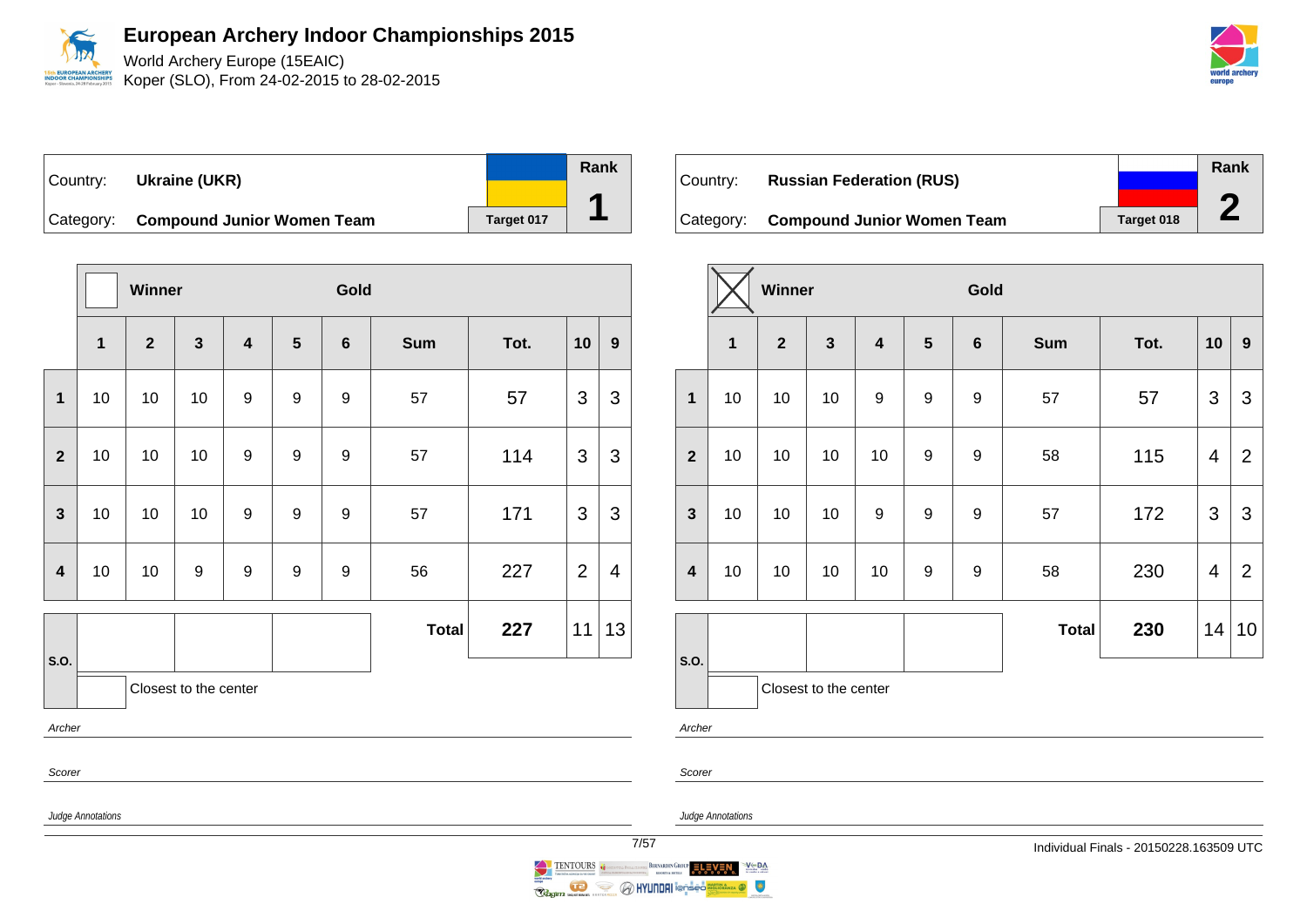World Archery Europe (15EAIC) EUROPEAN ARCHERY<br>DOR CHAMPIONSHIPS Koper (SLO), From 24-02-2015 to 28-02-2015

Country: **Netherlands (NED)** Category: **Compound Men Team Target 005 Rank 1**

**Winner 1/4 1 2 3 4 5 6 Sum Tot. 10 9 1** 10 10 10 10 10 10 60 60 6 0 **2** | 10 | 10 | 10 | 10 | 9 | 59 | 119 | 5 | 1 **3** | 10 | 10 | 10 | 10 | 10 | 10 | 60 | 179 | 6 | 0 **4** | 10 | 10 | 10 | 10 | 9 | 59 | 238 | 5 | 1 **S.O. Total 238**  $|22|2$ Closest to the center Archer Scorer

| Country: | Ukraine (UKR)               |            | Rank |
|----------|-----------------------------|------------|------|
|          |                             |            |      |
|          | Category: Compound Men Team | Target 006 |      |

|                         |              | Winner         |                       |                         |                | 1/4              |              |      |                         |                |
|-------------------------|--------------|----------------|-----------------------|-------------------------|----------------|------------------|--------------|------|-------------------------|----------------|
|                         | $\mathbf{1}$ | $\overline{2}$ | $\mathbf{3}$          | $\overline{\mathbf{4}}$ | $5\phantom{1}$ | $\bf 6$          | <b>Sum</b>   | Tot. | 10                      | $\mathbf{9}$   |
| $\mathbf{1}$            | 10           | 10             | 10                    | 10                      | 9              | 9                | 58           | 58   | $\overline{\mathbf{4}}$ | $\overline{2}$ |
| $\overline{2}$          | 10<br>10     |                | 10                    | 10                      | 10             | 9                | 59           | 117  | 5                       | 1              |
| $\mathbf{3}$            | 10           | 10             | 10                    | 10                      | 9              | $\boldsymbol{9}$ | 58           | 175  | $\overline{\mathbf{4}}$ | $\overline{2}$ |
| $\overline{\mathbf{4}}$ | 10<br>10     |                | 10                    | 10                      | 10             | 9                | 59           | 234  | 5                       | 1              |
|                         |              |                |                       |                         |                |                  | <b>Total</b> | 234  | 18                      | 6              |
| S.O.                    |              |                | Closest to the center |                         |                |                  |              |      |                         |                |

Archer

Scorer



Judge Annotations



 $\begin{tabular}{|c|c|c|c|} \hline & ENTOLRS & \textbf{1} & \textbf{1} & \textbf{1} & \textbf{1} & \textbf{1} & \textbf{1} & \textbf{1} & \textbf{1} & \textbf{1} & \textbf{1} & \textbf{1} & \textbf{1} & \textbf{1} & \textbf{1} & \textbf{1} & \textbf{1} & \textbf{1} & \textbf{1} & \textbf{1} & \textbf{1} & \textbf{1} & \textbf{1} & \textbf{1} & \textbf{1} & \textbf{1} & \textbf{1} & \textbf{1} & \textbf{1}$ 

 $\iff$ 

Ragin Marian



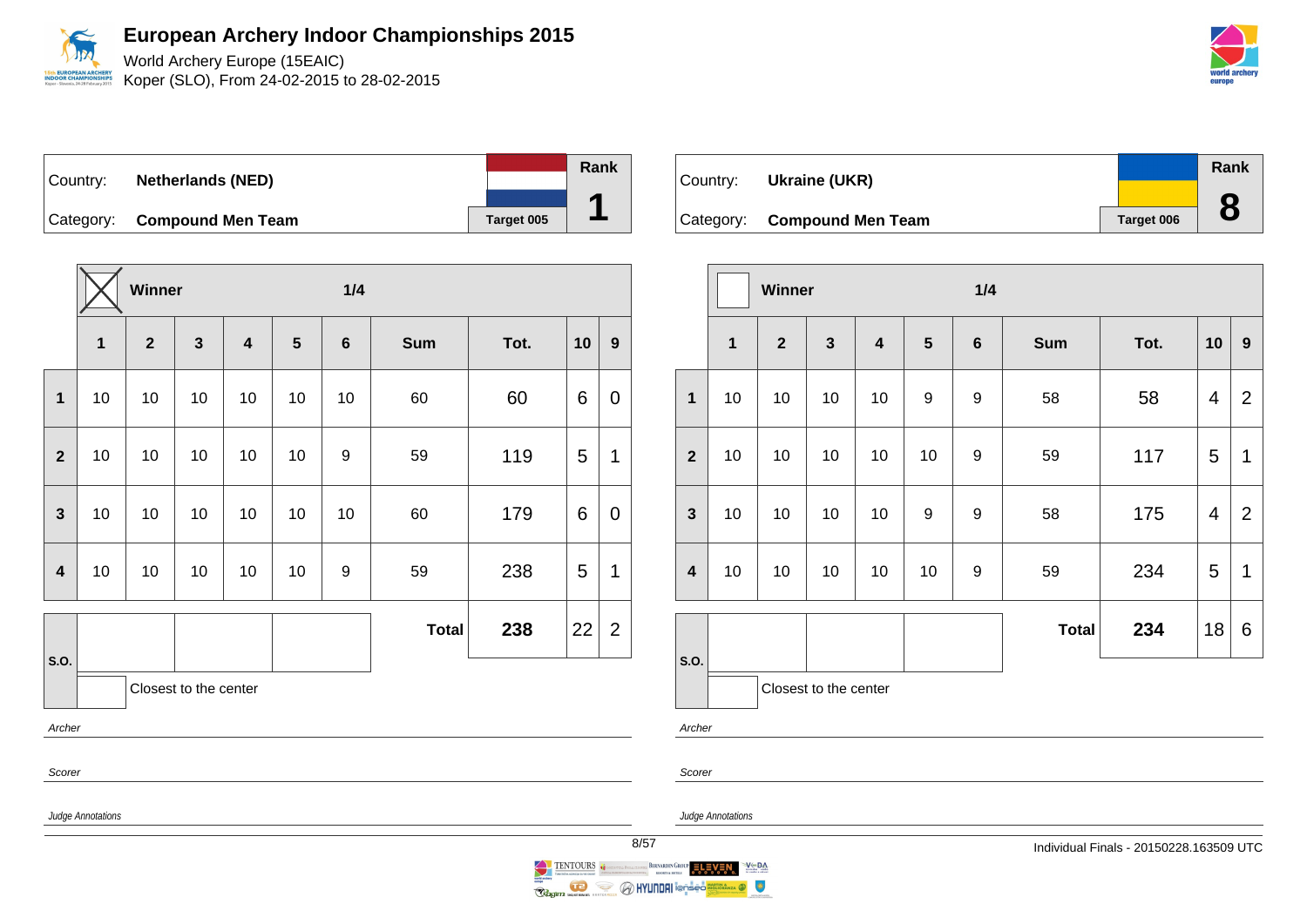World Archery Europe (15EAIC) Koper (SLO), From 24-02-2015 to 28-02-2015

**Rank B** Country: **Slovenia (SLO) 5** Category: **Compound Men Team Target 009** 

|                         |                | Winner         |                       |                         |    | 1/4            |              |      |    |                |
|-------------------------|----------------|----------------|-----------------------|-------------------------|----|----------------|--------------|------|----|----------------|
|                         | 1              | $\overline{2}$ | $\mathbf{3}$          | $\overline{\mathbf{4}}$ | 5  | $6\phantom{1}$ | <b>Sum</b>   | Tot. | 10 | 9              |
| 1                       | 10             | 10             | 10                    | 10                      | 10 | 9              | 59           | 59   | 5  | 1              |
| $\overline{2}$          | 10<br>10       |                | 10                    | 10                      | 10 | 10             | 60           | 119  | 6  | 0              |
| $\mathbf{3}$            | 10<br>10<br>10 |                | 10                    | 10                      | 10 | 60             | 179          | 6    | 0  |                |
| $\overline{\mathbf{4}}$ | 10             | 10             | 10                    | 10                      | 10 | 9              | 59           | 238  | 5  | 1              |
|                         |                |                |                       |                         |    |                | <b>Total</b> | 238  | 22 | $\overline{2}$ |
| S.O.                    |                |                | Closest to the center |                         |    |                |              |      |    |                |
|                         | Archer         |                |                       |                         |    |                |              |      |    |                |
| Scorer                  |                |                |                       |                         |    |                |              |      |    |                |

Country: **Italy (ITA)** Category: **Compound Men Team Target 010 Rank 4**

|                         |                       | Winner         |              |                         |                 | 1/4     |              |      |                |                |
|-------------------------|-----------------------|----------------|--------------|-------------------------|-----------------|---------|--------------|------|----------------|----------------|
|                         | $\mathbf{1}$          | $\overline{2}$ | $\mathbf{3}$ | $\overline{\mathbf{4}}$ | $5\phantom{.0}$ | $\bf 6$ | <b>Sum</b>   | Tot. | 10             | 9              |
| $\mathbf{1}$            | 10                    | 10             | 10           | 10                      | 9               | 9       | 58           | 58   | 4              | $\overline{2}$ |
| $\overline{2}$          | 10<br>10              |                | 10           | 10                      | 10              | 9       | 59           | 117  | 5              | 1              |
| $\mathbf{3}$            | 10                    | 10             | 10           | 10                      | 9               | 9       | 58           | 175  | $\overline{4}$ | $\overline{2}$ |
| $\overline{\mathbf{4}}$ | 10<br>10              |                | 10           | 10                      | 9               | 9       | 58           | 233  | 4              | $\overline{2}$ |
|                         |                       |                |              |                         |                 |         | <b>Total</b> | 233  | 17             | $\overline{7}$ |
| S.O.                    | Closest to the center |                |              |                         |                 |         |              |      |                |                |
|                         | Archer                |                |              |                         |                 |         |              |      |                |                |

Judge Annotations

Judge Annotations

Scorer





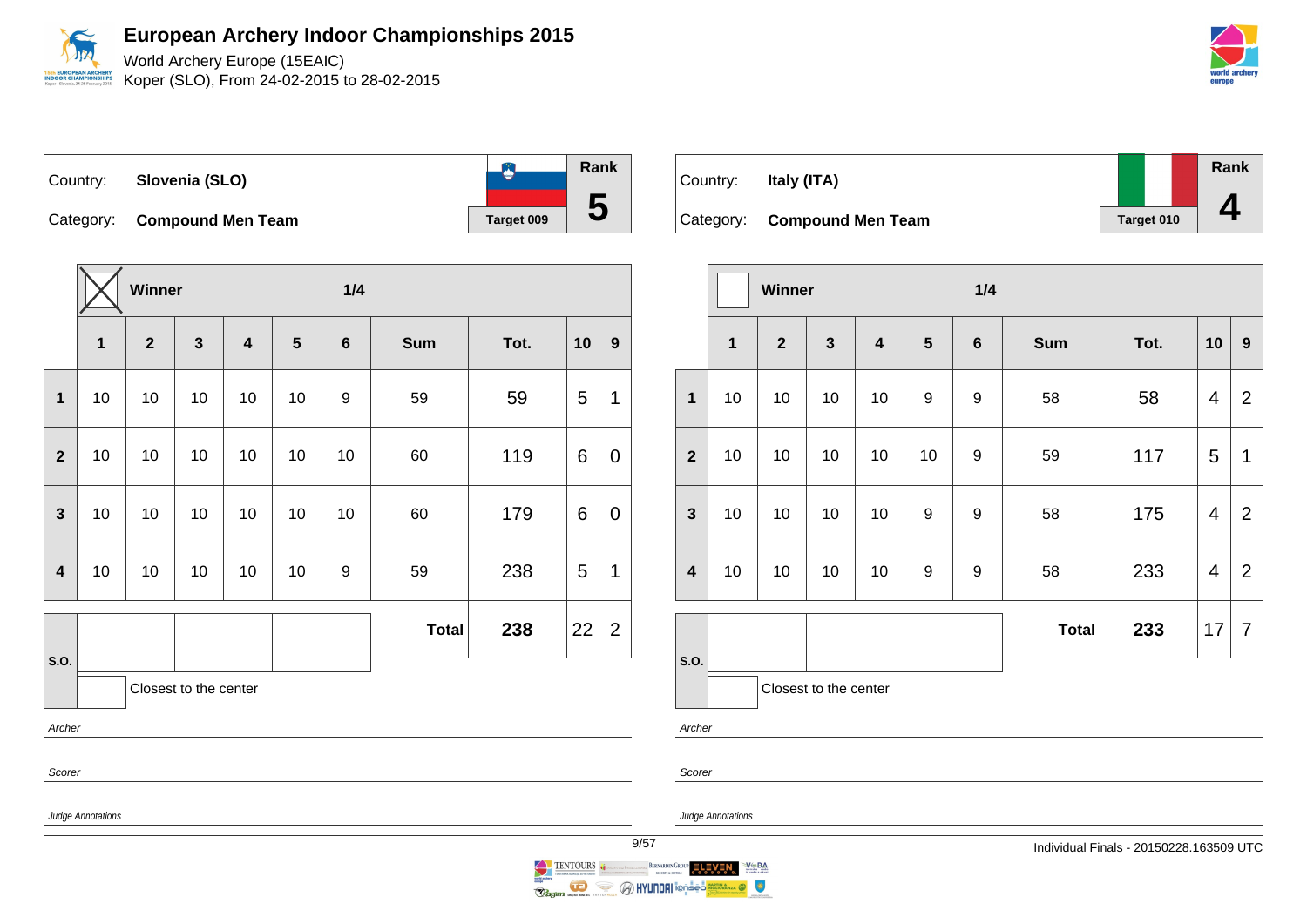World Archery Europe (15EAIC) Koper (SLO), From 24-02-2015 to 28-02-2015

| Country: | Denmark (DEN)               |            | Rank                     |
|----------|-----------------------------|------------|--------------------------|
|          |                             |            |                          |
|          | Category: Compound Men Team | Target 013 | $\overline{\phantom{a}}$ |

|                         | Winner                |              |              |                         |    | 1/4     |              |      |    |                  |
|-------------------------|-----------------------|--------------|--------------|-------------------------|----|---------|--------------|------|----|------------------|
|                         | $\mathbf{1}$          | $\mathbf{2}$ | $\mathbf{3}$ | $\overline{\mathbf{4}}$ | 5  | $\bf 6$ | <b>Sum</b>   | Tot. | 10 | $\boldsymbol{9}$ |
| $\mathbf 1$             | $10$                  | 10           | 10           | 10                      | 10 | 10      | 60           | 60   | 6  | $\pmb{0}$        |
| $\overline{2}$          | $10$<br>$10$          |              | $10$         | 10                      | 10 | $10$    | 60           | 120  | 6  | $\pmb{0}$        |
| $\mathbf{3}$            | $10$                  | $10$         | 10           | 10                      | 10 | $10$    | 60           | 180  | 6  | $\pmb{0}$        |
| $\overline{\mathbf{4}}$ | 10                    | 10           | 10           | 10                      | 10 | 10      | 60           | 240  | 6  | $\pmb{0}$        |
|                         |                       |              |              |                         |    |         | <b>Total</b> | 240  | 24 | $\pmb{0}$        |
| S.O.                    | Closest to the center |              |              |                         |    |         |              |      |    |                  |
| Archer                  |                       |              |              |                         |    |         |              |      |    |                  |
| Scorer                  |                       |              |              |                         |    |         |              |      |    |                  |



|                  |              | Winner         |                       |                         |                  | 1/4              |              |      |                |                  |
|------------------|--------------|----------------|-----------------------|-------------------------|------------------|------------------|--------------|------|----------------|------------------|
|                  | $\mathbf{1}$ | $\overline{2}$ | $\mathbf{3}$          | $\overline{\mathbf{4}}$ | $5\phantom{.}$   | $\bf 6$          | <b>Sum</b>   | Tot. | 10             | $\boldsymbol{9}$ |
| $\mathbf{1}$     | 10           | 10             | 10                    | 10                      | 9                | $\boldsymbol{9}$ | 58           | 58   | 4              | $\overline{2}$   |
| $\overline{2}$   | 10           | 10             | 10                    | 10                      | $\boldsymbol{9}$ | $\boldsymbol{9}$ | 58           | 116  | 4              | $\overline{2}$   |
| $\mathbf{3}$     | 10           | 10             | 9                     | 9                       | $\boldsymbol{9}$ | $\boldsymbol{9}$ | 56           | 172  | $\overline{2}$ | 4                |
| $\boldsymbol{4}$ | 10<br>10     |                | 10                    | 10                      | 9                | 9                | 58           | 230  | 4              | $\overline{2}$   |
|                  |              |                |                       |                         |                  |                  | <b>Total</b> | 230  | 14             | 10               |
| S.O.             |              |                | Closest to the center |                         |                  |                  |              |      |                |                  |

Archer

Scorer

Judge Annotations

 $V \subseteq BA$ 

 $\bullet$ 

Judge Annotations



**O HYUNDAI** i@nsed

BERNARDIN GROUP ELEVEN

TENTOURS CONTINUES

 $\iff$ 

Ragin Marine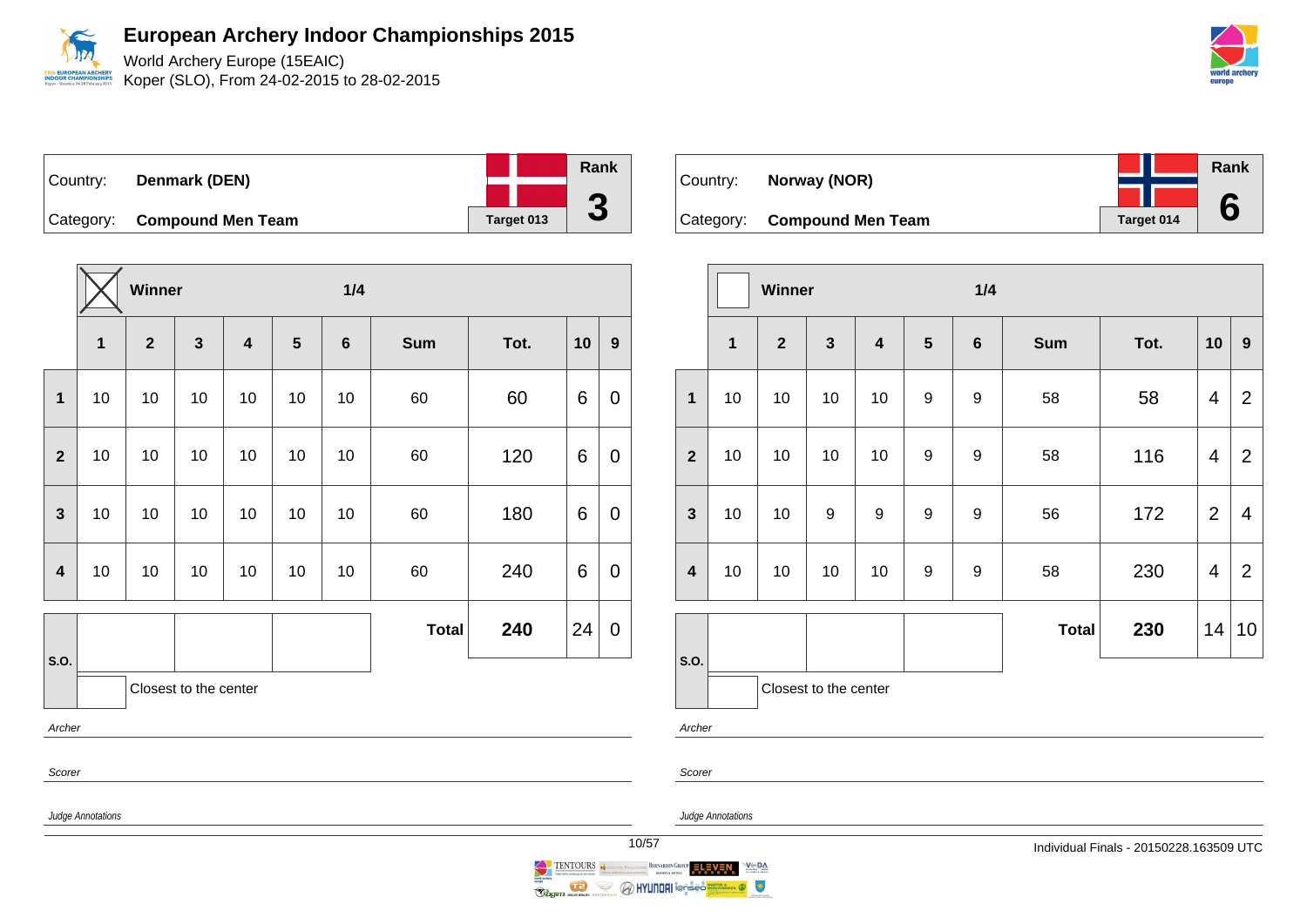World Archery Europe (15EAIC) Koper (SLO), From 24-02-2015 to 28-02-2015



| Country:  | <b>Greece (GRE)</b>      |            | Rank |
|-----------|--------------------------|------------|------|
| Category: | <b>Compound Men Team</b> | Target 017 |      |

|                         |                       | Winner       |                  |                         |                  | 1/4              |              |      |                |                  |
|-------------------------|-----------------------|--------------|------------------|-------------------------|------------------|------------------|--------------|------|----------------|------------------|
|                         | $\mathbf{1}$          | $\mathbf{2}$ | $\mathbf{3}$     | $\overline{\mathbf{4}}$ | $5\phantom{.0}$  | $\boldsymbol{6}$ | <b>Sum</b>   | Tot. | 10             | $\boldsymbol{9}$ |
| $\mathbf 1$             | 10                    | 10           | 10               | 10                      | 10               | 9                | 59           | 59   | 5              | 1                |
| $\overline{2}$          | 10                    | 10           | $\boldsymbol{9}$ | 9                       | $\boldsymbol{9}$ | 9                | 56           | 115  | $\overline{2}$ | 4                |
| $\mathbf{3}$            | 10                    | 10           | 10               | 10                      | $\boldsymbol{9}$ | $\boldsymbol{9}$ | 58           | 173  | $\overline{4}$ | $\overline{2}$   |
| $\overline{\mathbf{4}}$ | 10                    | 10           | 10               | 9                       | $\boldsymbol{9}$ | 9                | 57           | 230  | 3              | 3                |
|                         |                       |              |                  |                         |                  |                  | <b>Total</b> | 230  | 14             | 10               |
| S.O.                    | Closest to the center |              |                  |                         |                  |                  |              |      |                |                  |
| Archer                  |                       |              |                  |                         |                  |                  |              |      |                |                  |
| Scorer                  |                       |              |                  |                         |                  |                  |              |      |                |                  |

| Country: | France (FRA)                |            | Rank |
|----------|-----------------------------|------------|------|
|          | Category: Compound Men Team | Target 018 |      |

|                  |              | Winner         |                       |                         |                  | 1/4              |              |      |                |                  |  |
|------------------|--------------|----------------|-----------------------|-------------------------|------------------|------------------|--------------|------|----------------|------------------|--|
|                  | $\mathbf{1}$ | $\overline{2}$ | $\mathbf{3}$          | $\overline{\mathbf{4}}$ | $5\phantom{1}$   | $\bf 6$          | <b>Sum</b>   | Tot. | 10             | $\boldsymbol{9}$ |  |
| $\mathbf{1}$     | 10           | 10             | 10                    | 10                      | $\boldsymbol{9}$ | 9                | 58           | 58   | $\overline{4}$ | $\overline{2}$   |  |
| $\overline{2}$   | 10           | 10             | 10                    | 10                      | $\boldsymbol{9}$ | $\boldsymbol{9}$ | 58           | 116  | $\overline{4}$ | $\overline{2}$   |  |
| $\mathbf{3}$     | 10           | 10             | 10                    | $\boldsymbol{9}$        | $\boldsymbol{9}$ | 9                | 57           | 173  | 3              | 3                |  |
| $\boldsymbol{4}$ | 10           | 10             |                       | 10                      | 10               | 9                | 59           | 232  | 5              | 1                |  |
|                  |              |                |                       |                         |                  |                  | <b>Total</b> | 232  | 16             | 8                |  |
| S.O.             |              |                | Closest to the center |                         |                  |                  |              |      |                |                  |  |

Archer

Scorer

Judge Annotations

Judge Annotations

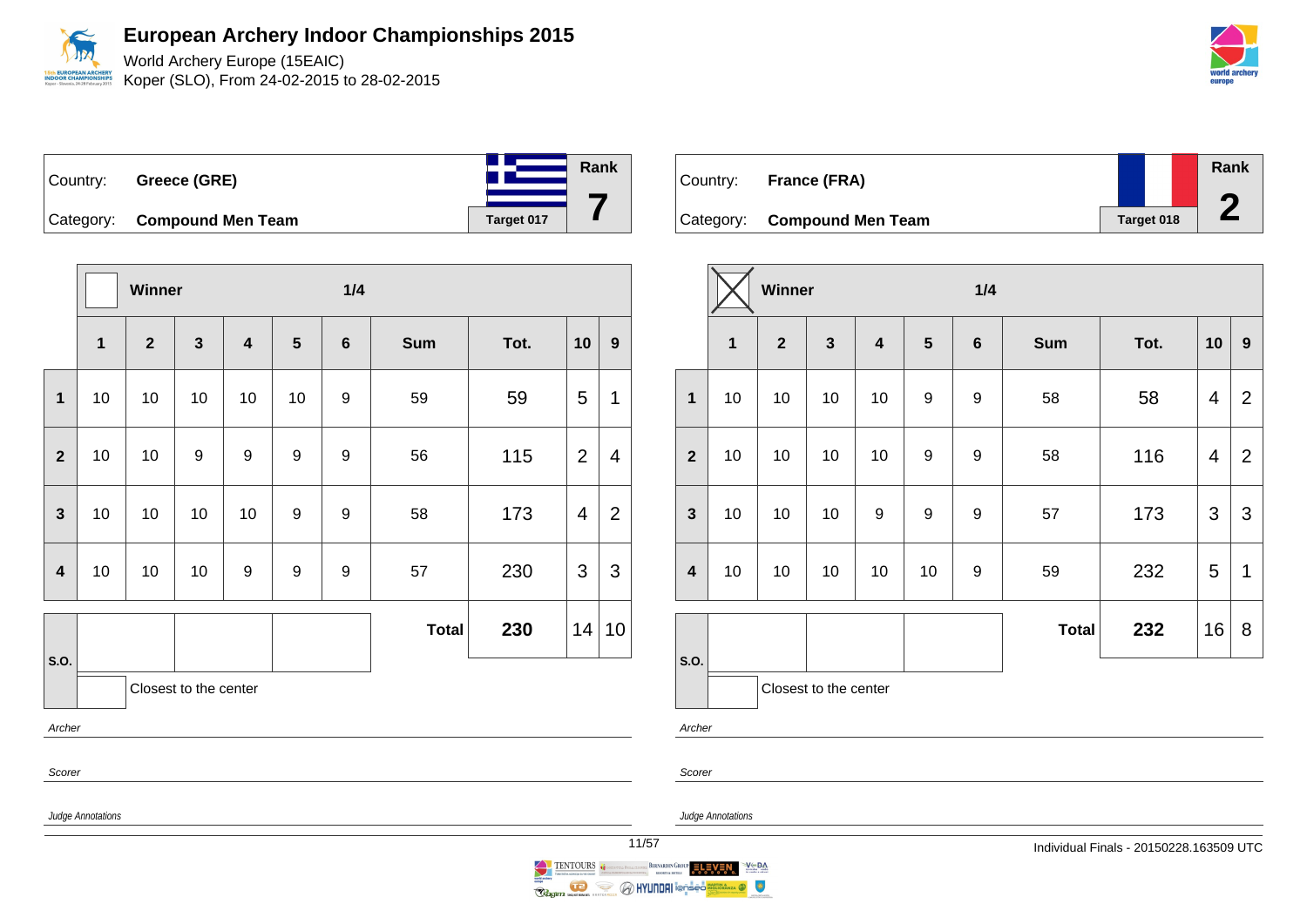World Archery Europe (15EAIC) Koper (SLO), From 24-02-2015 to 28-02-2015

| Country: | <b>Netherlands (NED)</b>    |            | Rank |
|----------|-----------------------------|------------|------|
|          | Category: Compound Men Team | Target 009 |      |

|                         |              | Winner                  |              |                         |                | 1/2              |              |      |       |                  |
|-------------------------|--------------|-------------------------|--------------|-------------------------|----------------|------------------|--------------|------|-------|------------------|
|                         | $\mathbf{1}$ | $\overline{\mathbf{2}}$ | $\mathbf{3}$ | $\overline{\mathbf{4}}$ | $5\phantom{1}$ | $6\phantom{1}6$  | <b>Sum</b>   | Tot. | 10    | $\boldsymbol{9}$ |
| $\mathbf{1}$            | 10           | 10                      | 10           | 10                      | 10             | 9                | 59           | 59   | 5     | $\mathbf 1$      |
| $\overline{2}$          | 10<br>10     |                         | 10           | 10                      | 10             | $\boldsymbol{9}$ | 59           | 118  | 5     | $\mathbf{1}$     |
| $\overline{\mathbf{3}}$ | 10           | 10                      | 10           | 10                      | 10             | $\boldsymbol{9}$ | 59           | 177  | 5     | $\mathbf 1$      |
| $\overline{\mathbf{4}}$ | 10           | 10                      | 10           | 10                      | 10             | 10               | 60           | 237  | $\,6$ | $\boldsymbol{0}$ |
|                         |              |                         |              |                         |                |                  | <b>Total</b> | 237  | 21    | 3                |
| S.O.                    |              | Closest to the center   |              |                         |                |                  |              |      |       |                  |
| Archer                  |              |                         |              |                         |                |                  |              |      |       |                  |
| Scorer                  |              |                         |              |                         |                |                  |              |      |       |                  |

| Country: | Slovenia (SLO)              |            | Rank |
|----------|-----------------------------|------------|------|
|          | Category: Compound Men Team | Target 010 |      |

|                  |              | Winner         |                       |                         |                  | 1/2              |              |      |                |                |  |
|------------------|--------------|----------------|-----------------------|-------------------------|------------------|------------------|--------------|------|----------------|----------------|--|
|                  | $\mathbf{1}$ | $\overline{2}$ | $\mathbf{3}$          | $\overline{\mathbf{4}}$ | $5\phantom{1}$   | $\bf 6$          | <b>Sum</b>   | Tot. | 10             | 9              |  |
| $\mathbf{1}$     | 10           | 10             | 10                    | 10                      | $\boldsymbol{9}$ | $\boldsymbol{9}$ | 58           | 58   | $\overline{4}$ | $\overline{2}$ |  |
| $\overline{2}$   | 10           | 10             | 10                    | 10                      | 10               | 9                | 59           | 117  | 5              | 1              |  |
| $\mathbf{3}$     | 10           | 10             | 10                    | $\boldsymbol{9}$        | $\boldsymbol{9}$ | $\boldsymbol{9}$ | 57           | 174  | $\mathfrak{S}$ | 3              |  |
| $\boldsymbol{4}$ | 10           | 10             | 10                    | 10                      | 10               | 9                | 59           | 233  | 5              | 1              |  |
|                  |              |                |                       |                         |                  |                  | <b>Total</b> | 233  | 17             | $\overline{7}$ |  |
| S.O.             |              |                | Closest to the center |                         |                  |                  |              |      |                |                |  |

Archer

Scorer



Judge Annotations





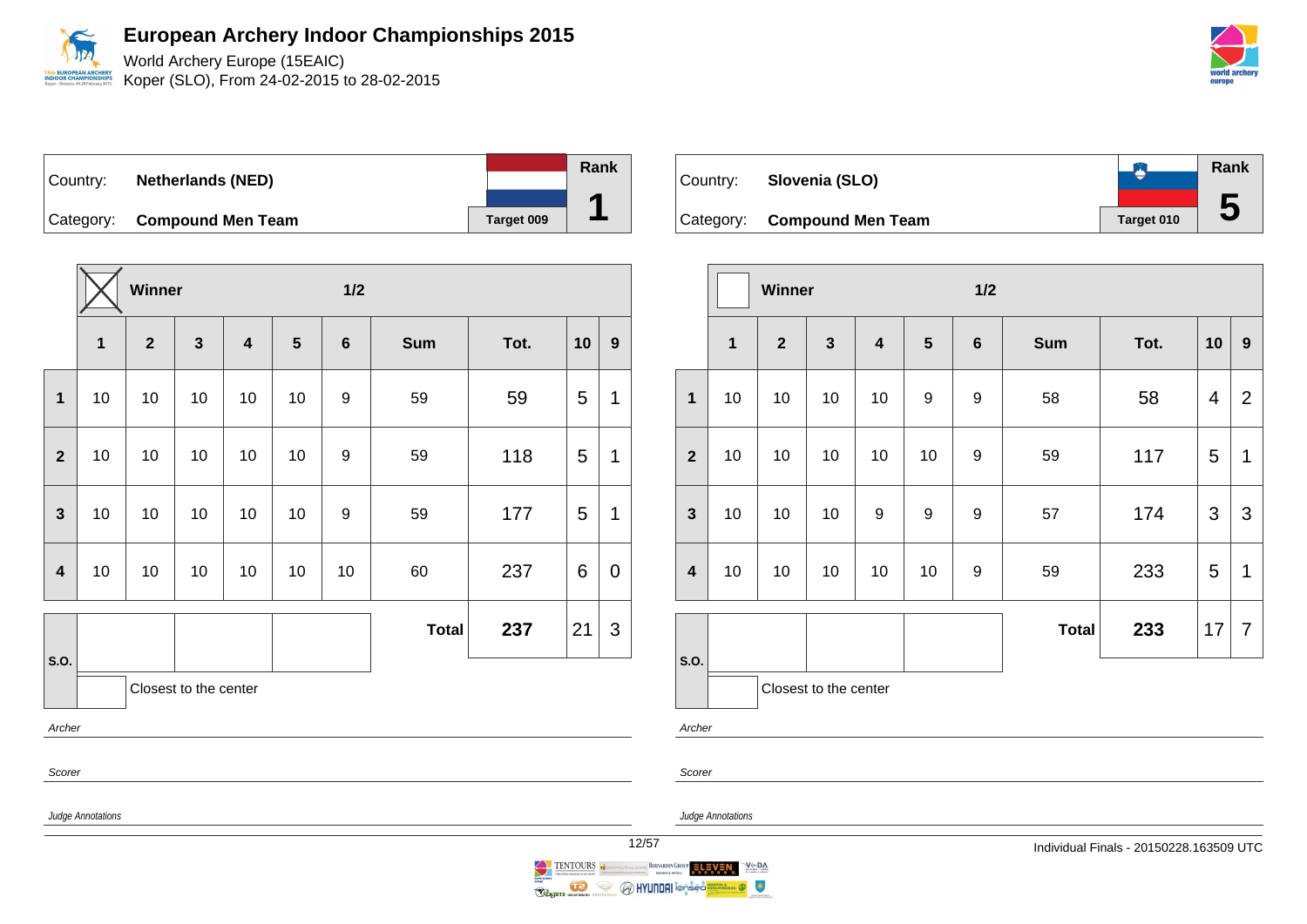World Archery Europe (15EAIC)

Koper (SLO), From 24-02-2015 to 28-02-2015

| Country: | Denmark (DEN)               |            | Rank                     |
|----------|-----------------------------|------------|--------------------------|
|          |                             |            |                          |
|          | Category: Compound Men Team | Target 013 | $\overline{\phantom{a}}$ |

|                         |              | Winner       |                       |                         |    | 1/2              |              |      |    |                |
|-------------------------|--------------|--------------|-----------------------|-------------------------|----|------------------|--------------|------|----|----------------|
|                         | $\mathbf{1}$ | $\mathbf{2}$ | $\mathbf{3}$          | $\overline{\mathbf{4}}$ | 5  | $6\phantom{1}6$  | <b>Sum</b>   | Tot. | 10 | 9              |
| $\mathbf 1$             | 10           | 10           | 10                    | 10                      | 9  | 9                | 58           | 58   | 4  | $\overline{2}$ |
| $\overline{2}$          | 10           | 10           | 10                    | 10                      | 9  | 9                | 58           | 116  | 4  | $\overline{2}$ |
| $\mathbf{3}$            | 10           | 10           | 10                    | 10                      | 10 | 10               | 60           | 176  | 6  | 0              |
| $\overline{\mathbf{4}}$ | 10           | 10           | 10                    | 10                      | 10 | $\boldsymbol{9}$ | 59           | 235  | 5  | 1              |
|                         |              |              |                       |                         |    |                  | <b>Total</b> | 235  | 19 | 5              |
| S.O.                    |              |              | Closest to the center |                         |    |                  |              |      |    |                |
| Archer                  |              |              |                       |                         |    |                  |              |      |    |                |
| Scorer                  |              |              |                       |                         |    |                  |              |      |    |                |

| Country: | France (FRA)                |            | Rank |
|----------|-----------------------------|------------|------|
|          | Category: Compound Men Team | Target 014 |      |

|                         |    | <b>Winner</b>         |              |                         |                 | 1/2              |              |      |    |             |  |  |
|-------------------------|----|-----------------------|--------------|-------------------------|-----------------|------------------|--------------|------|----|-------------|--|--|
|                         | 1  | $\overline{2}$        | $\mathbf{3}$ | $\overline{\mathbf{4}}$ | $5\phantom{.0}$ | $\bf 6$          | <b>Sum</b>   | Tot. | 10 | 9           |  |  |
| $\mathbf{1}$            | 10 | 10                    | 10           | 10                      | 10              | $\boldsymbol{9}$ | 59           | 59   | 5  | 1           |  |  |
| $\overline{2}$          | 10 | 10                    | 10           | 10                      | 10              | 9                | 59           | 118  | 5  | $\mathbf 1$ |  |  |
| $\mathbf{3}$            | 10 | 10                    | 10           | 10                      | 10              | 10               | 60           | 178  | 6  | $\pmb{0}$   |  |  |
| $\overline{\mathbf{4}}$ | 10 | 10                    | 10           | 10                      | 10              | 9                | 59           | 237  | 5  | 1           |  |  |
|                         |    |                       |              |                         |                 |                  | <b>Total</b> | 237  | 21 | 3           |  |  |
| S.O.                    |    | Closest to the center |              |                         |                 |                  |              |      |    |             |  |  |
| Archer                  |    |                       |              |                         |                 |                  |              |      |    |             |  |  |

Scorer

Judge Annotations

Judge Annotations



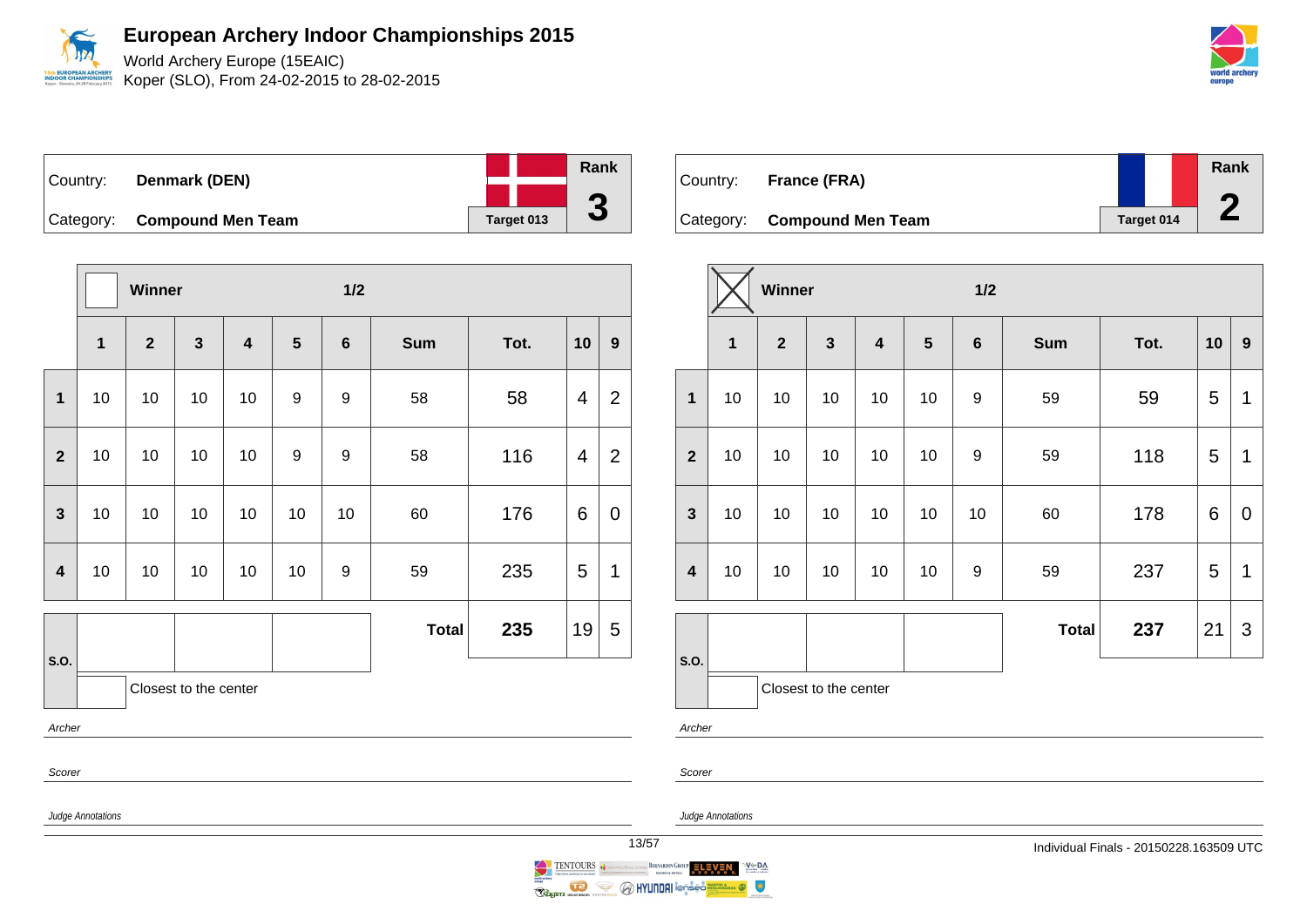World Archery Europe (15EAIC) Koper (SLO), From 24-02-2015 to 28-02-2015

| Country: Slovenia (SLO)     |            | Rank |
|-----------------------------|------------|------|
| Category: Compound Men Team | Target 013 | Ð    |

|                |              | Winner         |                       |                         |                  | <b>Bronze</b>  |              |      |    |    |
|----------------|--------------|----------------|-----------------------|-------------------------|------------------|----------------|--------------|------|----|----|
|                | $\mathbf{1}$ | $\overline{2}$ | $\mathbf{3}$          | $\overline{\mathbf{4}}$ | $5\phantom{1}$   | $6\phantom{1}$ | <b>Sum</b>   | Tot. | 10 | 9  |
| $\mathbf 1$    | 10           | 10             | 10                    | 10                      | 10               | 9              | 59           | 59   | 5  | 1  |
| $\overline{2}$ | 10           | 10             | 10                    | 9                       | $\boldsymbol{9}$ | 9              | 57           | 116  | 3  | 3  |
| $\mathbf{3}$   | 10           | 10             | 10                    | 9                       | 9                | 9              | 57           | 173  | 3  | 3  |
| $\overline{4}$ | 10           | 10             | 10                    | 9                       | 9                | 9              | 57           | 230  | 3  | 3  |
|                |              |                |                       |                         |                  |                | <b>Total</b> | 230  | 14 | 10 |
| S.O.           |              |                | Closest to the center |                         |                  |                |              |      |    |    |
| Archer         |              |                |                       |                         |                  |                |              |      |    |    |
| Scorer         |              |                |                       |                         |                  |                |              |      |    |    |

| Country: | Denmark (DEN)               |            | Rank |
|----------|-----------------------------|------------|------|
|          |                             |            |      |
|          | Category: Compound Men Team | Target 014 | J    |

|                         |              | Winner       |                       |                         | <b>Bronze</b>  |         |              |      |    |                  |
|-------------------------|--------------|--------------|-----------------------|-------------------------|----------------|---------|--------------|------|----|------------------|
|                         | $\mathbf{1}$ | $\mathbf{2}$ | $\mathbf{3}$          | $\overline{\mathbf{4}}$ | $5\phantom{1}$ | $\bf 6$ | <b>Sum</b>   | Tot. | 10 | $\boldsymbol{9}$ |
| $\mathbf 1$             | 10           | 10           | 10                    | 10                      | 9              | 9       | 58           | 58   | 4  | $\overline{2}$   |
| $\overline{\mathbf{2}}$ | 10           | 10           | 10                    | 10                      | 10             | 9       | 59           | 117  | 5  | 1                |
| $\mathbf{3}$            | 10           | 10           | 10                    | 9                       | 9              | 9       | 57           | 174  | 3  | 3                |
| $\overline{\mathbf{4}}$ | 10           | 10           | 10                    | 10                      | 10             | 9       | 59           | 233  | 5  | $\mathbf 1$      |
|                         |              |              |                       |                         |                |         | <b>Total</b> | 233  | 17 | 7                |
| S.O.                    |              |              | Closest to the center |                         |                |         |              |      |    |                  |
| Archer                  |              |              |                       |                         |                |         |              |      |    |                  |

Scorer

Judge Annotations

Judge Annotations



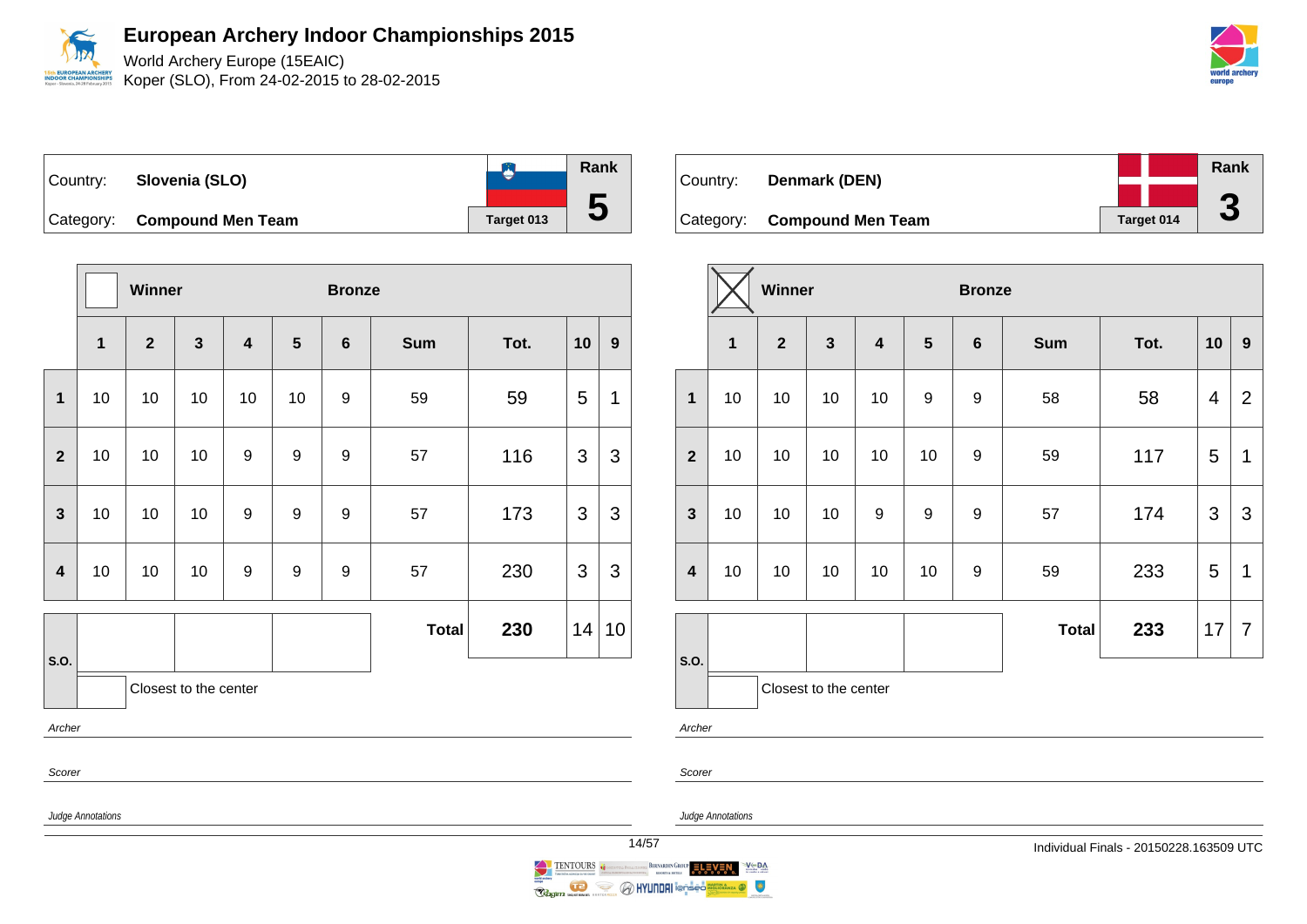World Archery Europe (15EAIC) Koper (SLO), From 24-02-2015 to 28-02-2015

| Country:  | <b>Netherlands (NED)</b> |            | Rank |
|-----------|--------------------------|------------|------|
| Category: | <b>Compound Men Team</b> | Target 001 |      |

|                |                       | Winner           |                  | Gold                    |    |                 |              |      |    |              |  |
|----------------|-----------------------|------------------|------------------|-------------------------|----|-----------------|--------------|------|----|--------------|--|
|                | 1                     | $\mathbf{2}$     | $\mathbf{3}$     | $\overline{\mathbf{4}}$ | 5  | $6\phantom{1}6$ | <b>Sum</b>   | Tot. | 10 | 9            |  |
| $\mathbf{1}$   | 10                    | 10               | $\boldsymbol{9}$ | 10                      | 10 | 10              | 59           | 59   | 5  | 1            |  |
| $\overline{2}$ | 10                    | $\boldsymbol{9}$ | 10               | 10                      | 10 | 10              | 59           | 118  | 5  | $\mathbf{1}$ |  |
| $\mathbf{3}$   | 10                    | 10               | 10               | 10                      | 10 | 9               | 59           | 177  | 5  | 1            |  |
| 4              | 10                    | 10               | $\boldsymbol{9}$ | 10                      | 9  | 9               | 57           | 234  | 3  | 3            |  |
|                |                       |                  |                  |                         |    |                 | <b>Total</b> | 234  | 18 | 6            |  |
| S.O.           | Closest to the center |                  |                  |                         |    |                 |              |      |    |              |  |
|                | Archer                |                  |                  |                         |    |                 |              |      |    |              |  |
| Scorer         |                       |                  |                  |                         |    |                 |              |      |    |              |  |

Country: **France (FRA)** Category: **Compound Men Team Target 002 Rank 2**

|                         |              | Winner       |                       |                         |                | Gold             |              |      |                |                  |
|-------------------------|--------------|--------------|-----------------------|-------------------------|----------------|------------------|--------------|------|----------------|------------------|
|                         | $\mathbf{1}$ | $\mathbf{2}$ | $\mathbf{3}$          | $\overline{\mathbf{4}}$ | $5\phantom{1}$ | $\bf 6$          | <b>Sum</b>   | Tot. | 10             | $\boldsymbol{9}$ |
| $\mathbf{1}$            | 10           | 10           | 10                    | 10                      | $\mathsf g$    | 9                | 58           | 58   | 4              | $\overline{2}$   |
| $\overline{2}$          | 10           | 10           | 9                     | $\boldsymbol{9}$        | $\mathsf g$    | $\boldsymbol{9}$ | 56           | 114  | $\overline{2}$ | $\overline{4}$   |
| $\mathbf{3}$            | 9            | 10           | 10                    | 10                      | 10             | 9                | 58           | 172  | 4              | $\overline{2}$   |
| $\overline{\mathbf{4}}$ | 10           | 9            | $\boldsymbol{9}$      | 10                      | 10             | 9                | 57           | 229  | $\mathfrak{S}$ | $\mathfrak{S}$   |
|                         |              |              |                       |                         |                |                  | <b>Total</b> | 229  | 13             | 11               |
| S.O.                    |              |              | Closest to the center |                         |                |                  |              |      |                |                  |



Judge Annotations

Scorer







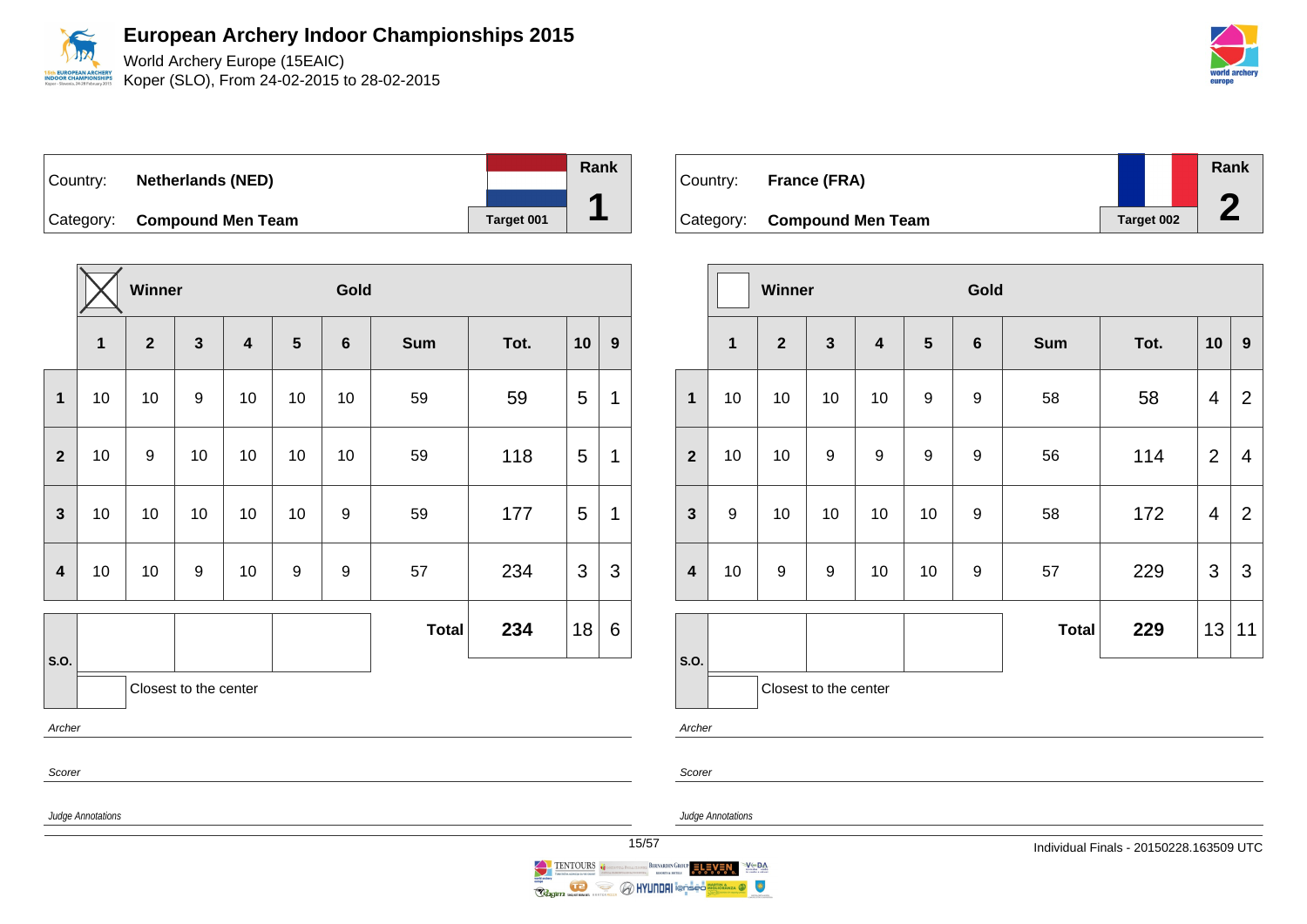

World Archery Europe (15EAIC) Koper (SLO), From 24-02-2015 to 28-02-2015

Country: **Russian Federation (RUS)** Category: **Compound Women Team Target 021** 

|                |                       | Winner       |              |                         |                | $1/2$          |              |      |                |                |  |  |
|----------------|-----------------------|--------------|--------------|-------------------------|----------------|----------------|--------------|------|----------------|----------------|--|--|
|                | $\mathbf{1}$          | $\mathbf{2}$ | $\mathbf{3}$ | $\overline{\mathbf{4}}$ | $5\phantom{1}$ | $6\phantom{1}$ | <b>Sum</b>   | Tot. | 10             | 9              |  |  |
| $\mathbf 1$    | 10                    | 10           | 10           | 10                      | 9              | 9              | 58           | 58   | 4              | 2              |  |  |
| $\mathbf{2}$   | 10                    | 10           | 10           | 10                      | 10             | 10             | 60           | 118  | 6              | 0              |  |  |
| $\mathbf{3}$   | 10                    | 10           | 10           | 10                      | 10             | 9              | 59           | 177  | 5              | 1              |  |  |
| $\overline{4}$ | 10                    | 10           | 10           | 10                      | 9              | 9              | 58           | 235  | $\overline{4}$ | $\overline{2}$ |  |  |
|                |                       |              |              |                         |                |                | <b>Total</b> | 235  | 19             | 5              |  |  |
| S.O.           | Closest to the center |              |              |                         |                |                |              |      |                |                |  |  |
| Archer         |                       |              |              |                         |                |                |              |      |                |                |  |  |
| Scorer         |                       |              |              |                         |                |                |              |      |                |                |  |  |

Country: **Ukraine (UKR)** Category: **Compound Women Team Target 022 Rank 4**

|                  |                       | Winner         |              |                         |                 | 1/2              |              |      |                |                  |  |
|------------------|-----------------------|----------------|--------------|-------------------------|-----------------|------------------|--------------|------|----------------|------------------|--|
|                  | $\mathbf{1}$          | $\overline{2}$ | $\mathbf{3}$ | $\overline{\mathbf{4}}$ | $5\phantom{.0}$ | $\bf 6$          | <b>Sum</b>   | Tot. | 10             | $\boldsymbol{9}$ |  |
| $\mathbf 1$      | 10                    | 10             | 10           | 10                      | 10              | $\boldsymbol{9}$ | 59           | 59   | 5              | $\mathbf 1$      |  |
| $\overline{2}$   | 10                    | 10             | 9            | 9                       | 9               | $\boldsymbol{9}$ | 56           | 115  | $\overline{2}$ | 4                |  |
| $\mathbf{3}$     | 10                    | 9              | 9            | $\boldsymbol{9}$        | 9               | $\boldsymbol{9}$ | 55           | 170  | $\mathbf 1$    | 5                |  |
| $\boldsymbol{4}$ | 10                    | 10             | 10           | $\boldsymbol{9}$        | 9               | 9                | 57           | 227  | 3              | 3                |  |
| S.O.             |                       |                |              |                         |                 |                  | <b>Total</b> | 227  | 11             | 13               |  |
|                  | Closest to the center |                |              |                         |                 |                  |              |      |                |                  |  |
|                  | Archer                |                |              |                         |                 |                  |              |      |                |                  |  |

Judge Annotations

Judge Annotations

Scorer



**Rank**

**1**

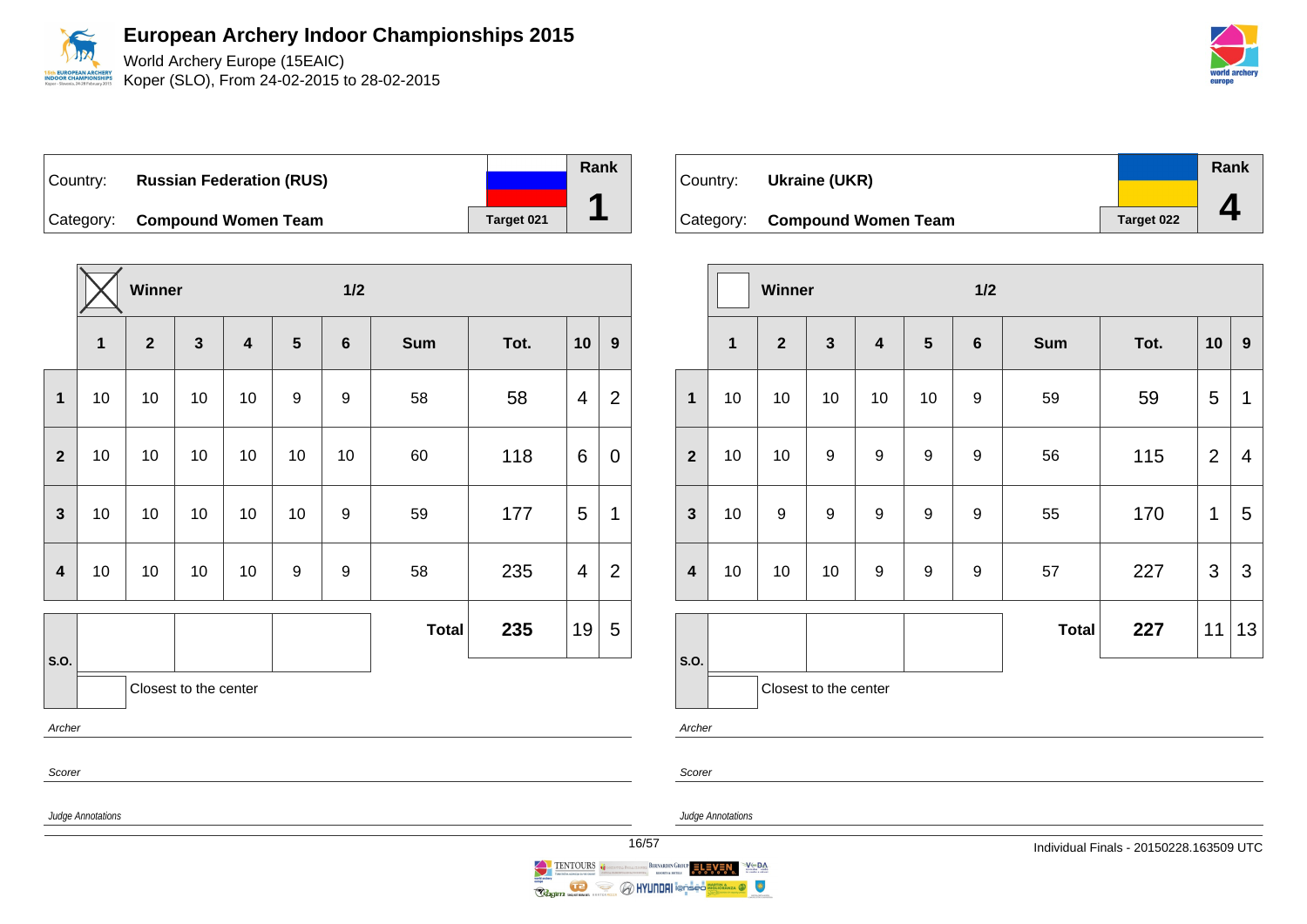World Archery Europe (15EAIC) Koper (SLO), From 24-02-2015 to 28-02-2015

|          |                               |            | Rank |
|----------|-------------------------------|------------|------|
| Country: | <b>Netherlands (NED)</b>      |            |      |
|          |                               |            |      |
|          | Category: Compound Women Team | Target 017 |      |

|                         |              | Winner       |                       |                         |                  | $1/2$            |              |      |                |                |  |
|-------------------------|--------------|--------------|-----------------------|-------------------------|------------------|------------------|--------------|------|----------------|----------------|--|
|                         | $\mathbf{1}$ | $\mathbf{2}$ | $\mathbf{3}$          | $\overline{\mathbf{4}}$ | $5\phantom{1}$   | $6\phantom{1}$   | <b>Sum</b>   | Tot. | 10             | 9              |  |
| $\mathbf{1}$            | 10           | 10           | 10                    | 9                       | 9                | 9                | 57           | 57   | 3              | 3              |  |
| $\overline{2}$          | 10           | 10           | 10                    | 10                      | 9                | 9                | 58           | 115  | 4              | $\overline{2}$ |  |
| $\overline{\mathbf{3}}$ | 10           | 10           | $9$                   | $\boldsymbol{9}$        | $\boldsymbol{9}$ | 8                | 55           | 170  | $\overline{2}$ | 3              |  |
| $\overline{\mathbf{4}}$ | 10           | 10           | $9$                   | $\boldsymbol{9}$        | $\boldsymbol{9}$ | $\boldsymbol{9}$ | 56           | 226  | $\overline{2}$ | $\overline{4}$ |  |
|                         |              |              |                       |                         |                  |                  | <b>Total</b> | 226  | 11             | 12             |  |
| S.O.                    |              |              | Closest to the center |                         |                  |                  |              |      |                |                |  |
| Archer                  |              |              |                       |                         |                  |                  |              |      |                |                |  |
|                         | Scorer       |              |                       |                         |                  |                  |              |      |                |                |  |

| Country:  | Italy (ITA)                |            | Rank |
|-----------|----------------------------|------------|------|
| Category: | <b>Compound Women Team</b> | Target 018 |      |

|                         |              | Winner         |                         |                         |                  | 1/2              |              |      |                |                |  |  |
|-------------------------|--------------|----------------|-------------------------|-------------------------|------------------|------------------|--------------|------|----------------|----------------|--|--|
|                         | $\mathbf{1}$ | $\overline{2}$ | $\overline{\mathbf{3}}$ | $\overline{\mathbf{4}}$ | $5\phantom{1}$   | $6\phantom{1}6$  | <b>Sum</b>   | Tot. | 10             | 9              |  |  |
| $\mathbf{1}$            | 10           | 10             | 10                      | 10                      | 9                | $\boldsymbol{9}$ | 58           | 58   | $\overline{4}$ | $\overline{2}$ |  |  |
| $\overline{2}$          | 10           | 10             | 10                      | 10                      | 10               | 9                | 59           | 117  | 5              | 1              |  |  |
| $\mathbf{3}$            | 10           | 10             | 10                      | 10                      | 9                | 9                | 58           | 175  | 4              | $\overline{2}$ |  |  |
| $\overline{\mathbf{4}}$ | 10           | 10             | 10                      | 10                      | $\boldsymbol{9}$ | 9                | 58           | 233  | 4              | $\overline{2}$ |  |  |
|                         |              |                |                         |                         |                  |                  | <b>Total</b> | 233  | 17             | $\overline{7}$ |  |  |
| S.O.                    |              |                | Closest to the center   |                         |                  |                  |              |      |                |                |  |  |

Archer

Scorer



Judge Annotations

 $V = DA$ 

 $\bullet$ 



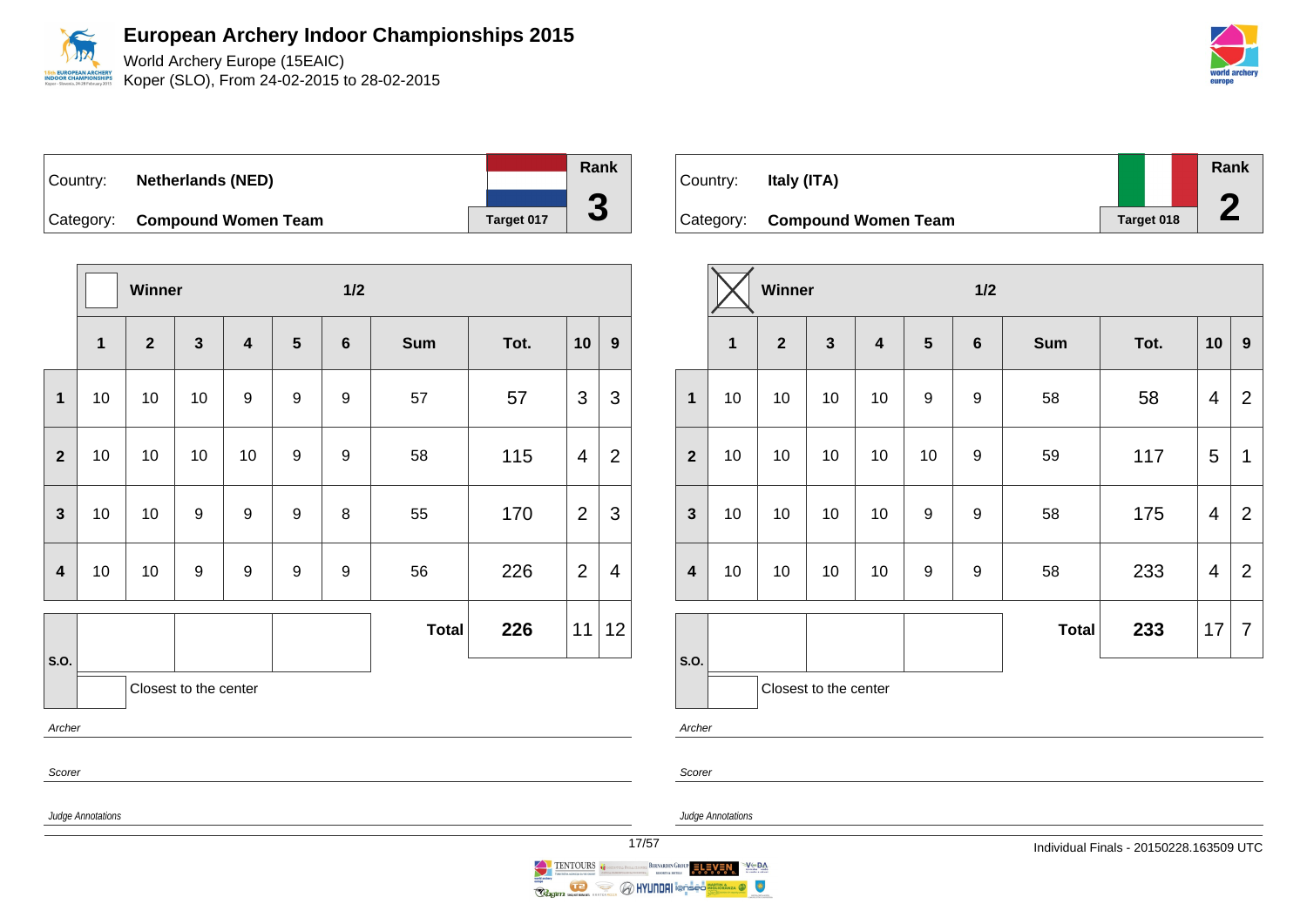World Archery Europe (15EAIC)

Koper (SLO), From 24-02-2015 to 28-02-2015

Country: **Ukraine (UKR)** Category: **Compound Women Team Tanget 021 Rank 4**

|                | <b>Winner</b> |                |                       |                         |                  | <b>Bronze</b>    |              |      |                |                |
|----------------|---------------|----------------|-----------------------|-------------------------|------------------|------------------|--------------|------|----------------|----------------|
|                | 1             | $\overline{2}$ | $\mathbf{3}$          | $\overline{\mathbf{4}}$ | $5\phantom{1}$   | $6\phantom{1}6$  | <b>Sum</b>   | Tot. | 10             | 9              |
| 1              | 10            | 10             | 10                    | 9                       | $\boldsymbol{9}$ | 9                | 57           | 57   | 3              | 3              |
| $\overline{2}$ | 10            | 10             | 10                    | 9                       | $\boldsymbol{9}$ | 9                | 57           | 114  | 3              | $\mathfrak{S}$ |
| $\mathbf{3}$   | 10            | 10             | 10                    | $\boldsymbol{9}$        | $\boldsymbol{9}$ | $\boldsymbol{9}$ | 57           | 171  | 3              | 3              |
| 4              | 10            | 10             | 9                     | 9                       | 9                | 9                | 56           | 227  | $\overline{2}$ | $\overline{4}$ |
|                |               | 10             | 9                     |                         |                  | $\boldsymbol{9}$ | <b>Total</b> | 227  | 11             | 13             |
| S.O.           |               |                | Closest to the center |                         |                  |                  |              |      |                |                |
| Archer         |               |                |                       |                         |                  |                  |              |      |                |                |



|                         |    | Winner         |                       |                          |   | <b>Bronze</b>  |            |      |                |                |
|-------------------------|----|----------------|-----------------------|--------------------------|---|----------------|------------|------|----------------|----------------|
|                         | 1  | $\overline{2}$ | $\mathbf{3}$          | $\overline{\mathbf{4}}$  | 5 | $\bf 6$        | <b>Sum</b> | Tot. | 10             | $\mathbf{9}$   |
| $\mathbf{1}$            | 10 | 10             | 10                    | 10                       | 9 | 9              | 58         | 58   | 4              | $\overline{2}$ |
| $\overline{2}$          | 10 | 10             | 9                     | 9                        | 9 | 9              | 56         | 114  | $\overline{2}$ | 4              |
| $\mathbf{3}$            | 10 | 10             | 10                    | 10                       | 9 | 9              | 58         | 172  | $\overline{4}$ | $\overline{2}$ |
| $\overline{\mathbf{4}}$ | 10 | 10             | 10                    | 9                        | 9 | $\overline{7}$ | 55         | 227  | 3              | $\overline{2}$ |
|                         | 10 |                |                       | $\boldsymbol{9}$<br>$10$ |   | <b>Total</b>   | 227        | 13   | 10             |                |
| S.O.                    |    |                | Closest to the center |                          |   |                |            |      |                |                |

Archer

Scorer

BERNARDIN GROUP ELEVEN

Scorer

Judge Annotations

Judge Annotations

 $V \subseteq DA$ 

 $\bullet$ 

**O HYUNDAI** i@nsed

TENTOURS 1

 $\overline{\bullet}$ 

**Raginn** was and



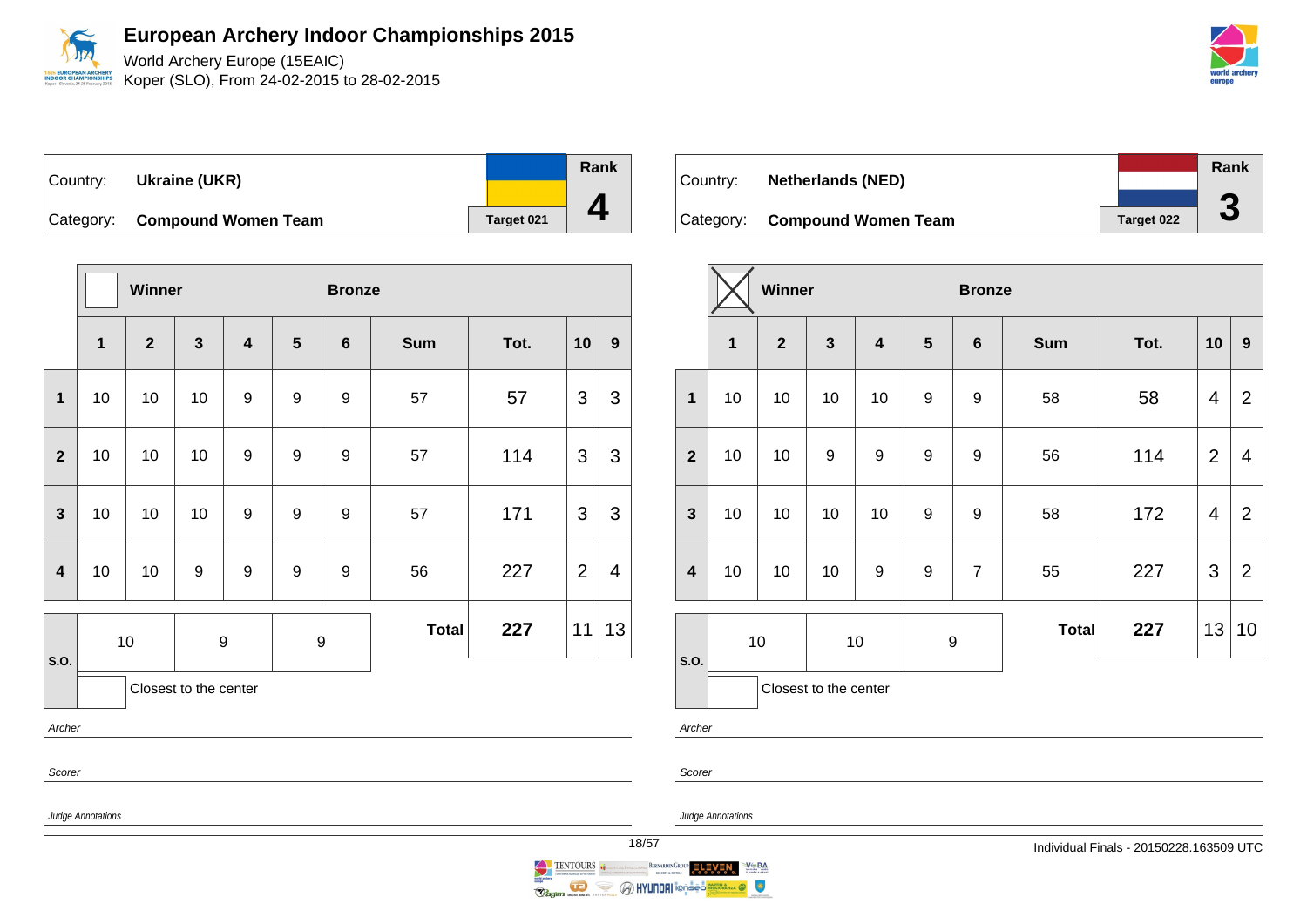

World Archery Europe (15EAIC) Koper (SLO), From 24-02-2015 to 28-02-2015

Country: **Russian Federation (RUS)** Category: **Compound Women Team Target 025** 

|                         | Winner                |              |              |                         |    | Gold           |              |      |                |                |  |  |
|-------------------------|-----------------------|--------------|--------------|-------------------------|----|----------------|--------------|------|----------------|----------------|--|--|
|                         | $\mathbf{1}$          | $\mathbf{2}$ | $\mathbf{3}$ | $\overline{\mathbf{4}}$ | 5  | $6\phantom{1}$ | <b>Sum</b>   | Tot. | 10             | 9              |  |  |
| 1                       | 10                    | 10           | 10           | 10                      | 9  | 9              | 58           | 58   | $\overline{4}$ | $\overline{2}$ |  |  |
| $\mathbf{2}$            | 10                    | 10           | 10           | 10                      | 10 | 9              | 59           | 117  | 5              | 1              |  |  |
| $\mathbf{3}$            | 10                    | 10           | 10           | 10                      | 9  | 9              | 58           | 175  | $\overline{4}$ | $\overline{2}$ |  |  |
| $\overline{\mathbf{4}}$ | 10                    | 10           | 10           | 10                      | 9  | 9              | 58           | 233  | 4              | $\overline{2}$ |  |  |
|                         |                       |              |              |                         |    |                | <b>Total</b> | 233  | 17             | $\overline{7}$ |  |  |
| S.O.                    | Closest to the center |              |              |                         |    |                |              |      |                |                |  |  |
| Archer                  |                       |              |              |                         |    |                |              |      |                |                |  |  |
| Scorer                  |                       |              |              |                         |    |                |              |      |                |                |  |  |

Country: **Italy (ITA)** Category: **Compound Women Team Target 026 Rank 2**

|                         |                       | Winner         |                         |                         |                  | Gold             |              |      |                         |                |
|-------------------------|-----------------------|----------------|-------------------------|-------------------------|------------------|------------------|--------------|------|-------------------------|----------------|
|                         | $\mathbf{1}$          | $\overline{2}$ | $\overline{\mathbf{3}}$ | $\overline{\mathbf{4}}$ | $5\phantom{1}$   | $\bf 6$          | <b>Sum</b>   | Tot. | 10                      | $\mathbf{9}$   |
| $\mathbf{1}$            | 10                    | 10             | 10                      | 10                      | $\boldsymbol{9}$ | 9                | 58           | 58   | 4                       | $\overline{2}$ |
| $\overline{2}$          | 10                    | 10             | 10                      | 10                      | $\boldsymbol{9}$ | $\boldsymbol{9}$ | 58           | 116  | $\overline{\mathbf{4}}$ | $\overline{2}$ |
| $\mathbf{3}$            | 10                    | 10             | $\boldsymbol{9}$        | $\boldsymbol{9}$        | $\boldsymbol{9}$ | $\boldsymbol{9}$ | 56           | 172  | $\overline{2}$          | 4              |
| $\overline{\mathbf{4}}$ | 10                    | 10             | $\boldsymbol{9}$        | $\boldsymbol{9}$        | $\boldsymbol{9}$ | 9                | 56           | 228  | $\overline{2}$          | 4              |
|                         |                       |                |                         |                         |                  |                  | <b>Total</b> | 228  | 12                      | 12             |
| S.O.                    | Closest to the center |                |                         |                         |                  |                  |              |      |                         |                |
|                         | Archer                |                |                         |                         |                  |                  |              |      |                         |                |



Judge Annotations

Scorer



**Rank**

**1**





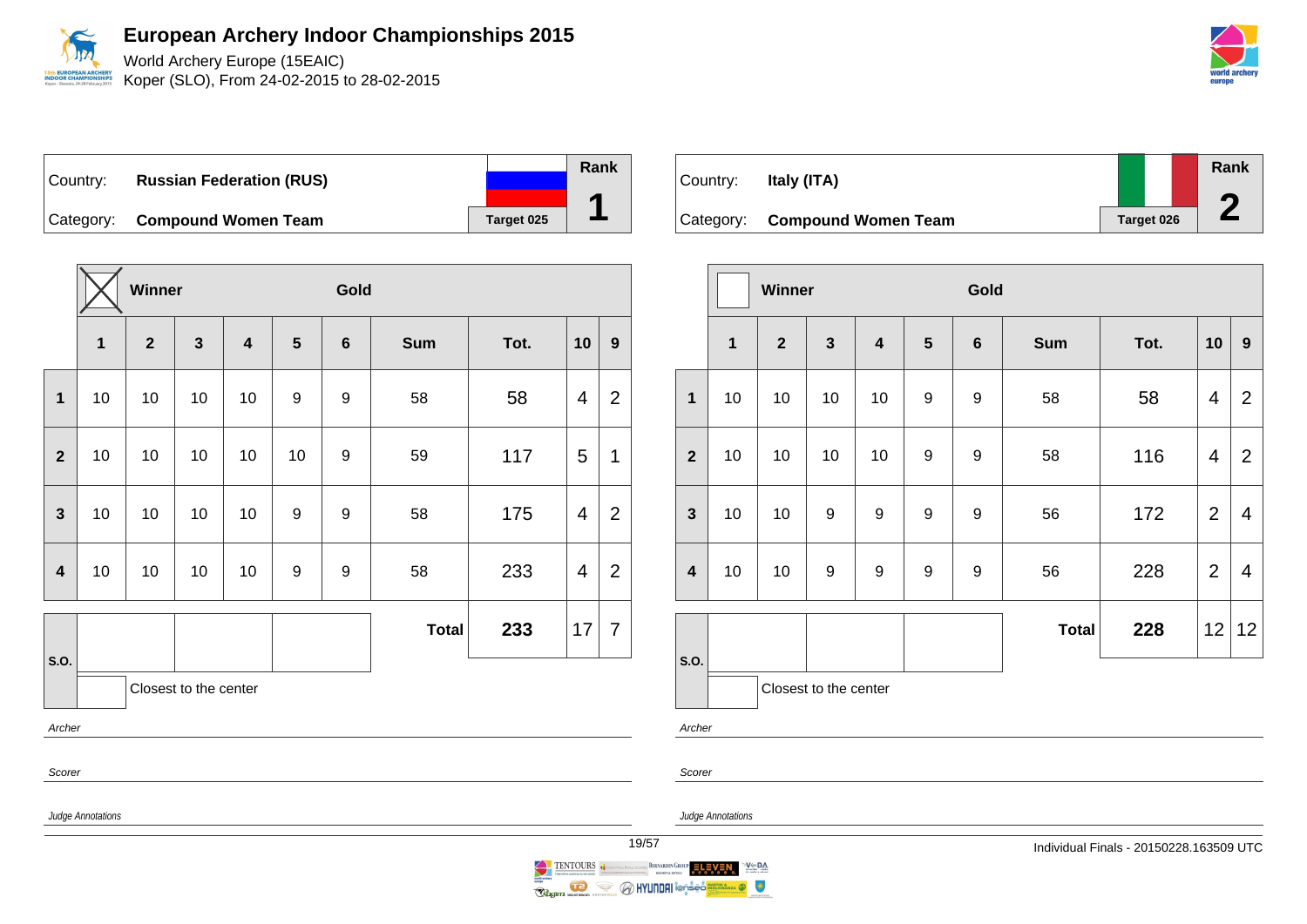

World Archery Europe (15EAIC) Koper (SLO), From 24-02-2015 to 28-02-2015

| Country: | Ukraine (UKR)                     |                   | Rank |
|----------|-----------------------------------|-------------------|------|
|          |                                   |                   |      |
|          | Category: Recurve Junior Men Team | <b>Target 003</b> |      |

|                  |        |    | Winner         |                       |                         |                  | 1/8            |                  |      |                                                                       |              |
|------------------|--------|----|----------------|-----------------------|-------------------------|------------------|----------------|------------------|------|-----------------------------------------------------------------------|--------------|
|                  |        | 1  | $\overline{2}$ | $\mathbf{3}$          | $\overline{\mathbf{4}}$ | 5                | $6\phantom{1}$ | <b>Set Total</b> | Tot. | Set Points                                                            | Tot.         |
| 1                |        | 10 | 10             | 10                    | 9                       | 8                | $\overline{7}$ | 54               | 54   | $\left( \begin{matrix} 0 \end{matrix} \right)$<br>$\overline{2}$<br>1 | $\bf{0}$     |
| $\overline{2}$   |        | 10 | 10             | 10                    | 10                      | 10               | 9              | 59               | 113  | $\bf(1)$<br>$\mathbf 2$<br>$\bf{0}$                                   | 1            |
| 3                |        | 10 | 10             | 9                     | 9                       | 9                | 9              | 56               | 169  | $\bf(1)$<br>$\overline{\mathbf{2}}$<br>$\bf{0}$                       | $\mathbf{2}$ |
| $\boldsymbol{4}$ |        | 10 | 10             | 10                    | 10                      | $\boldsymbol{9}$ | 9              | 58               | 227  | $\Large{2}$<br>$\mathbf 1$<br>$\bf{0}$                                | 4            |
|                  |        |    | 10             |                       | 10                      | 9                |                |                  |      | <b>Total</b>                                                          | 5            |
| S.O.             |        |    |                | Closest to the center |                         |                  |                |                  |      | <b>Signed Total</b>                                                   | 5            |
| Archer           | Scorer |    |                |                       |                         |                  |                |                  |      |                                                                       |              |

| Country:  | Poland (POL)                   |            | Rank |
|-----------|--------------------------------|------------|------|
|           |                                |            |      |
| Category: | <b>Recurve Junior Men Team</b> | Target 004 |      |

| $\overline{\mathbf{3}}$<br>$\mathbf{1}$<br>$\overline{2}$<br>$\overline{\mathbf{4}}$<br>$5\phantom{1}$<br>$6\phantom{1}$<br><b>Set Total</b><br>59<br>$\mathbf{1}$<br>10<br>10<br>10<br>10<br>10<br>9 | Tot.<br>59 | Set Points   Tot.<br>$\bf{(2)}$<br>$\mathbf 1$ | $\bf{0}$                   | $\mathbf{2}$            |
|-------------------------------------------------------------------------------------------------------------------------------------------------------------------------------------------------------|------------|------------------------------------------------|----------------------------|-------------------------|
|                                                                                                                                                                                                       |            |                                                |                            |                         |
|                                                                                                                                                                                                       |            |                                                |                            |                         |
| $\overline{2}$<br>10<br>10<br>9<br>59<br>10<br>10<br>10                                                                                                                                               | 118        | $\mathbf{2}$<br>$\bf(1)$                       | $\pmb{0}$                  | $\mathbf{3}$            |
| $\mathbf{3}$<br>$\boldsymbol{9}$<br>$\boldsymbol{9}$<br>8<br>56<br>10<br>10<br>10                                                                                                                     | 174        | (1)<br>$\mathbf 2$                             | $\boldsymbol{0}$           | $\overline{\mathbf{4}}$ |
| $\boldsymbol{9}$<br>$\boldsymbol{9}$<br>$\boldsymbol{9}$<br>8<br>$\overline{\mathbf{4}}$<br>$\boldsymbol{9}$<br>54<br>10                                                                              | 228        | $\mathbf{2}$<br>1                              | $\left( \mathbf{0}\right)$ | 4                       |
| 10<br>10<br>8<br>S.O.                                                                                                                                                                                 |            |                                                | <b>Total</b>               | 4                       |
| Closest to the center<br>Archer                                                                                                                                                                       |            |                                                |                            |                         |

Scorer



Judge Annotations

Scorer





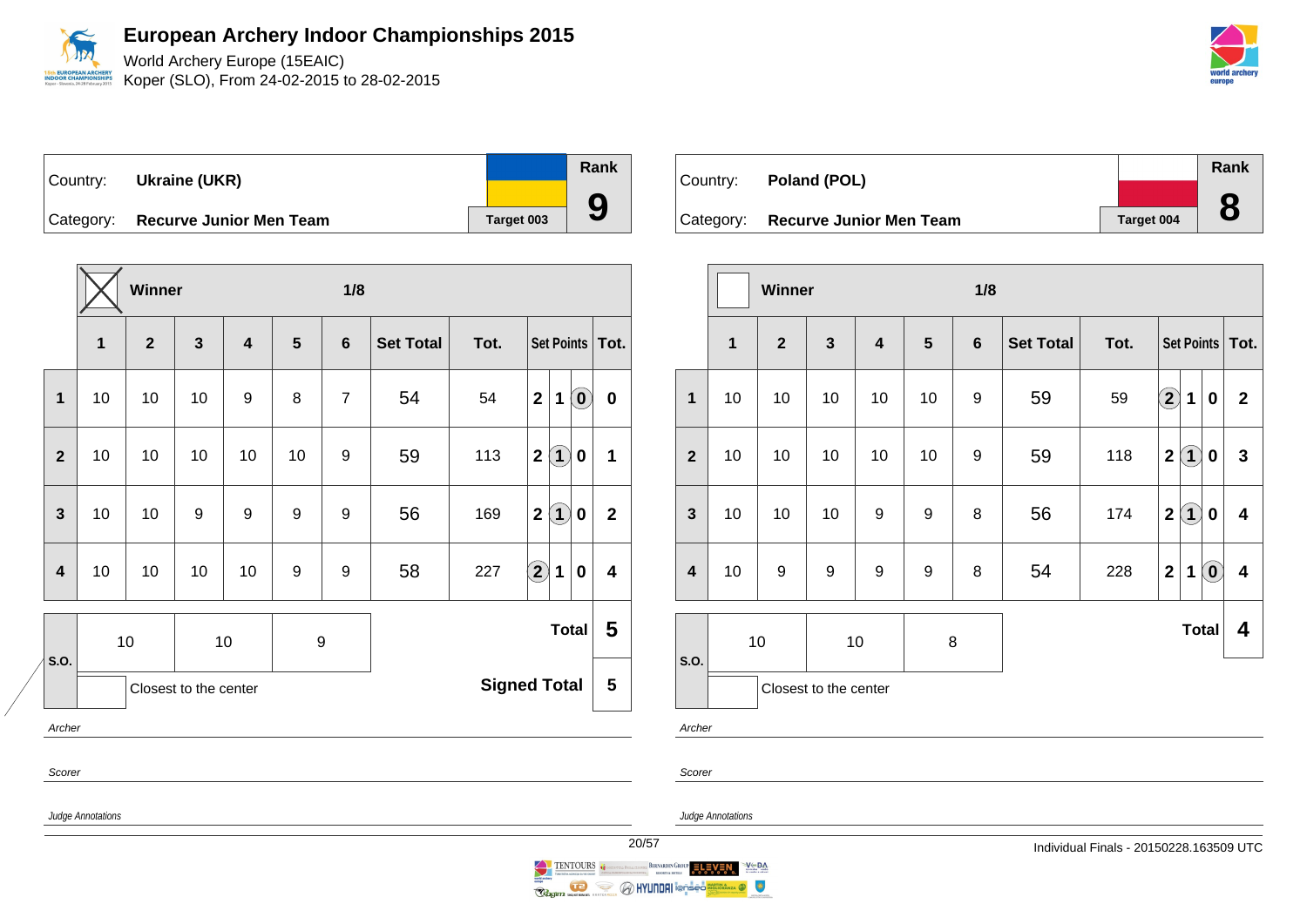

Koper (SLO), From 24-02-2015 to 28-02-2015



Country: **Bulgaria (BUL)** Category: **Recurve Junior Men Team Tanget 006 Rank 11**

|                         |                         | Winner       | 1/8                   |                         |                |                 |                  |      |                                                                               |           |  |  |
|-------------------------|-------------------------|--------------|-----------------------|-------------------------|----------------|-----------------|------------------|------|-------------------------------------------------------------------------------|-----------|--|--|
|                         | $\mathbf{1}$            | $\mathbf{2}$ | $\mathbf{3}$          | $\overline{\mathbf{4}}$ | $5\phantom{1}$ | $6\phantom{1}6$ | <b>Set Total</b> | Tot. | Set Points   Tot.                                                             |           |  |  |
| 1                       | 10                      | 10           | 10                    | 9                       | 9              | 9               | 57               | 57   | $\mathbf{2}$<br>$\left( \begin{matrix} 0 \end{matrix} \right)$<br>$\mathbf 1$ | $\pmb{0}$ |  |  |
| $\overline{2}$          | 10                      | 10           | 10                    | 9                       | 9              | $\overline{7}$  | 55               | 112  | $\left( 1\right)$<br>$\overline{\mathbf{2}}$<br>$\bf{0}$                      | 1         |  |  |
| $\mathbf{3}$            | 10                      | 10           | 9                     | 9                       | 9              | 8               | 55               | 167  | $\boldsymbol{2}$<br>$\left( \mathbf{0}\right)$<br>1                           | 1         |  |  |
| $\overline{\mathbf{4}}$ |                         |              |                       |                         |                |                 |                  |      | $\mathbf{2}$<br>$\mathbf 1$<br>$\bf{0}$                                       |           |  |  |
| S.O.                    |                         |              |                       |                         |                |                 |                  |      | <b>Total</b>                                                                  | 1         |  |  |
|                         |                         |              | Closest to the center |                         |                |                 |                  |      |                                                                               |           |  |  |
|                         | Archer                  |              |                       |                         |                |                 |                  |      |                                                                               |           |  |  |
| Scorer                  |                         |              |                       |                         |                |                 |                  |      |                                                                               |           |  |  |
|                         | Judge Annotations<br>21 |              |                       |                         |                |                 |                  |      |                                                                               |           |  |  |

|                                   |            | Rank |
|-----------------------------------|------------|------|
| Country: <b>Austria (AUT)</b>     |            |      |
|                                   |            |      |
| Category: Recurve Junior Men Team | Target 007 |      |

|                         |              | Winner           |                       |                         |                | 1/8              |                  |      |                   |             |          |                   |
|-------------------------|--------------|------------------|-----------------------|-------------------------|----------------|------------------|------------------|------|-------------------|-------------|----------|-------------------|
|                         | $\mathbf{1}$ | $\overline{2}$   | $\mathbf{3}$          | $\overline{\mathbf{4}}$ | $5\phantom{1}$ | $6\phantom{1}$   | <b>Set Total</b> | Tot. |                   |             |          | Set Points   Tot. |
| $\mathbf{1}$            | 10           | 10               | 10                    | 10                      | 10             | 9                | 59               | 59   | $\bf{(2)}$        | $\mathbf 1$ | $\bf{0}$ | $\mathbf{2}$      |
| $\overline{2}$          | 10           | $\boldsymbol{9}$ | $\boldsymbol{9}$      | 9                       | 9              | $\boldsymbol{9}$ | 55               | 114  | $\mathbf 2$       | $\bf(1)$    | $\bf{0}$ | $\mathbf{3}$      |
| $\mathbf{3}$            | 10           | 10               | 10                    | 9                       | 9              | 8                | 56               | 170  | $\left( 2\right)$ | 1           | $\bf{0}$ | 5                 |
| $\overline{\mathbf{4}}$ |              |                  |                       |                         |                |                  |                  |      | $\mathbf{2}$      | 1           | $\bf{0}$ |                   |
|                         |              |                  |                       |                         |                |                  |                  |      |                   |             | Total    | 5                 |
| S.O.                    |              |                  | Closest to the center |                         |                |                  |                  |      |                   |             |          |                   |
| Archer                  |              |                  |                       |                         |                |                  |                  |      |                   |             |          |                   |

Judge Annotations

 $V \subseteq BA$ 

 $\bullet$ 

Scorer

BERNARDIN GROUP ELEVEN

**O HYUNDAI** lenses

TENTOURS

Ş

**Coginn**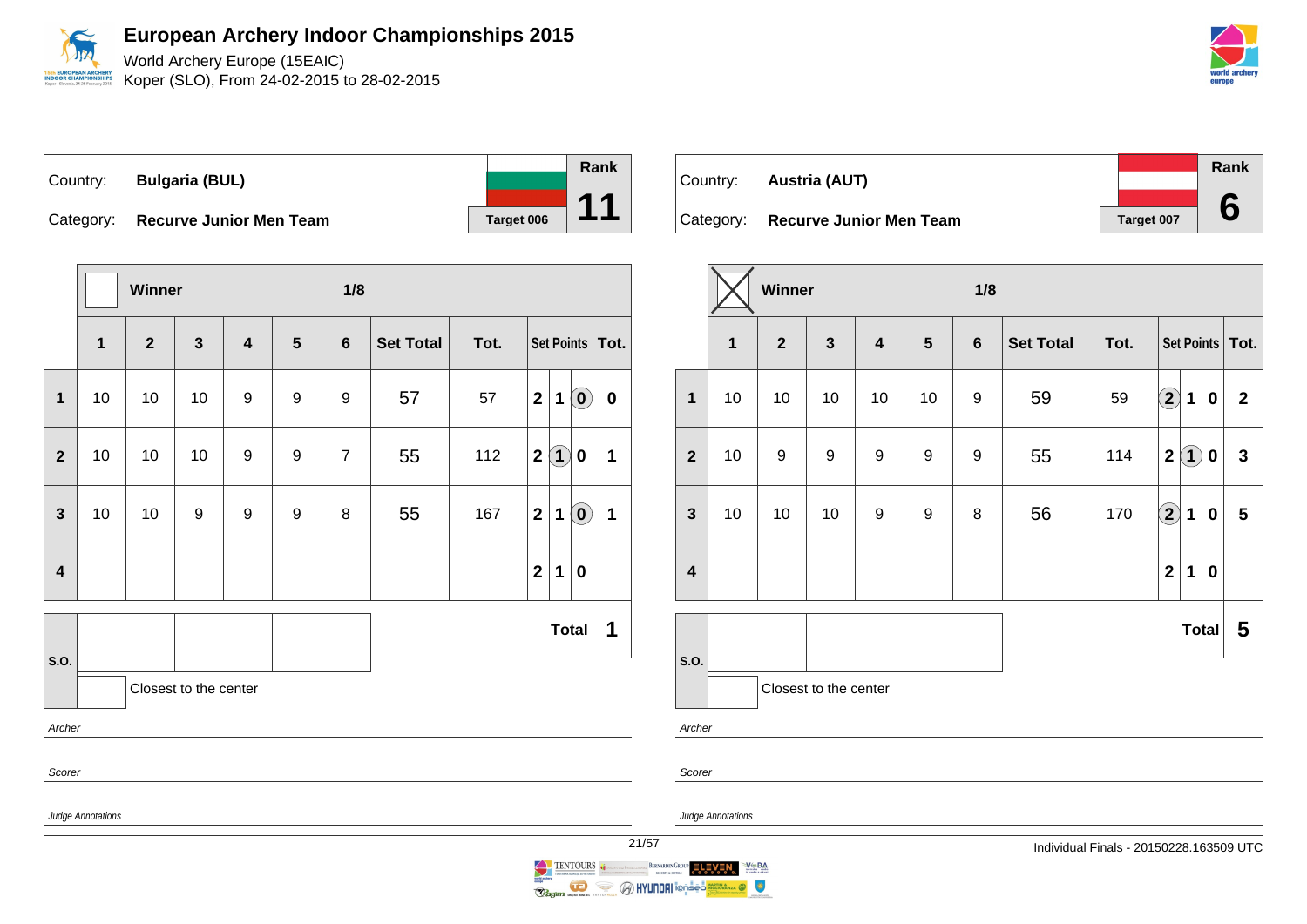

Koper (SLO), From 24-02-2015 to 28-02-2015



劇 Country: **Republic of Moldova (MDA)** Category: **Recurve Junior Men Team Tanget 009** 



| Country:  | Slovakia (SVK)                 | 中          | Rank |
|-----------|--------------------------------|------------|------|
|           |                                |            |      |
| Category: | <b>Recurve Junior Men Team</b> | Target 010 | 10   |

|                         |              | Winner         |                       |                         |   | 1/8            |                  |      |                   |             |              |                         |  |
|-------------------------|--------------|----------------|-----------------------|-------------------------|---|----------------|------------------|------|-------------------|-------------|--------------|-------------------------|--|
|                         | $\mathbf{1}$ | $\overline{2}$ | $\mathbf{3}$          | $\overline{\mathbf{4}}$ | 5 | $6\phantom{a}$ | <b>Set Total</b> | Tot. |                   |             |              | Set Points   Tot.       |  |
| 1                       | 10           | 10             | 10                    | 10                      | 9 | 8              | 57               | 57   | $\bf{(2)}$        | $\mathbf 1$ | 0            | $\mathbf{2}$            |  |
| $\overline{2}$          | 10           | 10             | 10                    | 10                      | 8 | 8              | 56               | 113  | $\left( 2\right)$ | $\mathbf 1$ | $\bf{0}$     | $\overline{\mathbf{4}}$ |  |
| $\mathbf{3}$            | 10           | 10             | 9                     | 9                       | 9 | 9              | 56               | 169  | $\bigcirc$        | $\mathbf 1$ | $\bf{0}$     | $6\phantom{1}$          |  |
| $\overline{\mathbf{4}}$ |              |                |                       |                         |   |                |                  |      | $\mathbf{2}$      | 1           | $\bf{0}$     |                         |  |
|                         |              |                |                       |                         |   |                |                  |      |                   |             | <b>Total</b> | 6                       |  |
| S.O.                    |              |                | Closest to the center |                         |   |                |                  |      |                   |             |              |                         |  |
| Archer                  |              |                |                       |                         |   |                |                  |      |                   |             |              |                         |  |

**OR CHAMPIC** 

Judge Annotations

Scorer



**Rank**

**7**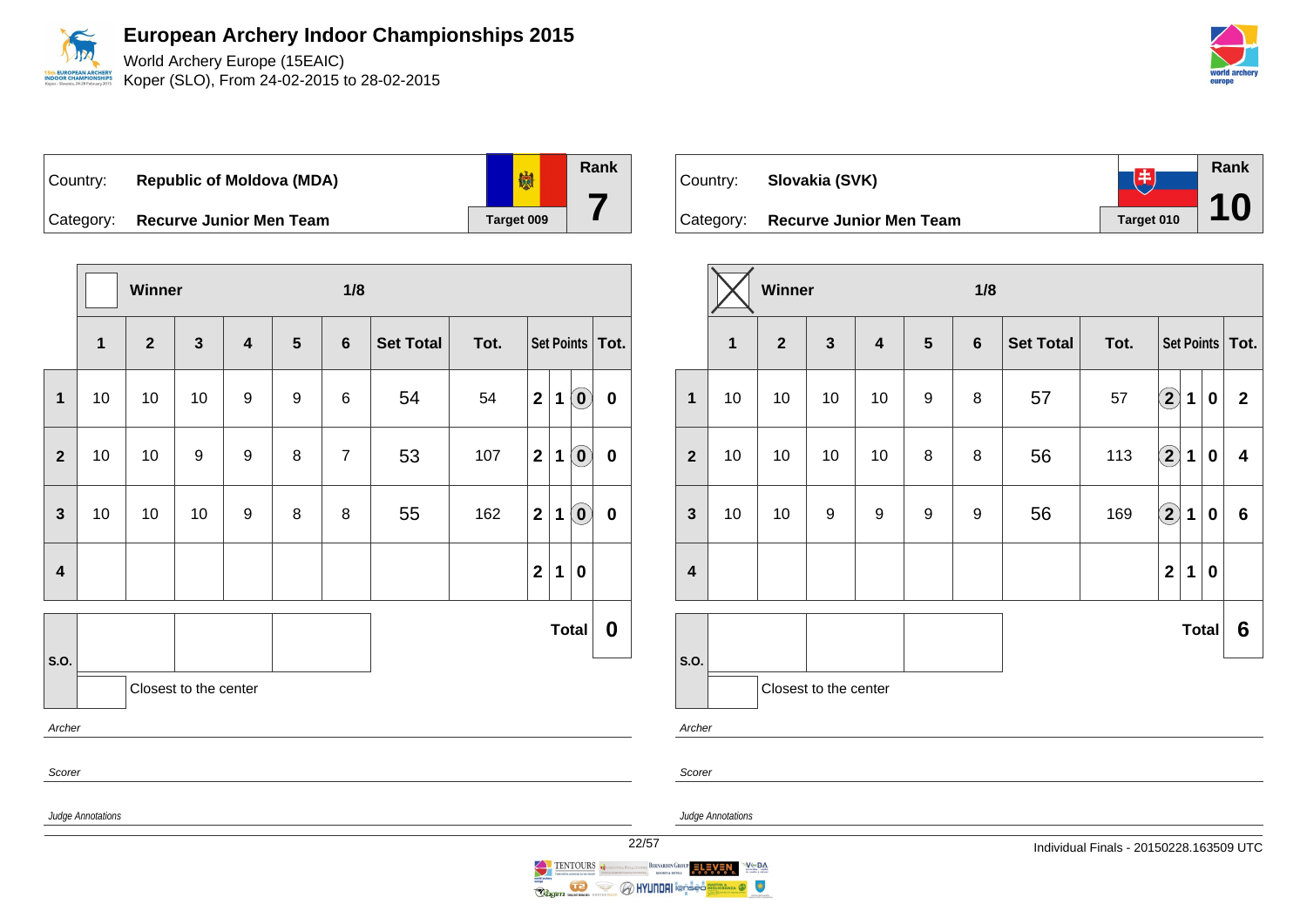

World Archery Europe (15EAIC) Koper (SLO), From 24-02-2015 to 28-02-2015

Country: **Russian Federation (RUS)** Category: **Recurve Junior Men Team Tanget 003** 

|                         |                                      | Winner       |                       |                         |    | 1/4            |                  |      |                                |             |              |  |
|-------------------------|--------------------------------------|--------------|-----------------------|-------------------------|----|----------------|------------------|------|--------------------------------|-------------|--------------|--|
|                         | 1                                    | $\mathbf{2}$ | $\mathbf{3}$          | $\overline{\mathbf{4}}$ | 5  | $6\phantom{1}$ | <b>Set Total</b> | Tot. | Set Points                     |             | Tot.         |  |
| 1                       | 10                                   | 10           | 10                    | 10                      | 10 | 9              | 59               | 59   | $\bf(1)$<br>$\mathbf{2}$       | $\bf{0}$    | $\mathbf{1}$ |  |
| $\overline{\mathbf{2}}$ | 10                                   | 10           | 10                    | 10                      | 10 | 9              | 59               | 118  | $\bigcirc$<br>$\mathbf 1$      | 0           | $\mathbf{3}$ |  |
| 3                       | 10                                   | 10           | 10                    | 10                      | 9  | 9              | 58               | 176  | $\mathbf{2}$<br>1              | 0           | 5            |  |
| $\overline{\mathbf{4}}$ |                                      |              |                       |                         |    |                |                  |      | $\overline{2}$<br>$\mathbf{1}$ | $\mathbf 0$ |              |  |
| S.O.                    |                                      |              |                       |                         |    |                |                  |      |                                | Total       | 5            |  |
|                         |                                      |              | Closest to the center |                         |    |                |                  |      |                                |             |              |  |
|                         | Archer                               |              |                       |                         |    |                |                  |      |                                |             |              |  |
|                         | Scorer                               |              |                       |                         |    |                |                  |      |                                |             |              |  |
|                         | Judge Annotations<br>$\overline{23}$ |              |                       |                         |    |                |                  |      |                                |             |              |  |

| Country: | Ukraine (UKR)                     |                   | Rank |
|----------|-----------------------------------|-------------------|------|
|          |                                   |                   |      |
|          | Category: Recurve Junior Men Team | <b>Target 004</b> | 9    |

|                               |              | Winner         |                         |                         |                  | 1/4 |                  |      |                                                                                          |              |  |  |
|-------------------------------|--------------|----------------|-------------------------|-------------------------|------------------|-----|------------------|------|------------------------------------------------------------------------------------------|--------------|--|--|
|                               | $\mathbf{1}$ | $\overline{2}$ | $\overline{\mathbf{3}}$ | $\overline{\mathbf{4}}$ | $5\phantom{.0}$  | 6   | <b>Set Total</b> | Tot. | Set Points   Tot.                                                                        |              |  |  |
| $\mathbf{1}$                  | 10           | 10             | 10                      | 10                      | 10               | 9   | 59               | 59   | $\bf(1)$<br>$\mathbf 2$<br>0                                                             | 1            |  |  |
| $\overline{2}$                | 10           | 10             | 10                      | $\boldsymbol{9}$        | $\boldsymbol{9}$ | 8   | 56               | 115  | $\left( \mathbf{0}\right)$<br>$\mathbf{2}$<br>1                                          | 1            |  |  |
| $\mathbf{3}$                  | 10           | 10             | 10                      | 10                      | 8                | 8   | 56               | 171  | $\left( \begin{matrix} 0 \end{matrix} \right)$<br>$\overline{\mathbf{2}}$<br>$\mathbf 1$ | $\mathbf{1}$ |  |  |
| $\overline{\mathbf{4}}$       |              |                |                         |                         |                  |     |                  |      | $\mathbf 2$<br>$\mathbf 1$<br>$\mathbf 0$                                                |              |  |  |
| Total                         |              |                |                         |                         |                  |     |                  |      | 1                                                                                        |              |  |  |
| S.O.<br>Closest to the center |              |                |                         |                         |                  |     |                  |      |                                                                                          |              |  |  |
| Archer                        |              |                |                         |                         |                  |     |                  |      |                                                                                          |              |  |  |

Scorer

 $V \subseteq BA$ 

 $\bullet$ 

Judge Annotations



**O HYUNDAI** Ton<mark>-</mark>

 $\iff$ 

Ragin **ID** 

**Rank**

**1**

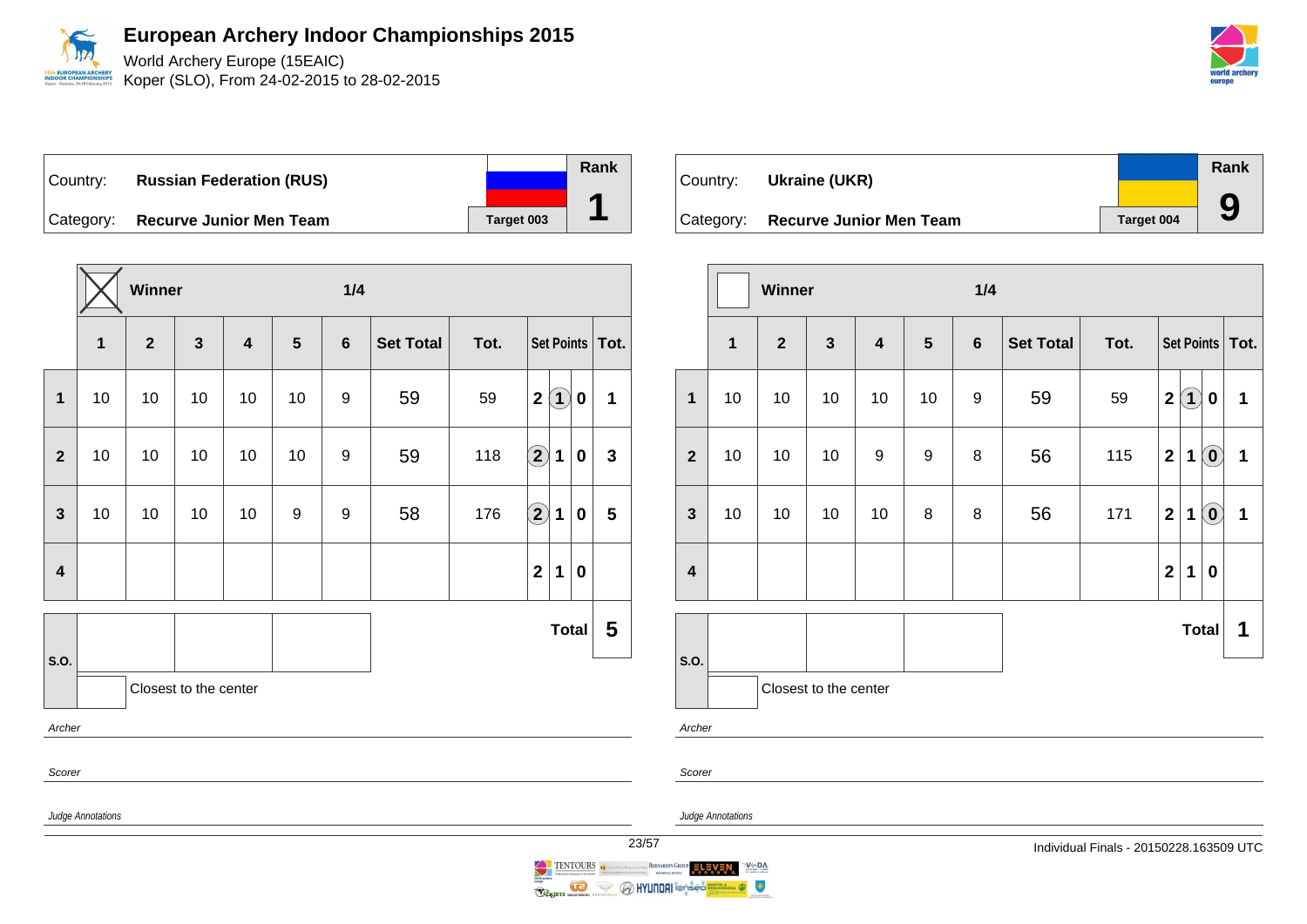World Archery Europe (15EAIC) Koper (SLO), From 24-02-2015 to 28-02-2015

| Country:  | <b>Belarus (BLR)</b>           |            | Rank |
|-----------|--------------------------------|------------|------|
|           |                                |            |      |
| Category: | <b>Recurve Junior Men Team</b> | Target 006 | J    |

|                         |                   | Winner       |                       |                         |                | 1/4              |                  |      |                                                                               |                 |
|-------------------------|-------------------|--------------|-----------------------|-------------------------|----------------|------------------|------------------|------|-------------------------------------------------------------------------------|-----------------|
|                         | $\mathbf{1}$      | $\mathbf{2}$ | $\mathbf{3}$          | $\overline{\mathbf{4}}$ | $5\phantom{1}$ | $6\phantom{1}$   | <b>Set Total</b> | Tot. | Set Points   Tot.                                                             |                 |
| $\mathbf{1}$            | 10                | $10$         | $10$                  | 10                      | 9              | $\boldsymbol{9}$ | 58               | 58   | $\mathbf{2}$<br>$\left( \begin{matrix} 0 \end{matrix} \right)$<br>$\mathbf 1$ | $\pmb{0}$       |
| $\overline{2}$          | 10                | 10           | 10                    | 10                      | 10             | 8                | 58               | 116  | $\left( 1\right)$<br>$\mathbf{2}$<br>$\bf{0}$                                 | 1               |
| $\mathbf{3}$            | 10                | $10$         | $10$                  | $\boldsymbol{9}$        | 9              | $\overline{7}$   | 55               | 171  | $\left[ \begin{matrix} 0 \end{matrix} \right]$<br>$\boldsymbol{2}$<br>1       | 1               |
| $\overline{\mathbf{4}}$ |                   |              |                       |                         |                |                  |                  |      | $\overline{2}$<br>$\mathbf{1}$<br>$\bf{0}$                                    |                 |
| S.O.                    |                   |              |                       |                         |                |                  |                  |      | <b>Total</b>                                                                  | 1               |
|                         |                   |              | Closest to the center |                         |                |                  |                  |      |                                                                               |                 |
| Archer                  |                   |              |                       |                         |                |                  |                  |      |                                                                               |                 |
| Scorer                  |                   |              |                       |                         |                |                  |                  |      |                                                                               |                 |
|                         | Judge Annotations |              |                       |                         |                |                  |                  |      |                                                                               | $\overline{24}$ |

| Country: | Slovenia (SLO)                    |            | <b>Rank</b> |
|----------|-----------------------------------|------------|-------------|
|          | Category: Recurve Junior Men Team | Target 007 |             |

|                         |                                     | Winner |                       |                         |                  | 1/4              |                  |      |                         |     |          |                   |  |
|-------------------------|-------------------------------------|--------|-----------------------|-------------------------|------------------|------------------|------------------|------|-------------------------|-----|----------|-------------------|--|
|                         | $\mathbf{3}$<br>1<br>$\overline{2}$ |        |                       | $\overline{\mathbf{4}}$ | $5\phantom{.0}$  | $6\phantom{1}$   | <b>Set Total</b> | Tot. |                         |     |          | Set Points   Tot. |  |
| $\overline{\mathbf{1}}$ | 10                                  | 10     | 10                    | 10                      | 10               | $\boldsymbol{9}$ | 59               | 59   | $\bf{(2)}$              | 1   | 0        | $\mathbf{2}$      |  |
| $\overline{2}$          | 10                                  | 10     | 10                    | 10                      | 9                | 9                | 58               | 117  | $\overline{2}$          | (1) | 0        | $\mathbf{3}$      |  |
| $\mathbf{3}$            | 10                                  | 10     | 10                    | 9                       | $\boldsymbol{9}$ | 9                | 57               | 174  | $\mathbf{2}$            | 1   | $\bf{0}$ | 5                 |  |
| $\overline{\mathbf{4}}$ |                                     |        |                       |                         |                  |                  |                  |      | $\overline{\mathbf{2}}$ | 1   | $\bf{0}$ |                   |  |
|                         |                                     |        |                       |                         |                  |                  |                  |      |                         |     | Total    | 5                 |  |
| S.O.                    |                                     |        | Closest to the center |                         |                  |                  |                  |      |                         |     |          |                   |  |

Archer

Scorer

Judge Annotations

TENTOURS BERNARDIN GROUP ELEVEN  $V^{\text{th}}$  DA éá. **Coginn MENT DE LA SERVICE SE**  $\bullet$ Ş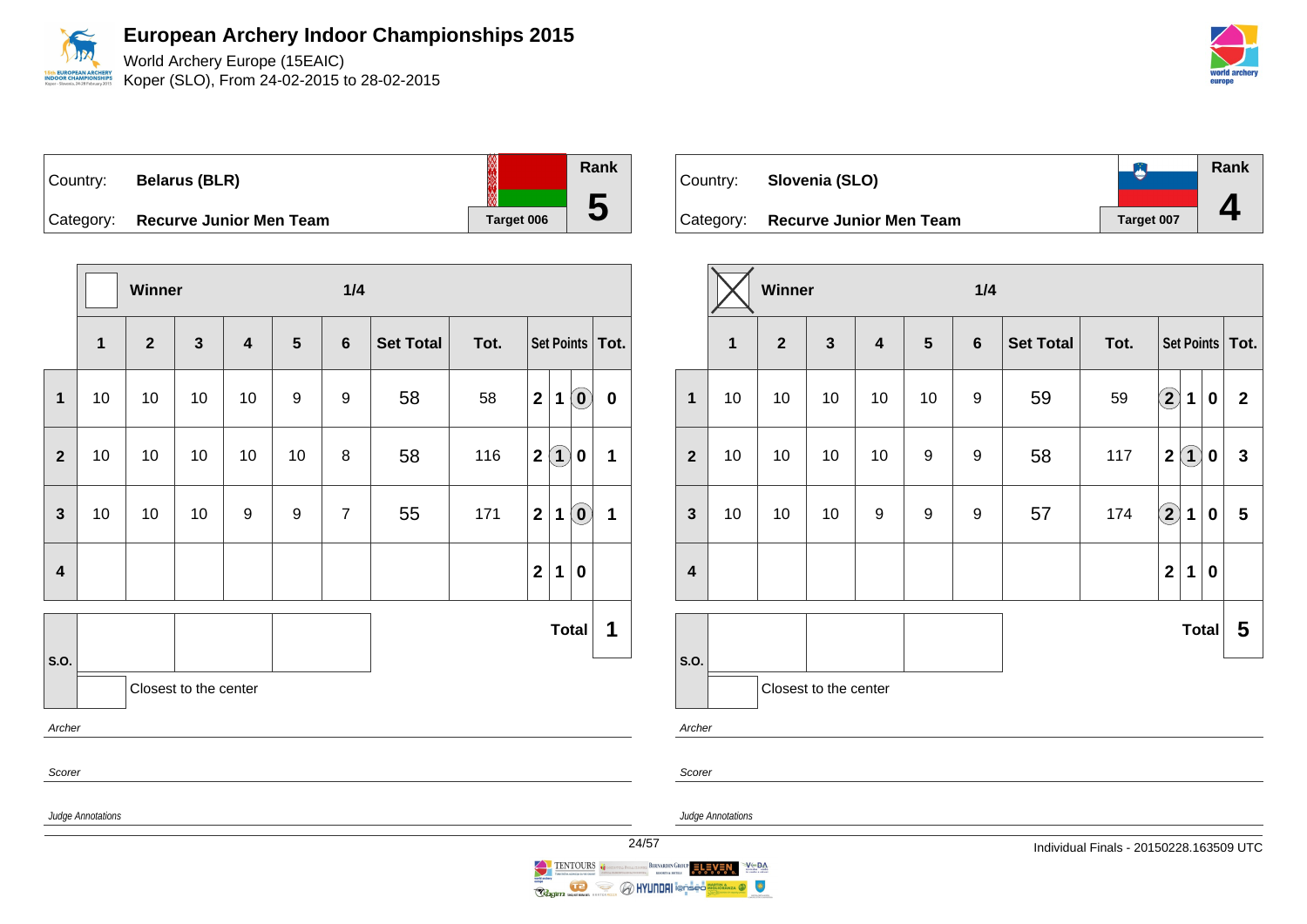World Archery Europe (15EAIC) Koper (SLO), From 24-02-2015 to 28-02-2015



| Country:  | Italy (ITA)                    |            | Rank |
|-----------|--------------------------------|------------|------|
|           |                                |            |      |
| Category: | <b>Recurve Junior Men Team</b> | Target 009 |      |

|                         |                         | Winner         |                       |                         |    | 1/4            |                  |      |                            |                   |              |                         |
|-------------------------|-------------------------|----------------|-----------------------|-------------------------|----|----------------|------------------|------|----------------------------|-------------------|--------------|-------------------------|
|                         | $\mathbf{1}$            | $\overline{2}$ | $\mathbf{3}$          | $\overline{\mathbf{4}}$ | 5  | $6\phantom{1}$ | <b>Set Total</b> | Tot. |                            | Set Points   Tot. |              |                         |
| 1                       | 10                      | 10             | 10                    | 10                      | 9  | 9              | 58               | 58   | $\bigcirc$                 | $\mathbf 1$       | $\mathbf 0$  | $\overline{\mathbf{2}}$ |
| $\overline{2}$          | 10                      | 10             | 10                    | 10                      | 10 | 9              | 59               | 117  | $\left( \mathbf{2}\right)$ | 1                 | 0            | $\overline{\mathbf{4}}$ |
| 3                       | 10                      | 10             | 10                    | 10                      | 10 | 9              | 59               | 176  | $\Large{\textbf{2}}$       | 1                 | 0            | $6\phantom{1}$          |
| $\overline{\mathbf{4}}$ |                         |                |                       |                         |    |                |                  |      | $\overline{2}$             | $\mathbf 1$       | $\mathbf 0$  |                         |
|                         |                         |                |                       |                         |    |                |                  |      |                            |                   | <b>Total</b> | 6                       |
| S.O.                    |                         |                | Closest to the center |                         |    |                |                  |      |                            |                   |              |                         |
| Archer                  |                         |                |                       |                         |    |                |                  |      |                            |                   |              |                         |
| Scorer                  |                         |                |                       |                         |    |                |                  |      |                            |                   |              |                         |
|                         | Judge Annotations<br>25 |                |                       |                         |    |                |                  |      |                            |                   |              |                         |

| Country: <b>Austria (AUT)</b>     |            | Rank |
|-----------------------------------|------------|------|
|                                   |            |      |
| Category: Recurve Junior Men Team | Target 010 |      |

|                         |                                                           | <b>Winner</b> |                         |                           |   | 1/4              |      |                   |                         |             |                             |           |  |
|-------------------------|-----------------------------------------------------------|---------------|-------------------------|---------------------------|---|------------------|------|-------------------|-------------------------|-------------|-----------------------------|-----------|--|
|                         | $\overline{\mathbf{1}}$<br>$\mathbf{3}$<br>$\overline{2}$ |               | $\overline{\mathbf{4}}$ | $5\phantom{1}$<br>$\bf 6$ |   | <b>Set Total</b> | Tot. | Set Points   Tot. |                         |             |                             |           |  |
| $\overline{\mathbf{1}}$ | 10                                                        | 10            | $\boldsymbol{9}$        | $\boldsymbol{9}$          | 8 | $\bf 8$          | 54   | 54                | $\mathbf{2}$            | 1           | $\left( \mathbf{0}\right)$  | $\pmb{0}$ |  |
| $\overline{\mathbf{2}}$ | 10                                                        | 10            | 10                      | 9                         | 9 | $\overline{7}$   | 55   | 109               | $\mathbf{2}$            | $\mathbf 1$ | $\textcolor{blue}{\bullet}$ | $\bf{0}$  |  |
| $\mathbf{3}$            | 10                                                        | 10            | 9                       | 9                         | 8 | 8                | 54   | 163               | $\mathbf 2$             | 1           | $\left( \mathbf{0}\right)$  | $\pmb{0}$ |  |
| $\overline{\mathbf{4}}$ |                                                           |               |                         |                           |   |                  |      |                   | $\overline{\mathbf{2}}$ | 1           | $\bf{0}$                    |           |  |
|                         |                                                           |               |                         |                           |   |                  |      |                   |                         |             | Total                       | 0         |  |
| S.O.<br>Archer          |                                                           |               | Closest to the center   |                           |   |                  |      |                   |                         |             |                             |           |  |

Scorer

Judge Annotations

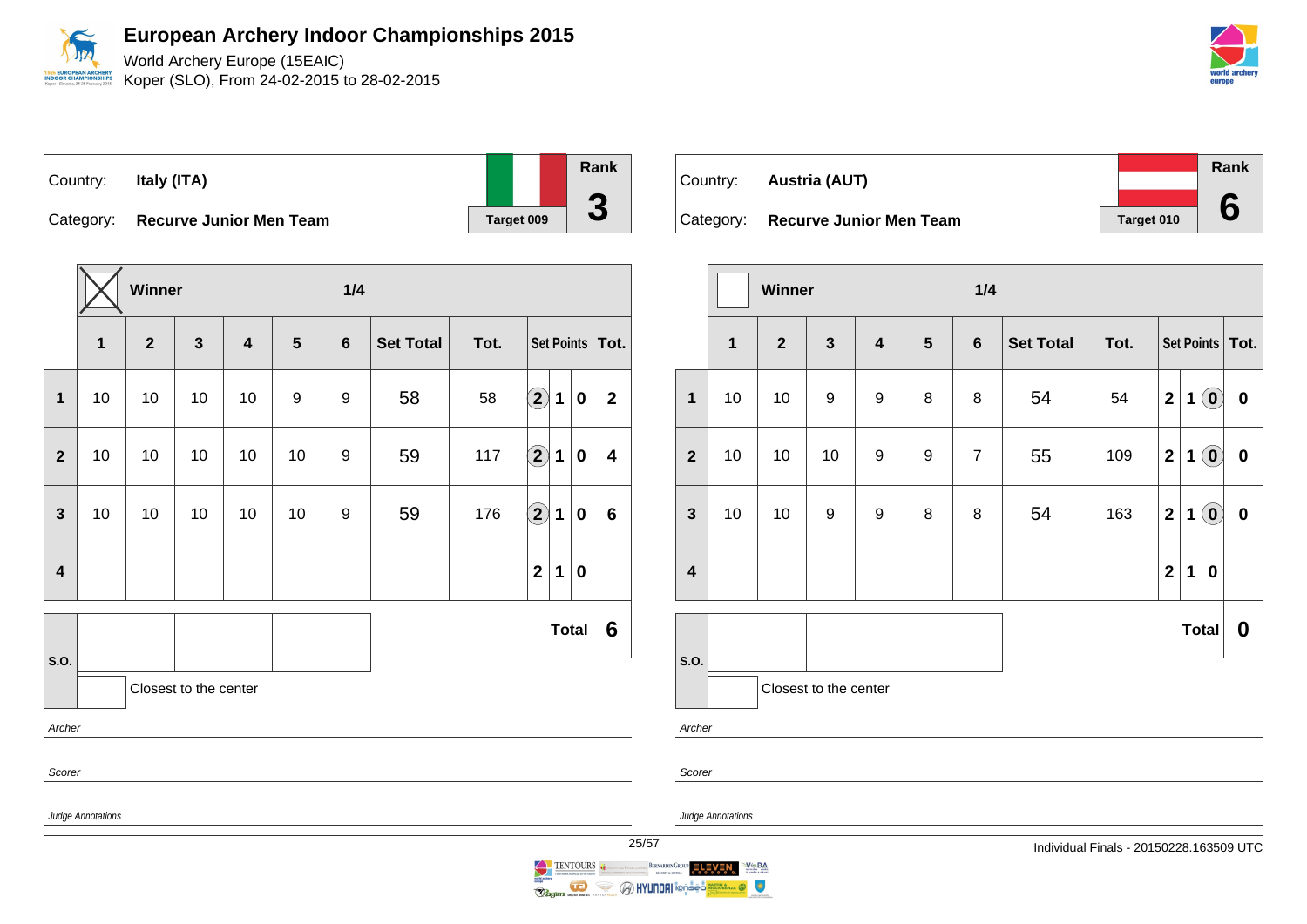World Archery Europe (15EAIC) Koper (SLO), From 24-02-2015 to 28-02-2015

| Country:  | Slovakia (SVK)                 |                   | Rank |
|-----------|--------------------------------|-------------------|------|
| Category: | <b>Recurve Junior Men Team</b> | <b>Target 012</b> |      |

|                         |                   | Winner                  |                       |                         |                  | 1/4              |                  |      |                     |                                                         |           |
|-------------------------|-------------------|-------------------------|-----------------------|-------------------------|------------------|------------------|------------------|------|---------------------|---------------------------------------------------------|-----------|
|                         | $\mathbf{1}$      | $\overline{\mathbf{2}}$ | $\mathbf{3}$          | $\overline{\mathbf{4}}$ | 5                | $\bf 6$          | <b>Set Total</b> | Tot. | Set Points   Tot.   |                                                         |           |
| $\mathbf{1}$            | 10                | $10$                    | $\boldsymbol{9}$      | 9                       | $\boldsymbol{9}$ | 8                | 55               | 55   | $\mathbf{2}$<br>1   | $\left( \begin{matrix} \textbf{0} \end{matrix} \right)$ | $\pmb{0}$ |
| $\mathbf{2}$            | 10                | 10                      | $\boldsymbol{9}$      | 9                       | 9                | $\boldsymbol{9}$ | 56               | 111  | $\mathbf{2}$        | $\left( 1\right)$<br>$\bf{0}$                           | 1         |
| $\mathbf{3}$            | 10                | 10                      | 10                    | 9                       | 8                | M                | 47               | 158  | $\mathbf{2}$<br>1   | $\left( \mathbf{0}\right)$                              | 1         |
| $\overline{\mathbf{4}}$ |                   |                         |                       |                         |                  |                  |                  |      | $\overline{2}$<br>1 | $\bf{0}$                                                |           |
| S.O.                    |                   |                         |                       |                         |                  |                  |                  |      |                     | <b>Total</b>                                            | 1         |
|                         |                   |                         | Closest to the center |                         |                  |                  |                  |      |                     |                                                         |           |
| Archer                  |                   |                         |                       |                         |                  |                  |                  |      |                     |                                                         |           |
| Scorer                  |                   |                         |                       |                         |                  |                  |                  |      |                     |                                                         |           |
|                         | Judge Annotations |                         |                       |                         |                  |                  |                  |      |                     |                                                         | 26        |

| Country: | Germany (GER)                     |            | Rank |
|----------|-----------------------------------|------------|------|
|          |                                   |            |      |
|          | Category: Recurve Junior Men Team | Target 013 |      |

|                         |                                                           | Winner |                  |                         |                                   | 1/4              |                  |      |                   |             |          |                |
|-------------------------|-----------------------------------------------------------|--------|------------------|-------------------------|-----------------------------------|------------------|------------------|------|-------------------|-------------|----------|----------------|
|                         | $\overline{2}$<br>$\overline{\mathbf{3}}$<br>$\mathbf{1}$ |        |                  | $\overline{\mathbf{4}}$ | $5\phantom{.0}$<br>$6\phantom{a}$ |                  | <b>Set Total</b> | Tot. | Set Points   Tot. |             |          |                |
| $\mathbf{1}$            | 10                                                        | 10     | 10               | 10                      | $\boldsymbol{9}$                  | 9                | 58               | 58   | $\bf{(2)}$        | 1           | $\bf{0}$ | $\overline{2}$ |
| $\overline{2}$          | $10$                                                      | 10     | $\boldsymbol{9}$ | $\boldsymbol{9}$        | 9                                 | $\boldsymbol{9}$ | 56               | 114  | $\mathbf 2$       | $\bf(1)$    | 0        | $\mathbf{3}$   |
| $\mathbf{3}$            | 10                                                        | 10     | $\boldsymbol{9}$ | $\boldsymbol{9}$        | 9                                 | 9                | 56               | 170  | $\bigcirc$        | $\mathbf 1$ | 0        | 5              |
| $\overline{\mathbf{4}}$ |                                                           |        |                  |                         |                                   |                  |                  |      | $\overline{2}$    | 1           | $\bf{0}$ |                |
|                         |                                                           |        |                  |                         |                                   |                  |                  |      |                   |             | Total    | 5              |
| S.O.                    | Closest to the center                                     |        |                  |                         |                                   |                  |                  |      |                   |             |          |                |
| Archer                  |                                                           |        |                  |                         |                                   |                  |                  |      |                   |             |          |                |

Judge Annotations

Scorer

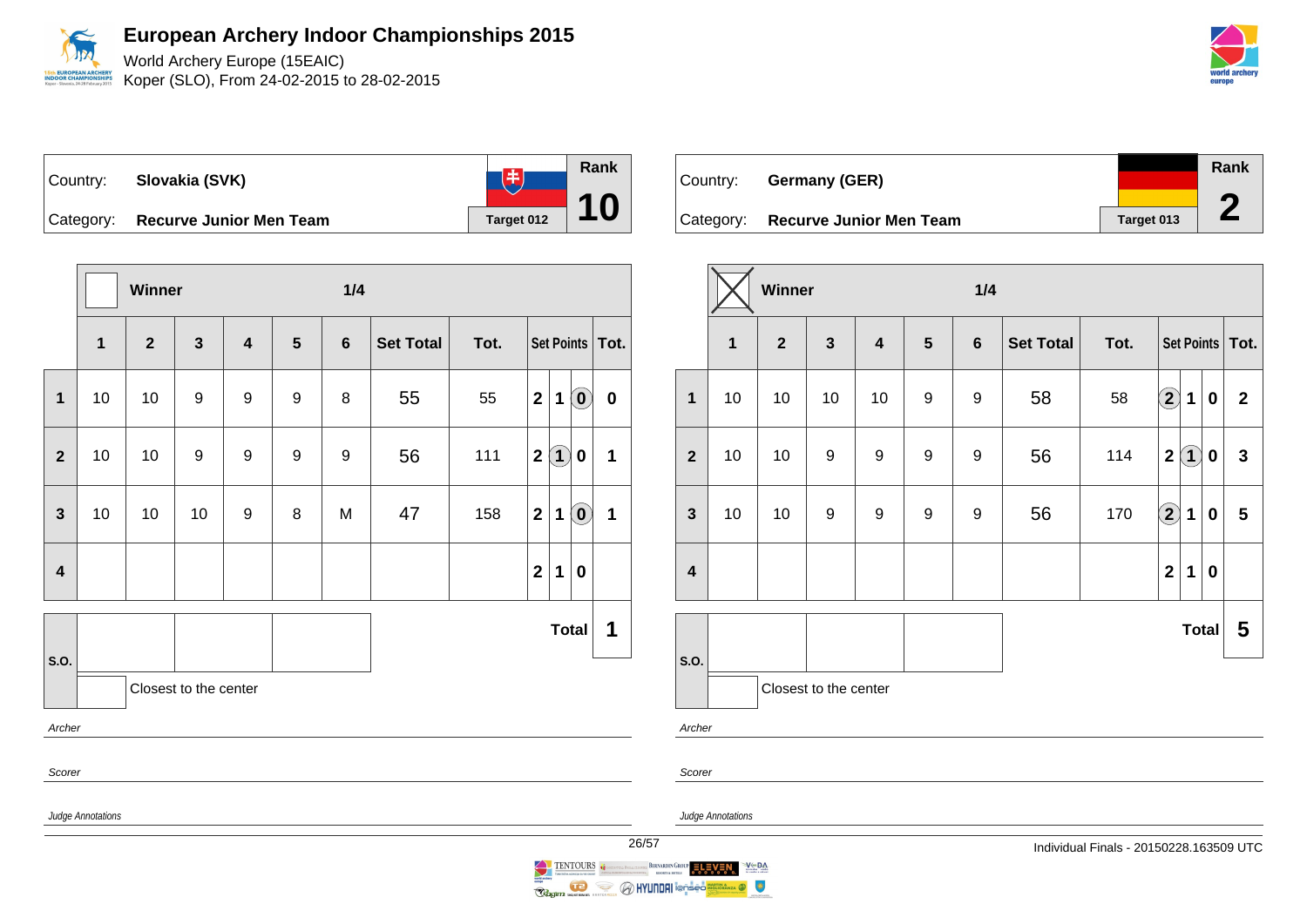

World Archery Europe (15EAIC) Koper (SLO), From 24-02-2015 to 28-02-2015

Country: **Russian Federation (RUS)** Category: **Recurve Junior Men Team Tanget 003** 

|                         |                          | Winner                  |                       |                         |                  | 1/2              |                  |      |                                                                                         |                         |
|-------------------------|--------------------------|-------------------------|-----------------------|-------------------------|------------------|------------------|------------------|------|-----------------------------------------------------------------------------------------|-------------------------|
|                         | 1                        | $\overline{\mathbf{2}}$ | $\mathbf{3}$          | $\overline{\mathbf{4}}$ | 5                | $\bf 6$          | <b>Set Total</b> | Tot. | Set Points                                                                              | Tot.                    |
| $\mathbf{1}$            | 10                       | 10                      | 10                    | 10                      | $\boldsymbol{9}$ | $\boldsymbol{9}$ | 58               | 58   | $\bigcirc$<br>1<br>0                                                                    | $\overline{\mathbf{2}}$ |
| $\overline{2}$          | 10                       | 10                      | 10                    | 10                      | 10               | 9                | 59               | 117  | $\left( \begin{matrix} \textbf{0} \end{matrix} \right)$<br>$\overline{\mathbf{2}}$<br>1 | $\mathbf{2}$            |
| $\overline{\mathbf{3}}$ | 10                       | 10                      | 10                    | 10                      | 10               | 10               | 60               | 177  | $\bf \left(2\right)$<br>1<br>0                                                          | 4                       |
| 4                       | $10\,$                   | 10                      | 10                    | 10                      | 10               | 10               | 60               | 237  | $\bigcirc$<br>1<br>0                                                                    | 6                       |
|                         |                          |                         |                       |                         |                  |                  |                  |      | <b>Total</b>                                                                            | 6                       |
| S.O.                    |                          |                         | Closest to the center |                         |                  |                  |                  |      |                                                                                         |                         |
| Archer                  |                          |                         |                       |                         |                  |                  |                  |      |                                                                                         |                         |
| Scorer                  |                          |                         |                       |                         |                  |                  |                  |      |                                                                                         |                         |
|                         | <b>Judge Annotations</b> |                         |                       |                         |                  |                  |                  |      |                                                                                         | 27                      |



|                         |                       | Winner           |              |                         |                  | 1/2            |                  |      |                |                   |                                                |                |  |
|-------------------------|-----------------------|------------------|--------------|-------------------------|------------------|----------------|------------------|------|----------------|-------------------|------------------------------------------------|----------------|--|
|                         | 1                     | $\overline{2}$   | $\mathbf{3}$ | $\overline{\mathbf{4}}$ | $5\phantom{1}$   | $6\phantom{1}$ | <b>Set Total</b> | Tot. |                | Set Points   Tot. |                                                |                |  |
| $\mathbf{1}$            | 10                    | $\boldsymbol{9}$ | 9            | $\boldsymbol{9}$        | $\boldsymbol{9}$ | 9              | 55               | 55   | $\mathbf{2}$   | $\mathbf 1$       | $\left( \begin{matrix} 0 \end{matrix} \right)$ | $\pmb{0}$      |  |
| $\overline{2}$          | 10                    | 10               | 10           | 10                      | 10               | 10             | 60               | 115  | $\bf{(2)}$     | $\mathbf 1$       | 0                                              | $\mathbf{2}$   |  |
| $\mathbf{3}$            | 10                    | 10               | 9            | $\boldsymbol{9}$        | $\boldsymbol{9}$ | 9              | 56               | 171  | $\overline{2}$ | $\mathbf 1$       | $\left( \mathbf{0}\right)$                     | $\overline{2}$ |  |
| $\overline{\mathbf{4}}$ | 10                    | 10               | 10           | $\boldsymbol{9}$        | $\boldsymbol{9}$ | 8              | 56               | 227  | $\mathbf{2}$   | $\mathbf 1$       | $\left( \begin{matrix} 0 \end{matrix} \right)$ | $\overline{2}$ |  |
|                         |                       |                  |              |                         |                  |                |                  |      |                |                   | Total                                          | $\mathbf{2}$   |  |
| S.O.                    | Closest to the center |                  |              |                         |                  |                |                  |      |                |                   |                                                |                |  |
| Archer                  |                       |                  |              |                         |                  |                |                  |      |                |                   |                                                |                |  |
| Scorer                  |                       |                  |              |                         |                  |                |                  |      |                |                   |                                                |                |  |



**Rank**

**1**

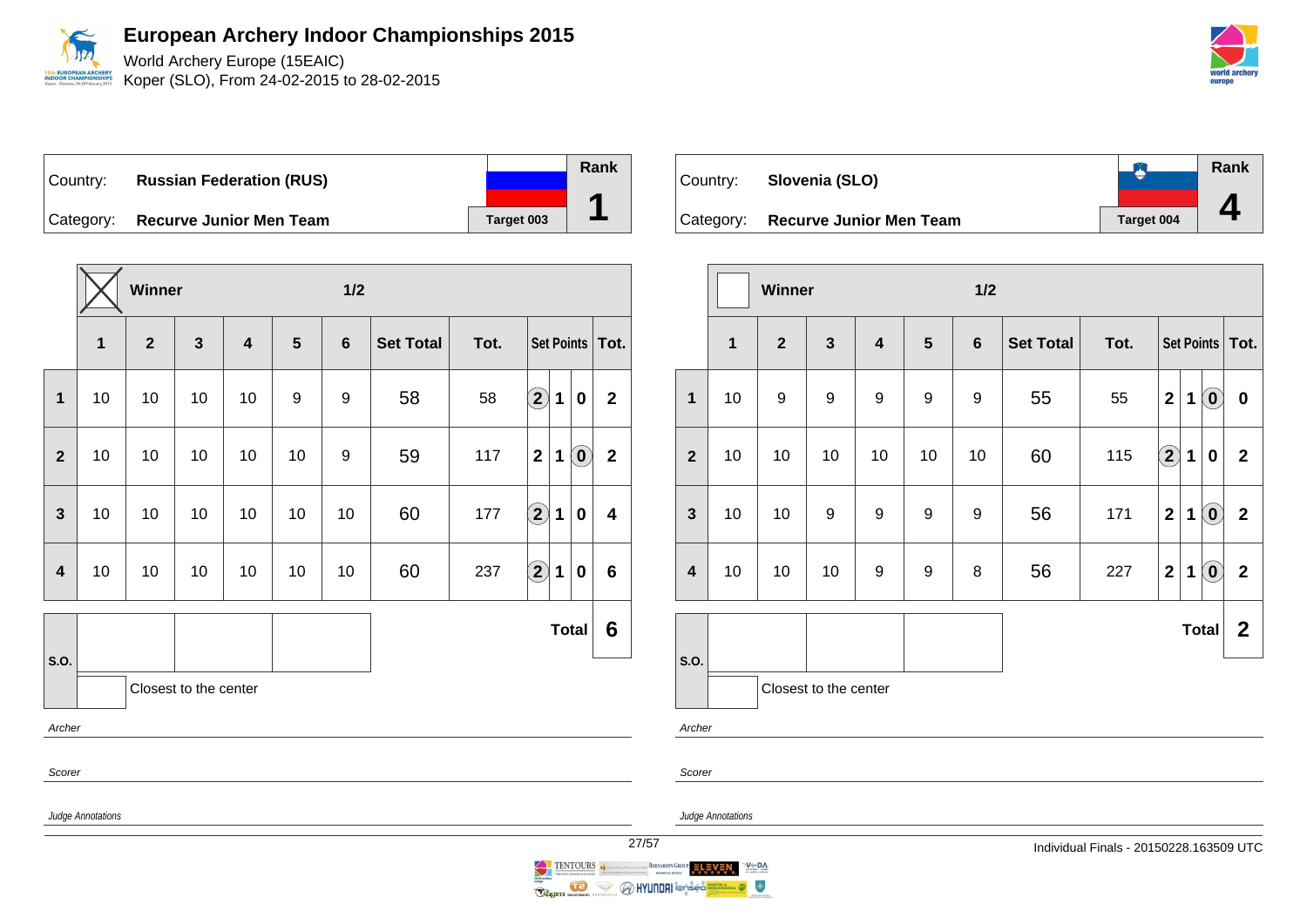World Archery Europe (15EAIC) Koper (SLO), From 24-02-2015 to 28-02-2015



| Country:  | Italy (ITA)                    |            | Rank |
|-----------|--------------------------------|------------|------|
|           |                                |            |      |
| Category: | <b>Recurve Junior Men Team</b> | Target 006 |      |

|                          |              | Winner                  |                       |                         |                  | $1/2$           |                  |      |                                                                                       |              |  |  |
|--------------------------|--------------|-------------------------|-----------------------|-------------------------|------------------|-----------------|------------------|------|---------------------------------------------------------------------------------------|--------------|--|--|
|                          | $\mathbf{1}$ | $\overline{\mathbf{2}}$ | $\mathbf{3}$          | $\overline{\mathbf{4}}$ | $5\phantom{1}$   | $6\phantom{1}6$ | <b>Set Total</b> | Tot. | Set Points   Tot.                                                                     |              |  |  |
| $\mathbf{1}$             | 10           | 10                      | 10                    | 9                       | $\boldsymbol{9}$ | 8               | 56               | 56   | $\left( \begin{matrix} \textbf{0} \end{matrix} \right)$<br>$\mathbf 2$<br>$\mathbf 1$ | $\mathbf 0$  |  |  |
| $\mathbf{2}$             | 10           | 10                      | 10                    | 10                      | 10               | 9               | 59               | 115  | $\Large 2$<br>$\mathbf 1$<br>$\bf{0}$                                                 | $\mathbf{2}$ |  |  |
| $\mathbf{3}$             | 10           | 10                      | 10                    | 10                      | 10               | 9               | 59               | 174  | $\bf(1)$<br>$\mathbf 2$<br>$\pmb{0}$                                                  | $\mathbf{3}$ |  |  |
| $\overline{\mathbf{4}}$  | 10           | 10                      | 10                    | 10                      | 10               | 10              | 60               | 234  | $\bf \overline{2}$<br>1<br>$\bf{0}$                                                   | 5            |  |  |
|                          |              |                         |                       |                         |                  |                 |                  |      | <b>Total</b>                                                                          | 5            |  |  |
| S.O.                     |              |                         | Closest to the center |                         |                  |                 |                  |      |                                                                                       |              |  |  |
| Archer                   |              |                         |                       |                         |                  |                 |                  |      |                                                                                       |              |  |  |
| Scorer                   |              |                         |                       |                         |                  |                 |                  |      |                                                                                       |              |  |  |
| Judge Annotations<br>28/ |              |                         |                       |                         |                  |                 |                  |      |                                                                                       |              |  |  |

| Country: | Germany (GER)                     |            | Rank |
|----------|-----------------------------------|------------|------|
|          |                                   |            |      |
|          | Category: Recurve Junior Men Team | Target 007 |      |

|                         |                       | Winner         |                  |                         |                | 1/2            |                  |      |                            |             |                            |                         |
|-------------------------|-----------------------|----------------|------------------|-------------------------|----------------|----------------|------------------|------|----------------------------|-------------|----------------------------|-------------------------|
|                         | $\mathbf{1}$          | $\overline{2}$ | $\mathbf{3}$     | $\overline{\mathbf{4}}$ | $5\phantom{1}$ | $6\phantom{1}$ | <b>Set Total</b> | Tot. | Set Points   Tot.          |             |                            |                         |
| 1                       | 10                    | 10             | 10               | 10                      | 10             | 10             | 60               | 60   | $\left( \mathbf{2}\right)$ | $\mathbf 1$ | $\bf{0}$                   | $\mathbf{2}$            |
| $\overline{2}$          | 10                    | 10             | 9                | 9                       | 9              | 9              | 56               | 116  | $\mathbf{2}$               | 1           | $\left( \mathbf{0}\right)$ | $\overline{\mathbf{2}}$ |
| $\mathbf{3}$            | 10                    | 10             | 10               | 10                      | 10             | 9              | 59               | 175  | $\overline{2}$             | $\bf(1)$    | 0                          | $\mathbf{3}$            |
| $\overline{\mathbf{4}}$ | 10                    | 10             | $\boldsymbol{9}$ | $\boldsymbol{9}$        | 9              | 9              | 56               | 231  | $\overline{2}$             | $\mathbf 1$ | $\left( \mathbf{0}\right)$ | $\mathbf{3}$            |
|                         |                       |                |                  |                         |                |                |                  |      |                            |             | <b>Total</b>               | $\mathbf{3}$            |
| S.O.                    | Closest to the center |                |                  |                         |                |                |                  |      |                            |             |                            |                         |
| Archer                  |                       |                |                  |                         |                |                |                  |      |                            |             |                            |                         |

Scorer

Judge Annotations

28/57 Individual Finals - 20150228.163509 UTC

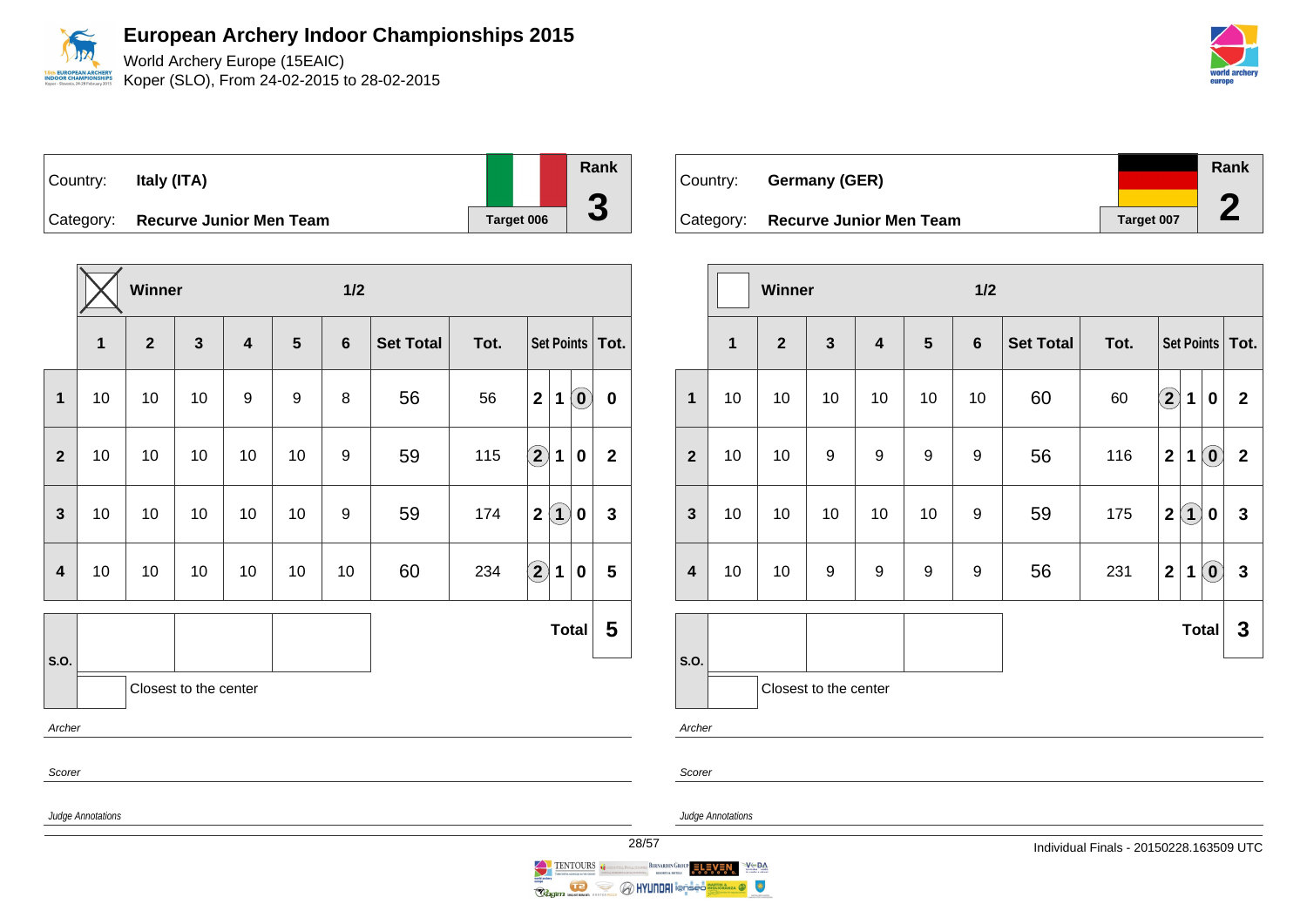World Archery Europe (15EAIC) Koper (SLO), From 24-02-2015 to 28-02-2015

| world archery<br>europe |
|-------------------------|
|                         |

 $\overline{\phantom{a}}$ 

 $\bullet$ Country: **Slovenia (SLO)** Category: **Recurve Junior Men Team Target 013** 

|                         |                   | Winner         |                       |                         |    | <b>Bronze</b>  |                  |      |                           |                            |                         |  |
|-------------------------|-------------------|----------------|-----------------------|-------------------------|----|----------------|------------------|------|---------------------------|----------------------------|-------------------------|--|
|                         | $\mathbf{1}$      | $\overline{2}$ | $\mathbf{3}$          | $\overline{\mathbf{4}}$ | 5  | $6\phantom{1}$ | <b>Set Total</b> | Tot. |                           |                            | Set Points   Tot.       |  |
| $\mathbf{1}$            | 10                | 10             | 10                    | 10                      | 8  | $\overline{7}$ | 55               | 55   | $\mathbf{2}$<br>1         | $\left( \mathbf{0}\right)$ | $\bf{0}$                |  |
| $\overline{2}$          | 10                | 10             | 10                    | 9                       | 9  | 9              | 57               | 112  | $\bigcirc$<br>1           | $\boldsymbol{0}$           | $\mathbf 2$             |  |
| $\mathbf{3}$            | 10                | 10             | 10                    | 10                      | 10 | 9              | 59               | 171  | $\Large{\textbf{2}}$<br>1 | $\pmb{0}$                  | $\overline{\mathbf{4}}$ |  |
| $\overline{\mathbf{4}}$ | 10                | 10             | 10                    | 9                       | 9  | 9              | 57               | 228  | $\bigcirc \!\! \! 2$<br>1 | $\bf{0}$                   | $6\phantom{1}6$         |  |
| S.O.                    |                   |                |                       |                         |    |                |                  |      |                           | <b>Total</b>               | 6                       |  |
|                         |                   |                | Closest to the center |                         |    |                |                  |      |                           |                            |                         |  |
| Archer                  |                   |                |                       |                         |    |                |                  |      |                           |                            |                         |  |
|                         | Scorer            |                |                       |                         |    |                |                  |      |                           |                            |                         |  |
|                         | Judge Annotations |                |                       |                         |    |                |                  |      |                           |                            |                         |  |



|                         |              | Winner       |                       |    |                | <b>Bronze</b>  |                  |      |                         |             |                                   |                |  |
|-------------------------|--------------|--------------|-----------------------|----|----------------|----------------|------------------|------|-------------------------|-------------|-----------------------------------|----------------|--|
|                         | $\mathbf{1}$ | $\mathbf{2}$ | $\mathbf{3}$          | 4  | $5\phantom{1}$ | $6\phantom{1}$ | <b>Set Total</b> | Tot. | Set Points   Tot.       |             |                                   |                |  |
| $\mathbf{1}$            | 10           | 10           | 10                    | 10 | 10             | 9              | 59               | 59   | $\bf (2)$               | $\mathbf 1$ | 0                                 | $\mathbf{2}$   |  |
| $\overline{2}$          | 10           | 10           | 9                     | 9  | 9              | 8              | 55               | 114  | $\overline{\mathbf{2}}$ | $\mathbf 1$ | $\left( \mathbf{0}\right)$        | $\mathbf{2}$   |  |
| $\mathbf{3}$            | 10           | 9            | 9                     | 9  | 9              | $\overline{7}$ | 53               | 167  | $\mathbf{2}$            | 1           | $\left( \mathbf{0}\right)$        | $\overline{2}$ |  |
| $\overline{\mathbf{4}}$ | $10$         | 10           | 10                    | 9  | 9              | 8              | 56               | 223  | $\mathbf 2$             | 1           | $\left( \text{\textbf{0}}\right)$ | $\mathbf{2}$   |  |
|                         |              |              |                       |    |                |                |                  |      |                         |             | <b>Total</b>                      | $\mathbf{2}$   |  |
| S.O.                    |              |              | Closest to the center |    |                |                |                  |      |                         |             |                                   |                |  |
| Archer                  |              |              |                       |    |                |                |                  |      |                         |             |                                   |                |  |
| Scorer                  |              |              |                       |    |                |                |                  |      |                         |             |                                   |                |  |

Judge Annotations

**Rank**

**4**

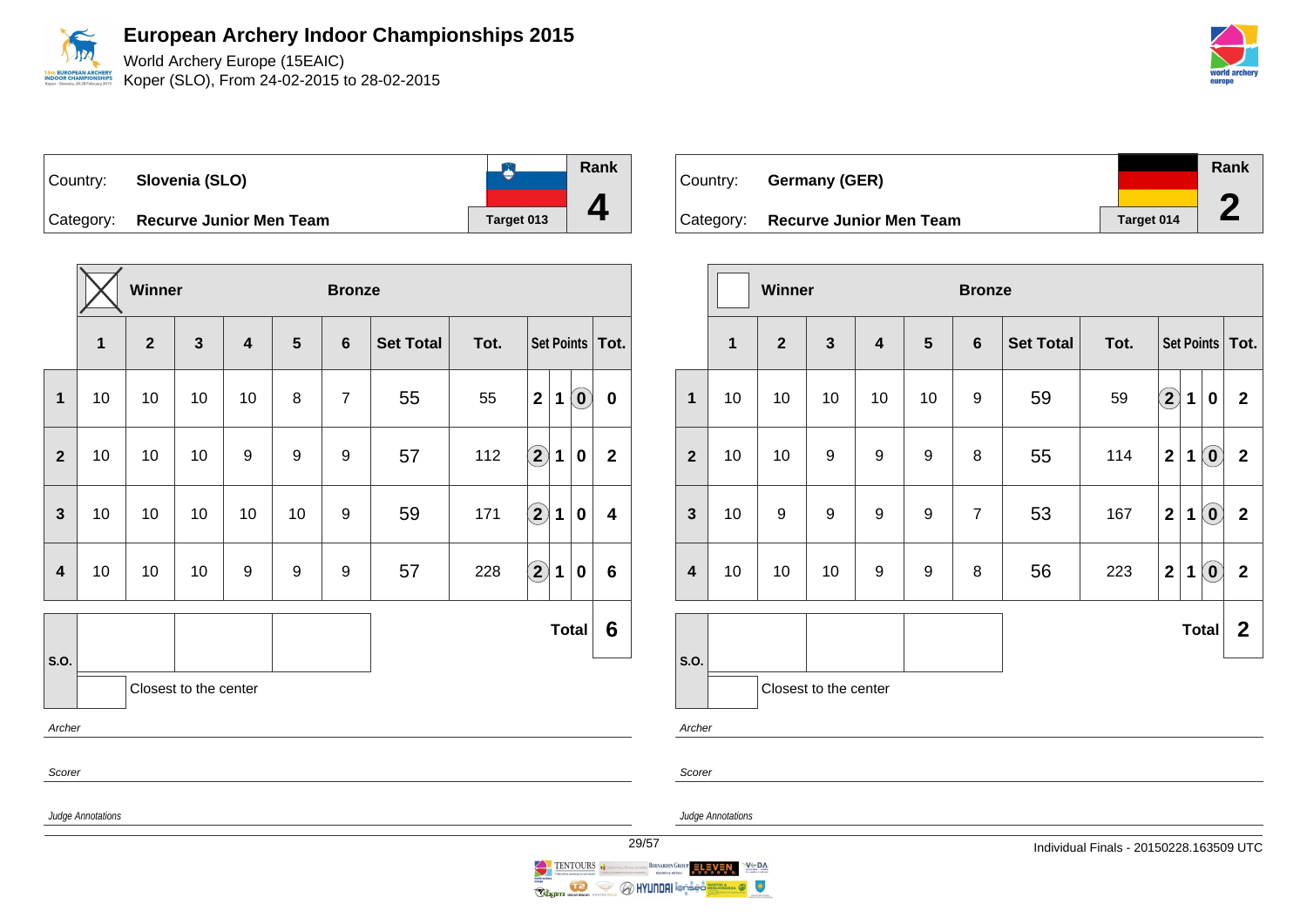

World Archery Europe (15EAIC) Koper (SLO), From 24-02-2015 to 28-02-2015

Country: **Russian Federation (RUS)** Category: **Recurve Junior Men Team Tanget 001** 

|                         |                                              | Winner       |    |                         |                  | Gold            |                  |      |                         |                                                |                         |  |  |
|-------------------------|----------------------------------------------|--------------|----|-------------------------|------------------|-----------------|------------------|------|-------------------------|------------------------------------------------|-------------------------|--|--|
|                         | 1                                            | $\mathbf{2}$ | 3  | $\overline{\mathbf{4}}$ | $5\phantom{1}$   | $6\phantom{1}6$ | <b>Set Total</b> | Tot. | Set Points              | Tot.                                           |                         |  |  |
| 1                       | 9                                            | 10           | 10 | 10                      | 9                | 10              | 58               | 58   | $\mathbf{2}$<br>1       | $\bf{0}$                                       | $\mathbf{2}$            |  |  |
| $\overline{2}$          | 10                                           | 10           | 9  | 10                      | 10               | 9               | 58               | 116  | $\bf \overline{2}$<br>1 | $\bf{0}$                                       | 4                       |  |  |
| $\overline{\mathbf{3}}$ | 9                                            | 10           | 10 | 9                       | 10               | 10              | 58               | 174  | $\mathbf{2}$<br>1       | $\left( \begin{matrix} 0 \end{matrix} \right)$ | $\overline{\mathbf{4}}$ |  |  |
| 4                       | $\boldsymbol{9}$                             | 10           | 10 | 8                       | 10               | 10              | 57               | 231  | $\overline{2}$<br>1     | $\left( \begin{matrix} 0 \end{matrix} \right)$ | $\overline{\mathbf{4}}$ |  |  |
| S.O.                    |                                              | $10*$        |    | $10$                    | $\boldsymbol{9}$ |                 |                  |      | <b>Total</b>            |                                                | 5                       |  |  |
|                         | <b>Signed Total</b><br>Closest to the center |              |    |                         |                  |                 |                  |      |                         |                                                | 5                       |  |  |
| Archer                  |                                              |              |    |                         |                  |                 |                  |      |                         |                                                |                         |  |  |
| Scorer                  |                                              |              |    |                         |                  |                 |                  |      |                         |                                                |                         |  |  |

Country: **Italy (ITA)** Category: **Recurve Junior Men Team Target 002 Rank 3**

|                         |                       | Winner           |                  |                         |                | Gold           |                  |      |                                      |             |                                   |                         |  |
|-------------------------|-----------------------|------------------|------------------|-------------------------|----------------|----------------|------------------|------|--------------------------------------|-------------|-----------------------------------|-------------------------|--|
|                         | $\mathbf 1$           | $\overline{2}$   | $\mathbf{3}$     | $\overline{\mathbf{4}}$ | $5\phantom{1}$ | $6\phantom{1}$ | <b>Set Total</b> | Tot. | Set Points   Tot.                    |             |                                   |                         |  |
| $\mathbf 1$             | 10                    | $\boldsymbol{9}$ | $\boldsymbol{9}$ | $\boldsymbol{9}$        | 10             | 9              | 56               | 56   | $\overline{2}$                       | $\mathbf 1$ | $\left( \text{\o}\right)$         | $\pmb{0}$               |  |
| $\overline{2}$          | 10                    | $\boldsymbol{9}$ | 10               | $\boldsymbol{9}$        | 9              | 10             | 57               | 113  | $\overline{2}$                       | 1           | $\left( \text{\textbf{0}}\right)$ | $\pmb{0}$               |  |
| $\mathbf{3}$            | 10                    | $\boldsymbol{9}$ | 10               | 10                      | 10             | 10             | 59               | 172  | $\left( \mathbf{2}\right)$           | $\mathbf 1$ | $\bf{0}$                          | $\mathbf{2}$            |  |
| $\overline{\mathbf{4}}$ | 10                    | 10               | 10               | 10                      | 9              | 10             | 59               | 231  | $\left( \widehat{\mathbf{2}}\right)$ | $\mathbf 1$ | $\pmb{0}$                         | $\overline{\mathbf{4}}$ |  |
| S.O.                    | $10$<br>9             |                  |                  | 10                      |                |                |                  |      | <b>Total</b>                         | 4           |                                   |                         |  |
|                         | Closest to the center |                  |                  |                         |                |                |                  |      |                                      |             |                                   |                         |  |
| Archer                  |                       |                  |                  |                         |                |                |                  |      |                                      |             |                                   |                         |  |
| Scorer                  |                       |                  |                  |                         |                |                |                  |      |                                      |             |                                   |                         |  |

Judge Annotations

Judge Annotations



**Raginn** was and

**Rank**

**1**





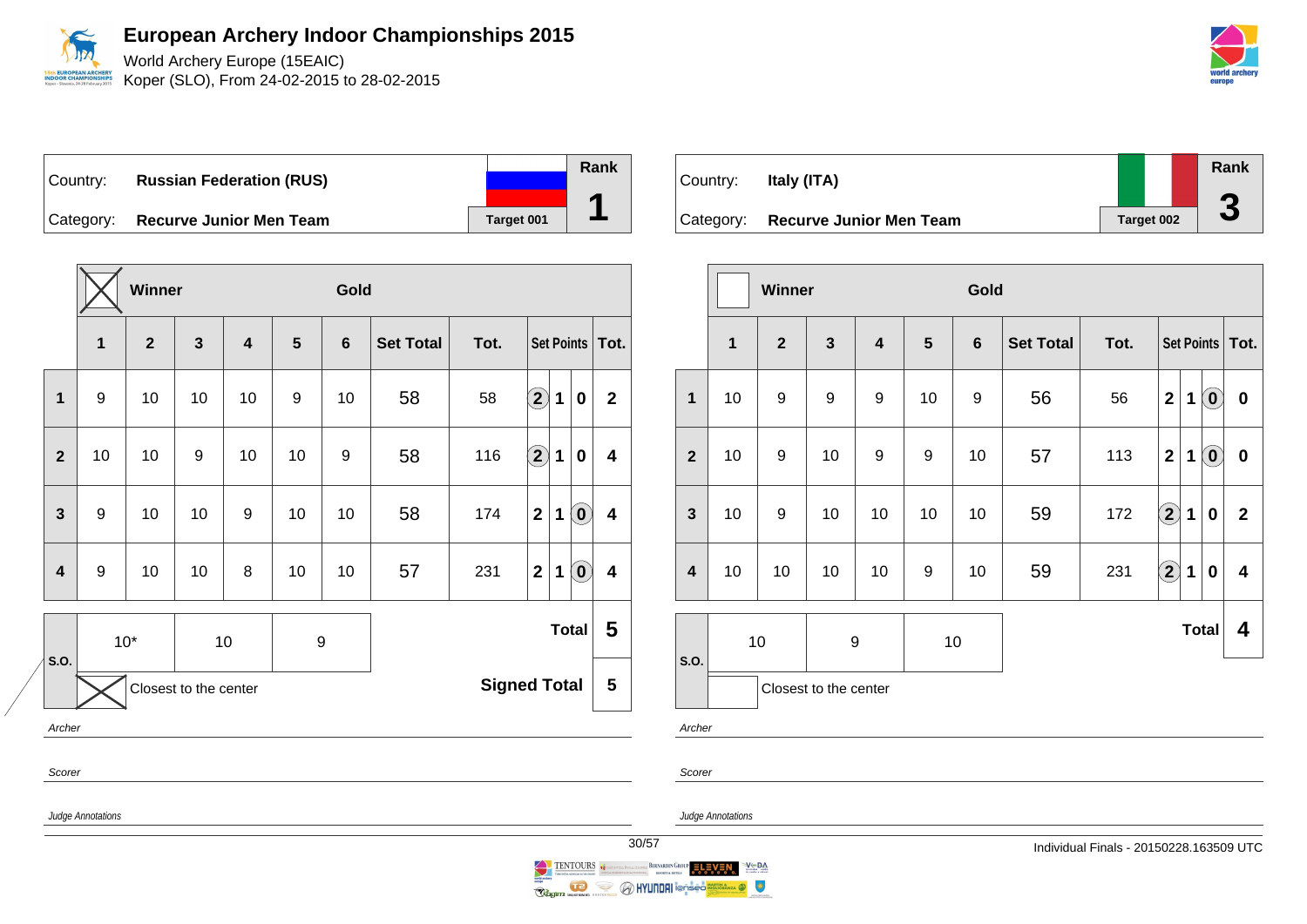

Koper (SLO), From 24-02-2015 to 28-02-2015



Country: **Belarus (BLR)** Category: **Recurve Junior Women Team** | Target 026

|                         |                                                | Winner                  |                       |                  |                  | 1/4            |                  |      |                         |             |                                                |           |
|-------------------------|------------------------------------------------|-------------------------|-----------------------|------------------|------------------|----------------|------------------|------|-------------------------|-------------|------------------------------------------------|-----------|
|                         | 1                                              | $\overline{\mathbf{2}}$ | $\mathbf{3}$          | 4                | $5\phantom{1}$   | $6\phantom{1}$ | <b>Set Total</b> | Tot. | Set Points   Tot.       |             |                                                |           |
| $\overline{\mathbf{1}}$ | 10                                             | $10$                    | $10$                  | $\boldsymbol{9}$ | $\boldsymbol{9}$ | 8              | 56               | 56   | $\mathbf{2}$            | $\mathbf 1$ | $\left( \begin{matrix} 0 \end{matrix} \right)$ | $\pmb{0}$ |
| $\overline{2}$          | 10                                             | 10                      | 9                     | 9                | 8                | 8              | 54               | 110  | $\overline{\mathbf{2}}$ | 1           | $\left( \begin{matrix} 0 \end{matrix} \right)$ | $\pmb{0}$ |
| $\mathbf{3}$            | $\boldsymbol{9}$                               | 9                       | $\boldsymbol{9}$      | 8                | 8                | 8              | 51               | 161  | $\mathbf{2}$            | 1           | $\left( \begin{matrix} 0 \end{matrix} \right)$ | $\pmb{0}$ |
| $\overline{\mathbf{4}}$ |                                                |                         |                       |                  |                  |                |                  |      | $\mathbf 2$             | $\mathbf 1$ | $\bf{0}$                                       |           |
|                         |                                                |                         |                       |                  |                  |                |                  |      |                         |             | <b>Total</b>                                   | 0         |
| S.O.                    |                                                |                         | Closest to the center |                  |                  |                |                  |      |                         |             |                                                |           |
| Archer                  |                                                |                         |                       |                  |                  |                |                  |      |                         |             |                                                |           |
| Scorer                  |                                                |                         |                       |                  |                  |                |                  |      |                         |             |                                                |           |
|                         | Judge Annotations<br>$\overline{\overline{3}}$ |                         |                       |                  |                  |                |                  |      |                         |             |                                                |           |

| Country: <b>Poland (POL)</b>        |            | Rank |
|-------------------------------------|------------|------|
|                                     |            |      |
| Category: Recurve Junior Women Team | Target 027 |      |

|                         |                | Winner         |                       |                         |                  | 1/4            |                  |      |                            |             |                  |                   |
|-------------------------|----------------|----------------|-----------------------|-------------------------|------------------|----------------|------------------|------|----------------------------|-------------|------------------|-------------------|
|                         | $\overline{1}$ | $\overline{2}$ | $\mathbf{3}$          | $\overline{\mathbf{4}}$ | $5\phantom{1}$   | $6\phantom{1}$ | <b>Set Total</b> | Tot. |                            |             |                  | Set Points   Tot. |
| $\mathbf{1}$            | 10             | 10             | 10                    | 10                      | $\boldsymbol{9}$ | 8              | 57               | 57   | $\bf{(2)}$                 | $\mathbf 1$ | $\boldsymbol{0}$ | $\overline{2}$    |
| $\overline{2}$          | 10             | 10             | 10                    | 9                       | $\boldsymbol{9}$ | 8              | 56               | 113  | $\left( \mathbf{2}\right)$ | $\mathbf 1$ | $\mathbf 0$      | 4                 |
| $\mathbf{3}$            | 10             | 10             | 10                    | 10                      | 10               | 9              | 59               | 172  | $\bigcirc \!\! 2$          | $\mathbf 1$ | 0                | $6\phantom{1}$    |
| $\overline{\mathbf{4}}$ |                |                |                       |                         |                  |                |                  |      | $\overline{\mathbf{2}}$    | 1           | $\bf{0}$         |                   |
|                         |                |                |                       |                         |                  |                |                  |      |                            |             | Total            | 6                 |
| S.O.                    |                |                | Closest to the center |                         |                  |                |                  |      |                            |             |                  |                   |
| Archer                  |                |                |                       |                         |                  |                |                  |      |                            |             |                  |                   |

Scorer

Judge Annotations

**Rank**

**5**

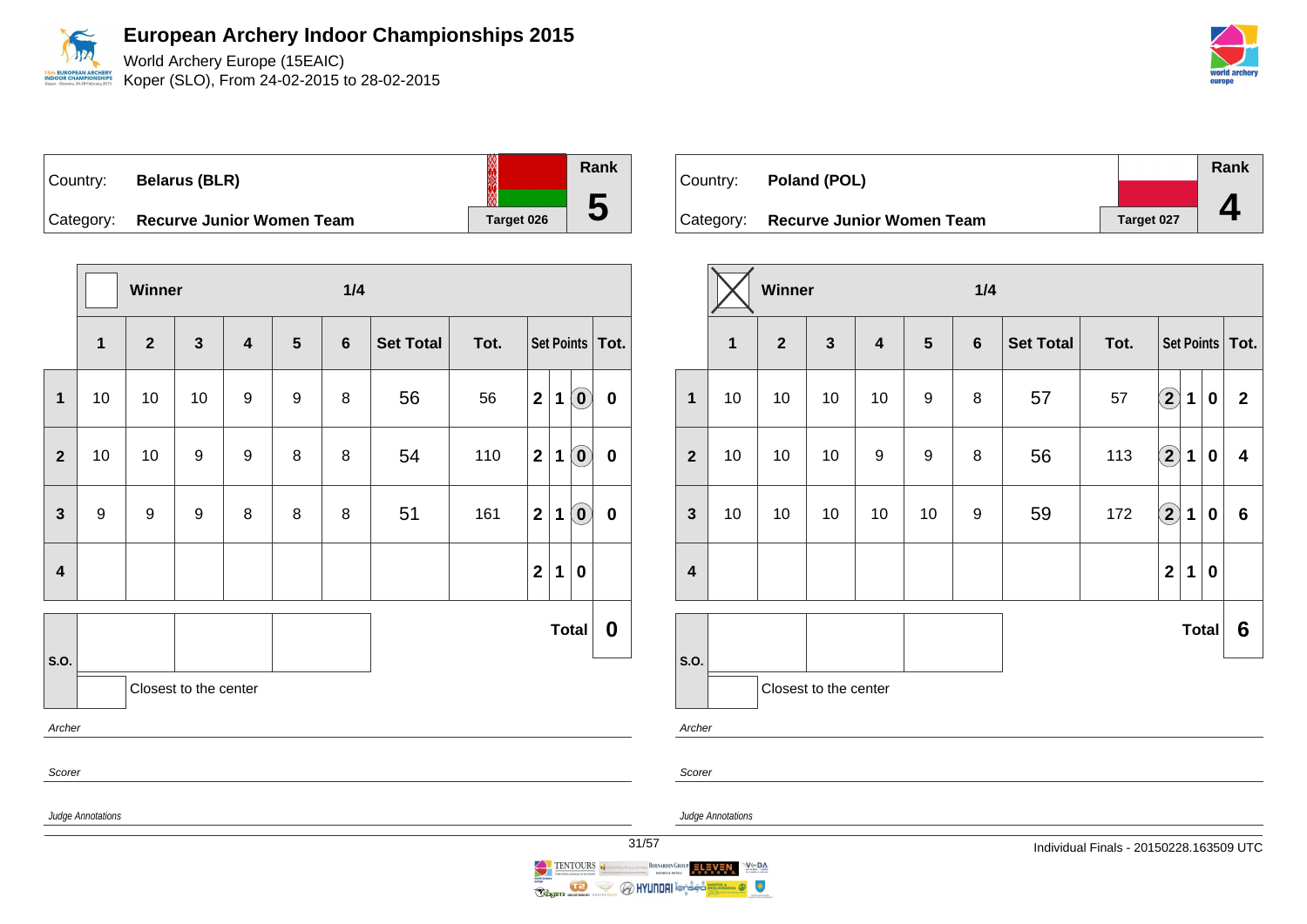World Archery Europe (15EAIC) **EUROPEAN ARCHER** Koper (SLO), From 24-02-2015 to 28-02-2015 **OR CHAMPIO** 



Country: **Italy (ITA)** Category: **Recurve Junior Women Team** | Target 028

**Winner 1/4 1 2 3 4 5 6 Set Total Tot. Set Points Tot. 1** | 10 | 10 | 10 | 10 | 9 | 59 | 59 | 2 | 1 | 0 | 2 **2** 10 10 10 9 9 9 57 116 **2 1 0 4 3** | 10 | 10 | 10 | 10 | 9 | 9 | 58 | 174  $\boxed{2}$  **1** | 0 | 6 **4 2 1 0 S.O. Total 6** Closest to the center Archer Scorer Judge Annotations

| Country:  | <b>Bulgaria (BUL)</b>            |            | Rank |
|-----------|----------------------------------|------------|------|
|           |                                  |            |      |
| Category: | <b>Recurve Junior Women Team</b> | Target 029 |      |

|                         |                                                           | Winner |                       |                         |                  | 1/4            |                  |      |                         |   |                                                |                  |
|-------------------------|-----------------------------------------------------------|--------|-----------------------|-------------------------|------------------|----------------|------------------|------|-------------------------|---|------------------------------------------------|------------------|
|                         | $\overline{\mathbf{1}}$<br>$\overline{2}$<br>$\mathbf{3}$ |        |                       | $\overline{\mathbf{4}}$ | $5\phantom{1}$   | $6\phantom{1}$ | <b>Set Total</b> | Tot. | Set Points   Tot.       |   |                                                |                  |
| $\mathbf{1}$            | 10                                                        | 9      | 9                     | 9                       | $\overline{7}$   | 6              | 50               | 50   | $\overline{2}$          | 1 | $\left( \mathbf{0}\right)$                     | $\pmb{0}$        |
| $\overline{2}$          | 10                                                        | 10     | $\boldsymbol{9}$      | 9                       | $\boldsymbol{9}$ | $\overline{7}$ | 54               | 104  | $\mathbf 2$             | 1 | $\left( \begin{matrix} 0 \end{matrix} \right)$ | $\pmb{0}$        |
| $\mathbf{3}$            | 10                                                        | 10     | $\boldsymbol{9}$      | $\boldsymbol{9}$        | 9                | 8              | 55               | 159  | $\mathbf{2}$            | 1 | $\odot$                                        | $\boldsymbol{0}$ |
| $\overline{\mathbf{4}}$ |                                                           |        |                       |                         |                  |                |                  |      | $\overline{\mathbf{2}}$ | 1 | $\bf{0}$                                       |                  |
|                         |                                                           |        |                       |                         |                  |                |                  |      |                         |   | <b>Total</b>                                   | $\bf{0}$         |
| S.O.                    |                                                           |        | Closest to the center |                         |                  |                |                  |      |                         |   |                                                |                  |

Archer

Scorer

Judge Annotations

**Rank**

**3**

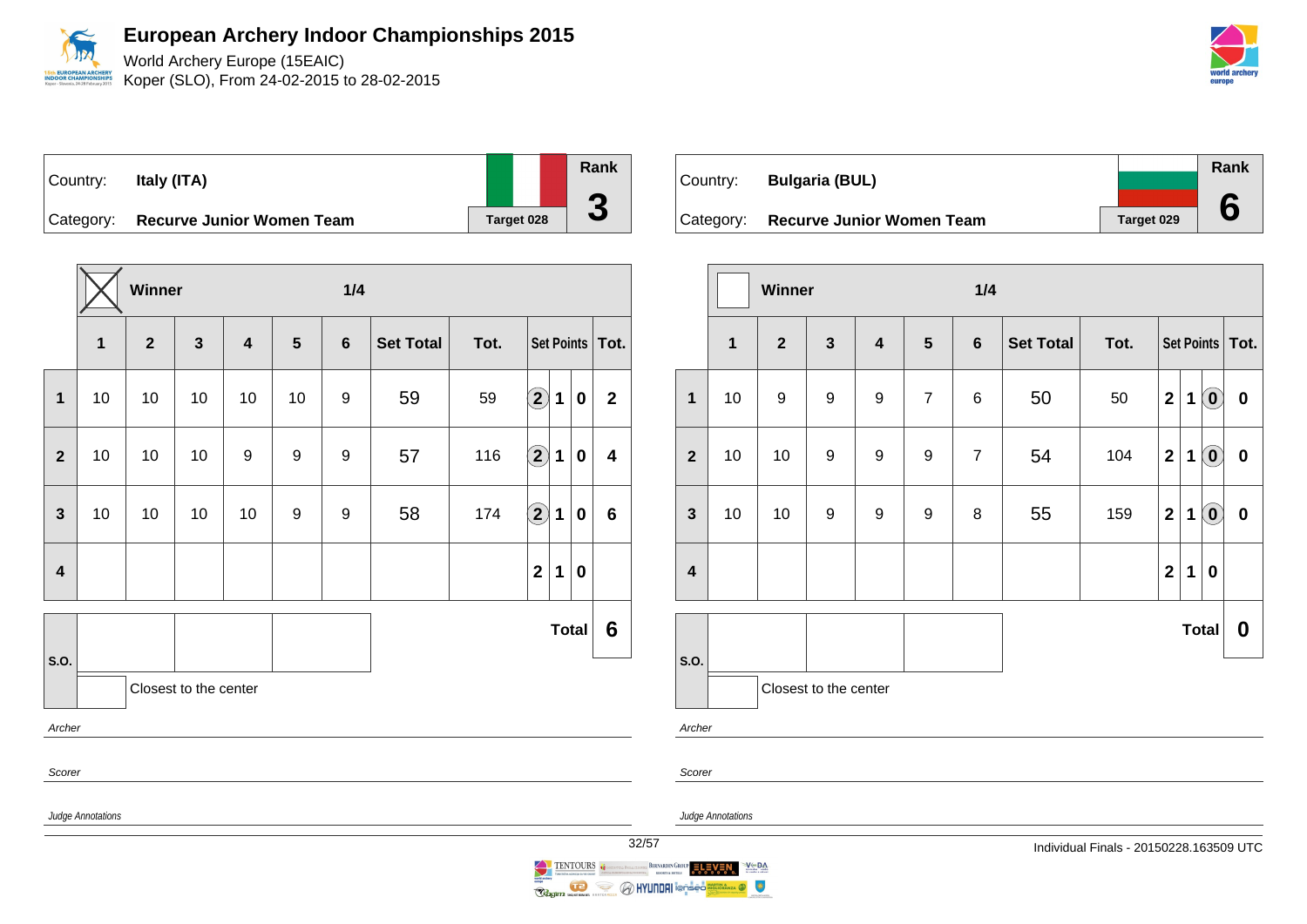

World Archery Europe (15EAIC) Koper (SLO), From 24-02-2015 to 28-02-2015

Country: **Russian Federation (RUS)** Category: **Recurve Junior Women Team** | Target 025

|                         |                   | Winner         |                       |                         |                | 1/2 |                  |      |                                   |              |                |
|-------------------------|-------------------|----------------|-----------------------|-------------------------|----------------|-----|------------------|------|-----------------------------------|--------------|----------------|
|                         | 1                 | $\overline{2}$ | $\mathbf{3}$          | $\overline{\mathbf{4}}$ | $5\phantom{1}$ | 6   | <b>Set Total</b> | Tot. | Set Points   Tot.                 |              |                |
| $\mathbf{1}$            | 10                | 10             | 10                    | 10                      | 10             | 9   | 59               | 59   | $\Large{\textbf{2}}$<br>1         | $\bf{0}$     | $\overline{2}$ |
| $\overline{2}$          | 10                | 10             | 10                    | 9                       | 9              | 8   | 56               | 115  | $\left( 1\right)$<br>$\mathbf{2}$ | 0            | $\mathbf{3}$   |
| $\mathbf{3}$            | 10                | 10             | 10                    | 10                      | 10             | 10  | 60               | 175  | $\bigcirc$<br>$\mathbf 1$         | $\pmb{0}$    | 5              |
| $\overline{\mathbf{4}}$ |                   |                |                       |                         |                |     |                  |      | $\mathbf{2}$<br>1                 | $\bf{0}$     |                |
|                         |                   |                |                       |                         |                |     |                  |      |                                   | <b>Total</b> | 5              |
| S.O.                    |                   |                | Closest to the center |                         |                |     |                  |      |                                   |              |                |
| Archer                  |                   |                |                       |                         |                |     |                  |      |                                   |              |                |
| Scorer                  |                   |                |                       |                         |                |     |                  |      |                                   |              |                |
|                         | Judge Annotations |                |                       |                         |                |     |                  |      |                                   |              | 3              |



|                         |                       | Winner                         |    |                         |                                  | 1/2 |                  |      |                   |     |                            |           |  |
|-------------------------|-----------------------|--------------------------------|----|-------------------------|----------------------------------|-----|------------------|------|-------------------|-----|----------------------------|-----------|--|
|                         | $\mathbf{1}$          | $\overline{2}$<br>$\mathbf{3}$ |    | $\overline{\mathbf{4}}$ | $5\phantom{1}$<br>$6\phantom{1}$ |     | <b>Set Total</b> | Tot. | Set Points   Tot. |     |                            |           |  |
| $\mathbf 1$             | 10                    | 10                             | 10 | 8                       | 8                                | 8   | 54               | 54   | $\overline{2}$    | 1   | $\left( \mathbf{0}\right)$ | $\pmb{0}$ |  |
| $\overline{2}$          | 10                    | 10                             | 10 | 9                       | $\boldsymbol{9}$                 | 8   | 56               | 110  | $\mathbf{2}$      | (1) | $\bf{0}$                   | 1         |  |
| $\mathbf{3}$            | 10                    | 10                             | 10 | 9                       | 9                                | 8   | 56               | 166  | $\mathbf{2}$      | 1   | $\left( \mathbf{0}\right)$ | 1         |  |
| $\overline{\mathbf{4}}$ |                       |                                |    |                         |                                  |     |                  |      | $\mathbf{2}$      | 1   | $\bf{0}$                   |           |  |
|                         |                       |                                |    |                         |                                  |     |                  |      |                   |     | Total                      | 1         |  |
| S.O.                    | Closest to the center |                                |    |                         |                                  |     |                  |      |                   |     |                            |           |  |
| Archer                  |                       |                                |    |                         |                                  |     |                  |      |                   |     |                            |           |  |

Scorer

Judge Annotations

 $V \subseteq BA$ 

 $\bullet$ 



**O HYUNDAI** Ton<mark>-</mark>

Ragin Marian

 $\iff$ 

**Rank**

**1**

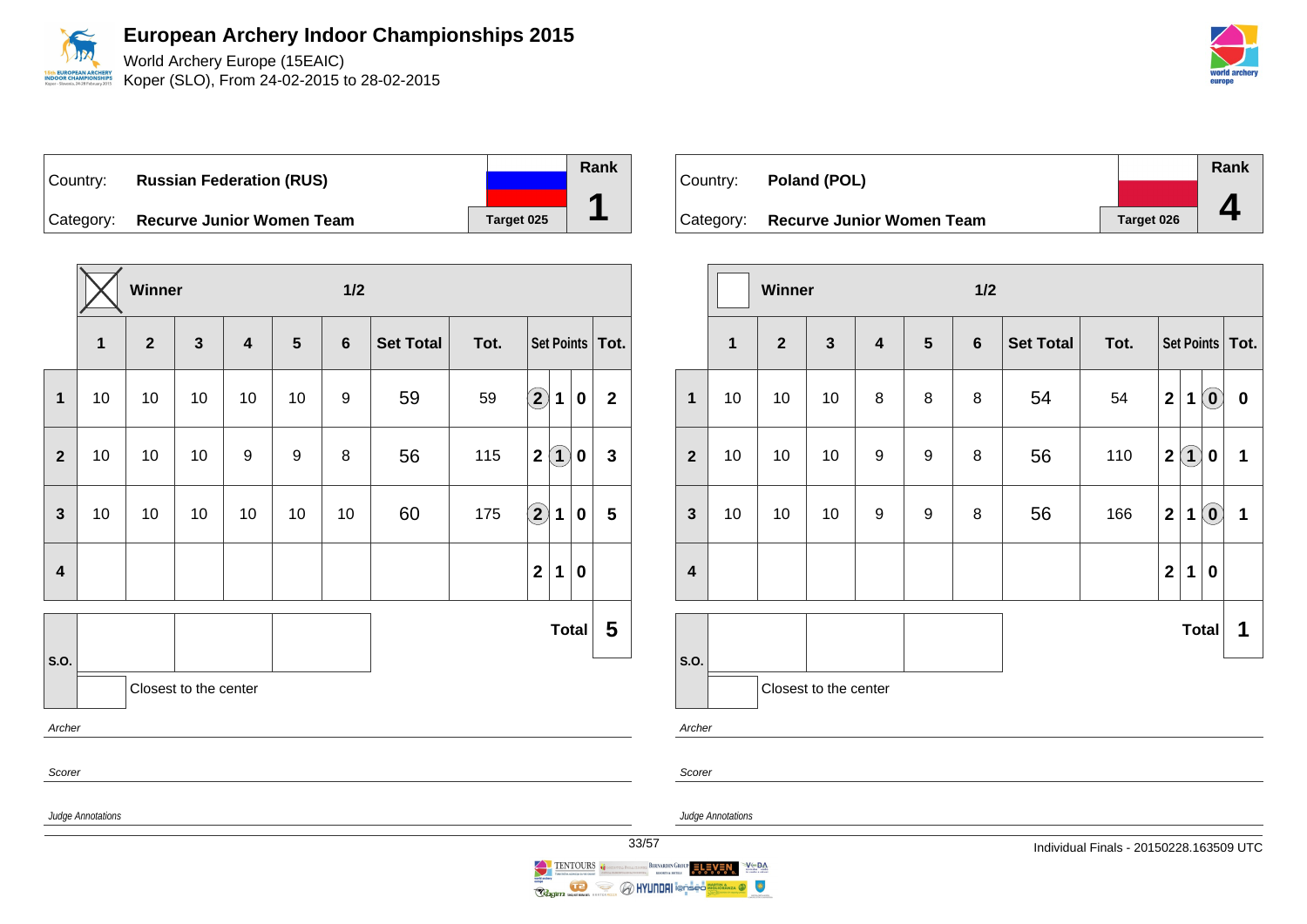World Archery Europe (15EAIC) **PEAN ARCHER** Koper (SLO), From 24-02-2015 to 28-02-2015 **OR CHAMPIO** 



| Country:  | Italy (ITA)                      |            |
|-----------|----------------------------------|------------|
| Category: | <b>Recurve Junior Women Team</b> | Target 029 |

**Winner 1/2 1 2 3 4 5 6 Set Total Tot. Set Points Tot. 1** 10 10 10 10 9 9 58 58 **2 1 0 2 2** 10 10 10 10 10 9 59 117 **2 1 0 4 3** 10 10 9 9 9 9 56 173 **2 1 0 4 4** 10 10 10 10 10 9 59 232 **2 1 0 6 S.O. Total 6** Closest to the center Archer Scorer Judge Annotations

| Country:  | Ukraine (UKR)                    |            | Rank |
|-----------|----------------------------------|------------|------|
|           |                                  |            |      |
| Category: | <b>Recurve Junior Women Team</b> | Target 030 |      |

|                         |    | Winner                         |                       |    |                | 1/2            |                  |      |                         |   |                            |                   |
|-------------------------|----|--------------------------------|-----------------------|----|----------------|----------------|------------------|------|-------------------------|---|----------------------------|-------------------|
|                         | 1  | $\overline{2}$<br>$\mathbf{3}$ |                       |    | $5\phantom{1}$ | $6\phantom{1}$ | <b>Set Total</b> | Tot. |                         |   |                            | Set Points   Tot. |
| $\mathbf{1}$            | 10 | 10                             | 10                    | 9  | 9              | 8              | 56               | 56   | $\overline{\mathbf{2}}$ | 1 | $\left( \mathbf{0}\right)$ | $\pmb{0}$         |
| $\overline{2}$          | 10 | 10                             | 10                    | 9  | 8              | 8              | 55               | 111  | $\overline{2}$          | 1 | $\left( \mathbf{0}\right)$ | $\pmb{0}$         |
| $\mathbf{3}$            | 10 | 10                             | 10                    | 10 | 9              | 9              | 58               | 169  | $\Large 2$              | 1 | 0                          | $\overline{2}$    |
| $\overline{\mathbf{4}}$ | 10 | 10                             | 9                     | 9  | 9              | 8              | 55               | 224  | $\overline{2}$          | 1 | $\left( \mathbf{0}\right)$ | $\mathbf{2}$      |
|                         |    |                                |                       |    |                |                |                  |      |                         |   | <b>Total</b>               | $\boldsymbol{2}$  |
| S.O.                    |    |                                | Closest to the center |    |                |                |                  |      |                         |   |                            |                   |
| Archer                  |    |                                |                       |    |                |                |                  |      |                         |   |                            |                   |

Scorer

Judge Annotations



**Rank**

**3**

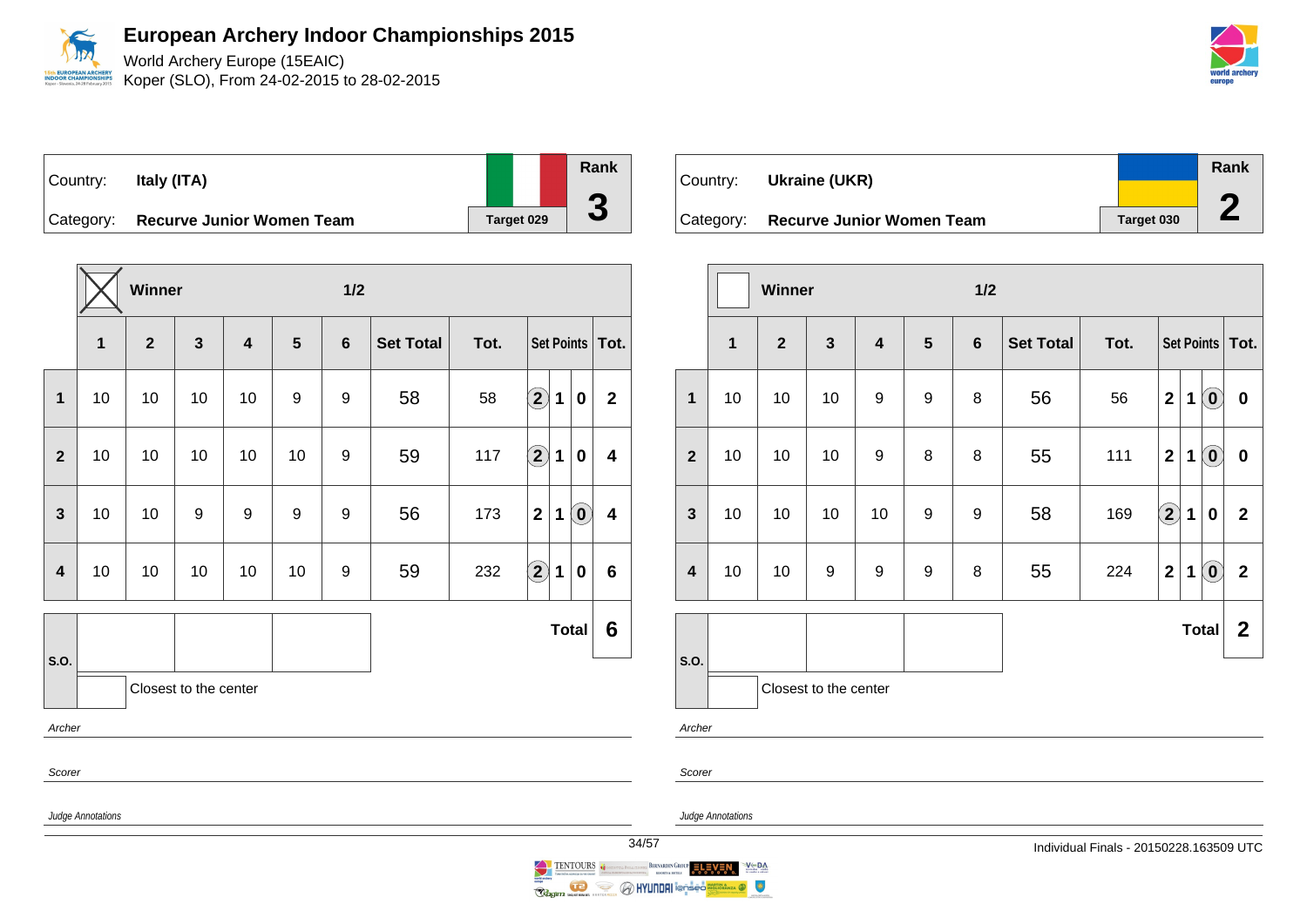

Koper (SLO), From 24-02-2015 to 28-02-2015

Country: **Poland (POL)** Category: **Recurve Junior Women Team** | Target 017 **Rank 4**

**Winner Bronze 1 2 3 4 5 6 Set Total Tot. Set Points Tot. 1** 10 10 10 10 9 9 58 58 **2 1 0 2 2** 10 10 9 9 9 9 56 114 **2 1 0 3 3** | 10 | 10 | 10 | 10 | 9 | 8 | 57 | 171 | 2 | 1 | **0** | 3 **4** 10 10 9 9 9 9 56 227 **2 1 0 5 S.O. Total 5** Closest to the center Archer Scorer Judge Annotations

| Country: | Ukraine (UKR)                       |            | Rank |
|----------|-------------------------------------|------------|------|
|          |                                     |            |      |
|          | Category: Recurve Junior Women Team | Target 018 |      |

|                         |                                                                      | Winner |    |                     |   | <b>Bronze</b>    |      |                   |                                                 |                |  |  |
|-------------------------|----------------------------------------------------------------------|--------|----|---------------------|---|------------------|------|-------------------|-------------------------------------------------|----------------|--|--|
|                         | $\overline{\mathbf{1}}$<br>$\overline{2}$<br>$\overline{\mathbf{3}}$ |        | 4  | $5\phantom{1}$<br>6 |   | <b>Set Total</b> | Tot. | Set Points   Tot. |                                                 |                |  |  |
| $\mathbf 1$             | 10                                                                   | 10     | 10 | 9                   | 9 | 8                | 56   | 56                | $\left( \mathbf{0}\right)$<br>$\mathbf{2}$<br>1 | $\pmb{0}$      |  |  |
| $\overline{2}$          | 10                                                                   | 10     | 10 | $\boldsymbol{9}$    | 9 | 8                | 56   | 112               | $\left( 1\right)$<br>$\overline{2}$<br>$\bf{0}$ | 1              |  |  |
| $\mathbf{3}$            | 10                                                                   | 10     | 10 | 10                  | 9 | 9                | 58   | 170               | $\odot$<br>$\mathbf 1$<br>$\bf{0}$              | $\mathbf{3}$   |  |  |
| $\overline{\mathbf{4}}$ | 10                                                                   | 9      | 9  | 9                   | 9 | 8                | 54   | 224               | $\left( \mathbf{0}\right)$<br>$\mathbf{2}$<br>1 | $\overline{3}$ |  |  |
|                         |                                                                      |        |    |                     |   |                  |      |                   | <b>Total</b>                                    | $\mathbf{3}$   |  |  |
| S.O.                    | Closest to the center                                                |        |    |                     |   |                  |      |                   |                                                 |                |  |  |
| Archer                  |                                                                      |        |    |                     |   |                  |      |                   |                                                 |                |  |  |

Scorer

Judge Annotations



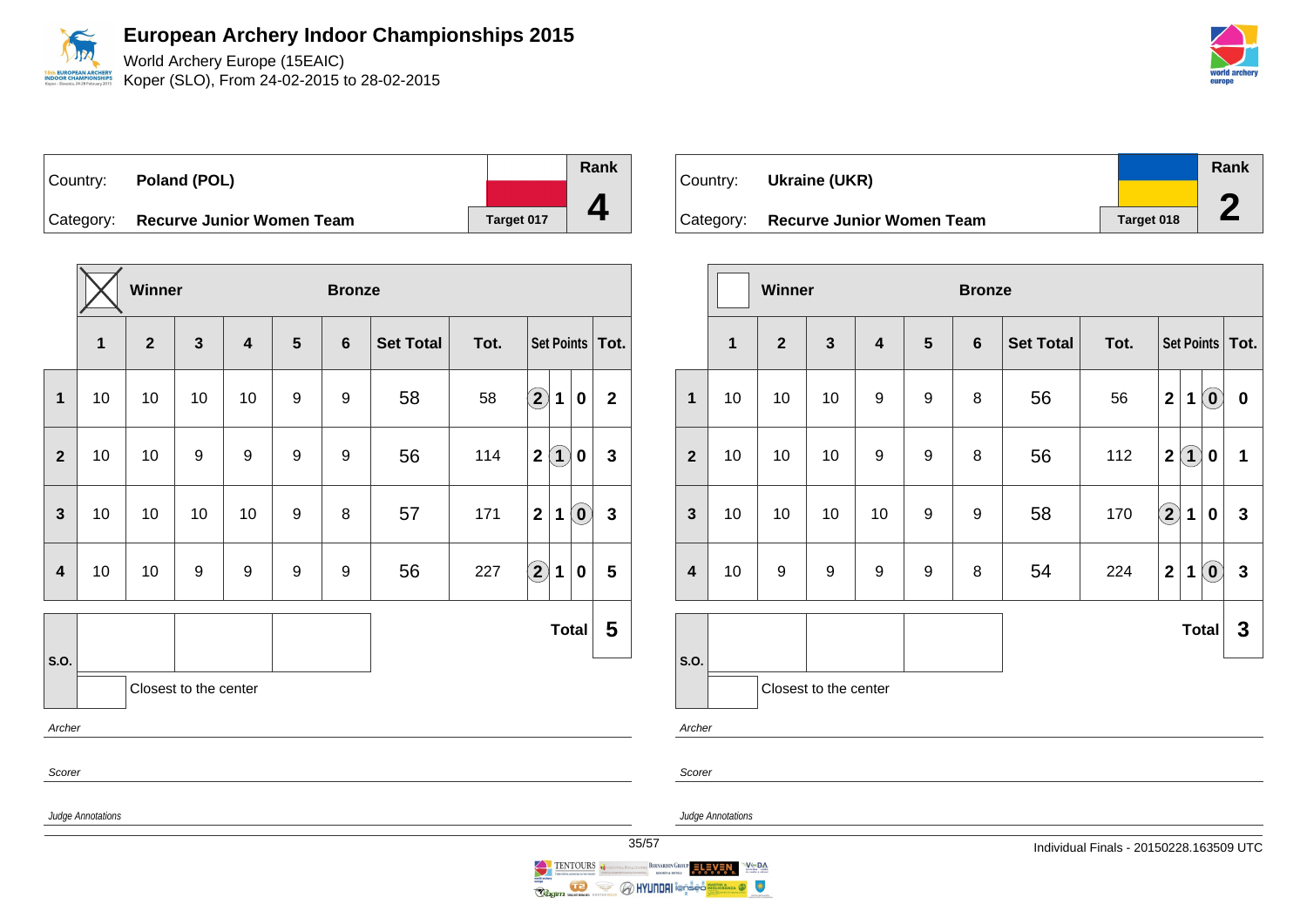

World Archery Europe (15EAIC) Koper (SLO), From 24-02-2015 to 28-02-2015

Country: **Russian Federation (RUS)** Category: **Recurve Junior Women Team** | Target 001

|                         |                   | Winner         |                       |                         |    | Gold             |                  |      |                                                                             |                 |  |  |
|-------------------------|-------------------|----------------|-----------------------|-------------------------|----|------------------|------------------|------|-----------------------------------------------------------------------------|-----------------|--|--|
|                         | 1                 | $\overline{2}$ | $\mathbf{3}$          | $\overline{\mathbf{4}}$ | 5  | $6\phantom{1}$   | <b>Set Total</b> | Tot. | Set Points   Tot.                                                           |                 |  |  |
| $\mathbf{1}$            | 10                | 9              | $\boldsymbol{9}$      | 8                       | 10 | $\boldsymbol{9}$ | 55               | 55   | $\mathbf 2$<br>$\left( \begin{matrix} \textbf{0} \end{matrix} \right)$<br>1 | $\mathbf 0$     |  |  |
| $\overline{2}$          | 10                | 10             | $\boldsymbol{9}$      | $\overline{7}$          | 10 | $\boldsymbol{9}$ | 55               | 110  | $\mathbf 2$<br>$\left( \begin{matrix} 0 \end{matrix} \right)$<br>1          | $\mathbf 0$     |  |  |
| 3                       | 10                | 10             | 10                    | 10                      | 10 | 10               | 60               | 170  | $\mathbf{2}$<br>1<br>0                                                      | $\mathbf 2$     |  |  |
| $\overline{\mathbf{4}}$ | 10                | 9              | 10                    | 10                      | 10 | 10               | 59               | 229  | $\mathbf 2$<br>$\left( 1\right)$<br>0                                       | $\mathbf{3}$    |  |  |
|                         |                   |                |                       |                         |    |                  |                  |      | <b>Total</b>                                                                | $\mathbf 3$     |  |  |
| S.O.                    |                   |                | Closest to the center |                         |    |                  |                  |      |                                                                             |                 |  |  |
| Archer                  |                   |                |                       |                         |    |                  |                  |      |                                                                             |                 |  |  |
| Scorer                  |                   |                |                       |                         |    |                  |                  |      |                                                                             |                 |  |  |
|                         | Judge Annotations |                |                       |                         |    |                  |                  |      |                                                                             | $\overline{36}$ |  |  |



|                         |                                                | Winner           |                  |                                                             |                  | Gold             |      |                   |                                 |                            |                         |
|-------------------------|------------------------------------------------|------------------|------------------|-------------------------------------------------------------|------------------|------------------|------|-------------------|---------------------------------|----------------------------|-------------------------|
|                         | $\mathbf{3}$<br>$\overline{2}$<br>$\mathbf{1}$ |                  |                  | $\overline{\mathbf{4}}$<br>$5\phantom{1}$<br>$6\phantom{1}$ |                  | <b>Set Total</b> | Tot. | Set Points   Tot. |                                 |                            |                         |
| $\mathbf{1}$            | 9                                              | $\boldsymbol{9}$ | $\boldsymbol{9}$ | 10                                                          | 10               | 9                | 56   | 56                | $\bf \Omega$<br>1               | 0                          | $\mathbf{2}$            |
| $\overline{\mathbf{2}}$ | 10                                             | 10               | 10               | 10                                                          | $\boldsymbol{9}$ | 10               | 59   | 115               | $\left( \mathbf{2}\right)$<br>1 | 0                          | $\overline{\mathbf{4}}$ |
| $\mathbf{3}$            | $\boldsymbol{9}$                               | 9                | 10               | $\boldsymbol{9}$                                            | 10               | 10               | 57   | 172               | $\overline{2}$<br>$\mathbf 1$   | $\left( \mathbf{0}\right)$ | $\boldsymbol{4}$        |
| $\overline{\mathbf{4}}$ | 10                                             | 10               | 9                | 10                                                          | 10               | 10               | 59   | 231               | $\bf(1)$<br>$\mathbf{2}$        | $\bf{0}$                   | 5                       |
|                         |                                                |                  |                  |                                                             |                  |                  |      |                   | <b>Total</b>                    |                            | 5                       |
| S.O.                    | Closest to the center                          |                  |                  |                                                             |                  |                  |      |                   |                                 |                            |                         |
| Archer                  |                                                |                  |                  |                                                             |                  |                  |      |                   |                                 |                            |                         |

Scorer

Judge Annotations

**Rank**

**1**



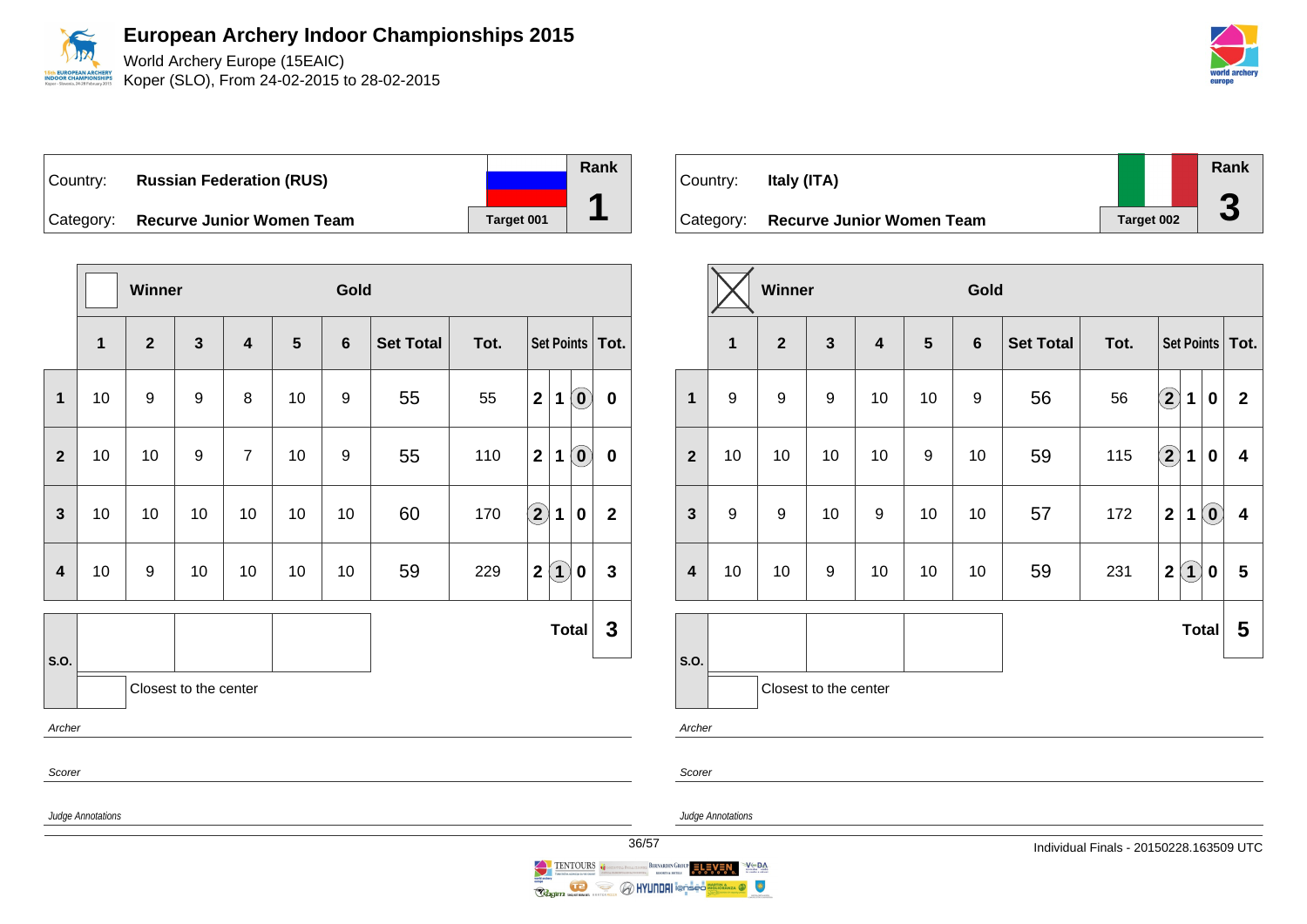World Archery Europe (15EAIC) **OPEAN ARCHER** Koper (SLO), From 24-02-2015 to 28-02-2015 **OR CHAMPIO** 

| world archery |  |
|---------------|--|
| eurone        |  |

| Country: Slovenia (SLO)    |            | Rank |
|----------------------------|------------|------|
| Category: Recurve Men Team | Target 003 |      |

**Winner 1/8 1 2 3 4 5 6 Set Total Tot. Set Points Tot. 1** 10 10 9 9 9 9 56 56 **2 1 0 0 2** | 10 | 10 | 10 | 10 | 10 | 10 | 60 | 116  $\boxed{2}$  **1** | **0** | **2 3** 10 10 10 10 9 8 57 173 **2 1 0 4 4** 10 9 9 9 9 7 53 226 **2 1 0 4 S.O.** 10 9 9 9 **Total 4** Closest to the center Archer Scorer Judge Annotations

| Country: Poland (POL)      |            | Rank |
|----------------------------|------------|------|
|                            |            |      |
| Category: Recurve Men Team | Target 004 | 8    |

|                         |             | <b>Winner</b> |                       |                         |         | 1/8             |                     |      |                         |   |                            |                         |
|-------------------------|-------------|---------------|-----------------------|-------------------------|---------|-----------------|---------------------|------|-------------------------|---|----------------------------|-------------------------|
|                         | $\mathbf 1$ | $\mathbf{2}$  | $\mathbf{3}$          | $\overline{\mathbf{4}}$ | $\bf 5$ | $6\phantom{1}6$ | <b>Set Total</b>    | Tot. |                         |   | Set Points                 | Tot.                    |
| 1                       | 10          | 10            | 10                    | 10                      | 10      | 9               | 59                  | 59   | $\bf \overline{2}$      | 1 | $\bf{0}$                   | $\overline{2}$          |
| $\overline{2}$          | 10          | 10            | 10                    | 10                      | 10      | 9               | 59                  | 118  | $\overline{\mathbf{2}}$ | 1 | $\left( \textbf{0}\right)$ | $\overline{\mathbf{2}}$ |
| $\mathbf{3}$            | 10          | 10            | 9                     | $\boldsymbol{9}$        | 9       | M               | 47                  | 165  | $\overline{\mathbf{2}}$ | 1 | $\left( \mathbf{0}\right)$ | $\overline{2}$          |
| $\overline{\mathbf{4}}$ | 10          | 10            | 10                    | 9                       | 9       | 8               | 56                  | 221  | $\mathbf{2}$            | 1 | $\bf{0}$                   | $\overline{\mathbf{4}}$ |
|                         |             | 10            | 10                    |                         |         | 9               | <b>Total</b>        |      |                         |   |                            | 5                       |
| S.O.                    |             |               | Closest to the center |                         |         |                 | <b>Signed Total</b> |      |                         |   |                            | 5                       |

Archer



Judge Annotations



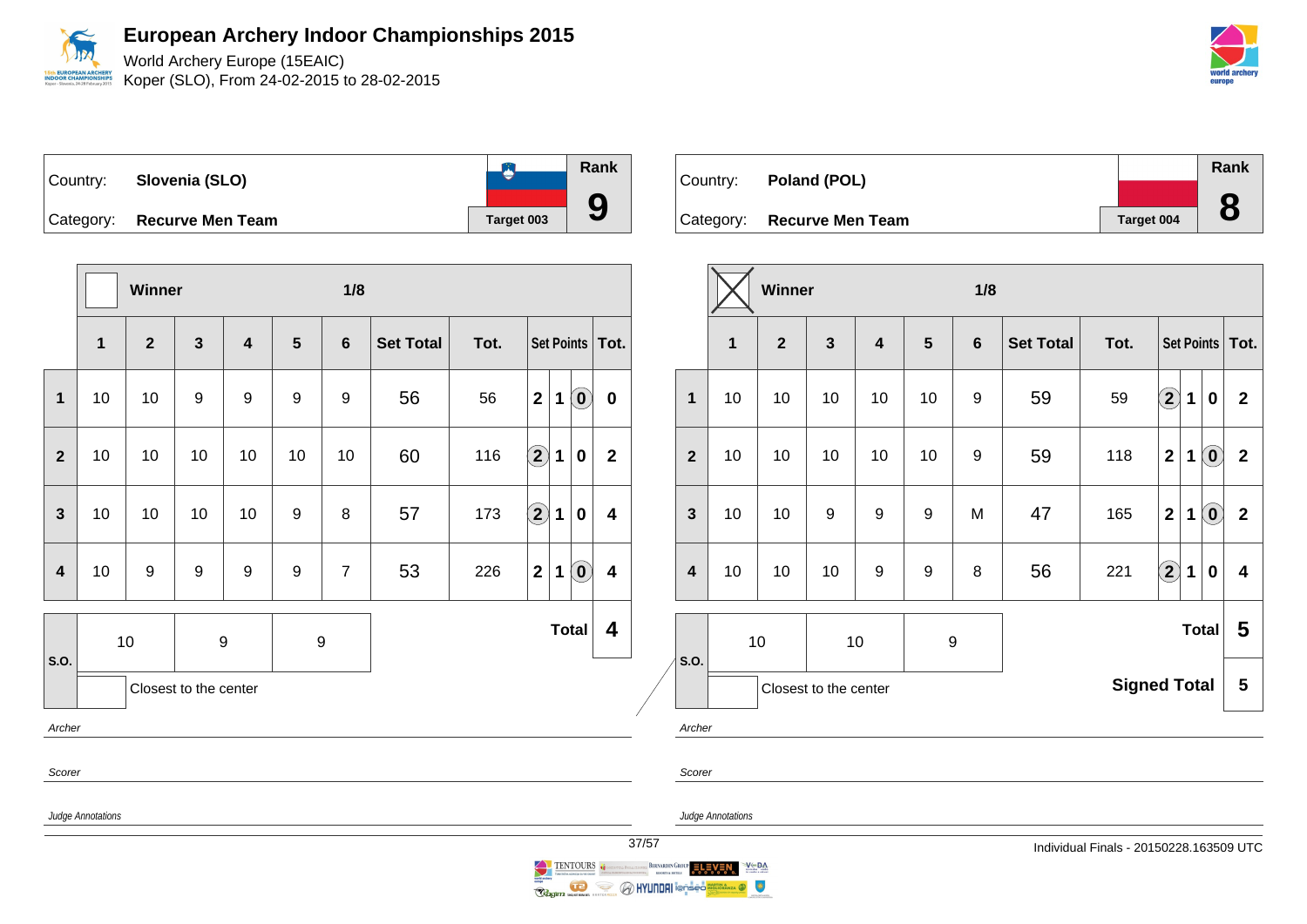

World Archery Europe (15EAIC) **EUROPEAN ARCHER** Koper (SLO), From 24-02-2015 to 28-02-2015



**Winner 1/8 1 2 3 4 5 6 Set Total Tot. Set Points Tot. 1** 10 10 10 10 9 9 58 58 **2 1 0 2 2** 10 10 10 10 10 10 60 118 **2 1 0 4 3** 10 10 10 10 10 9 59 177 **2 1 0 5 4 2 1 0 S.O. Total 5** Closest to the center Archer Scorer Judge Annotations

|          |                            |            | <b>Rank</b> |  |
|----------|----------------------------|------------|-------------|--|
| Country: | Lithuania (LTU)            |            |             |  |
|          |                            |            |             |  |
|          | Category: Recurve Men Team | Target 007 |             |  |

|                         |                         | Winner         |                  |                         |                                   | 1/8 |                  |      |                         |     |                                                         |           |
|-------------------------|-------------------------|----------------|------------------|-------------------------|-----------------------------------|-----|------------------|------|-------------------------|-----|---------------------------------------------------------|-----------|
|                         | $\overline{\mathbf{1}}$ | $\overline{2}$ | $\mathbf{3}$     | $\overline{\mathbf{4}}$ | $5\phantom{.0}$<br>$6\phantom{1}$ |     | <b>Set Total</b> | Tot. | Set Points   Tot.       |     |                                                         |           |
| $\overline{1}$          | 10                      | 10             | $\boldsymbol{9}$ | 9                       | 9                                 | 8   | 55               | 55   | $\mathbf{2}$            | 1   | $\left( \mathbf{0}\right)$                              | $\pmb{0}$ |
| $\overline{2}$          | 10                      | 10             | 10               | 10                      | 9                                 | 9   | 58               | 113  | $\overline{\mathbf{2}}$ | 1   | $\left( \begin{matrix} \textbf{0} \end{matrix} \right)$ | $\pmb{0}$ |
| $\mathbf{3}$            | 10                      | 10             | 10               | 10                      | 10                                | 9   | 59               | 172  | $\mathbf{2}$            | (1) | 0                                                       | 1         |
| $\overline{\mathbf{4}}$ |                         |                |                  |                         |                                   |     |                  |      | $\overline{2}$          | 1   | $\bf{0}$                                                |           |
|                         |                         | <b>Total</b>   |                  |                         |                                   |     |                  |      |                         | 1   |                                                         |           |
| S.O.<br>Archer          | Closest to the center   |                |                  |                         |                                   |     |                  |      |                         |     |                                                         |           |

**OR CHAMPIC** 

Judge Annotations

Scorer

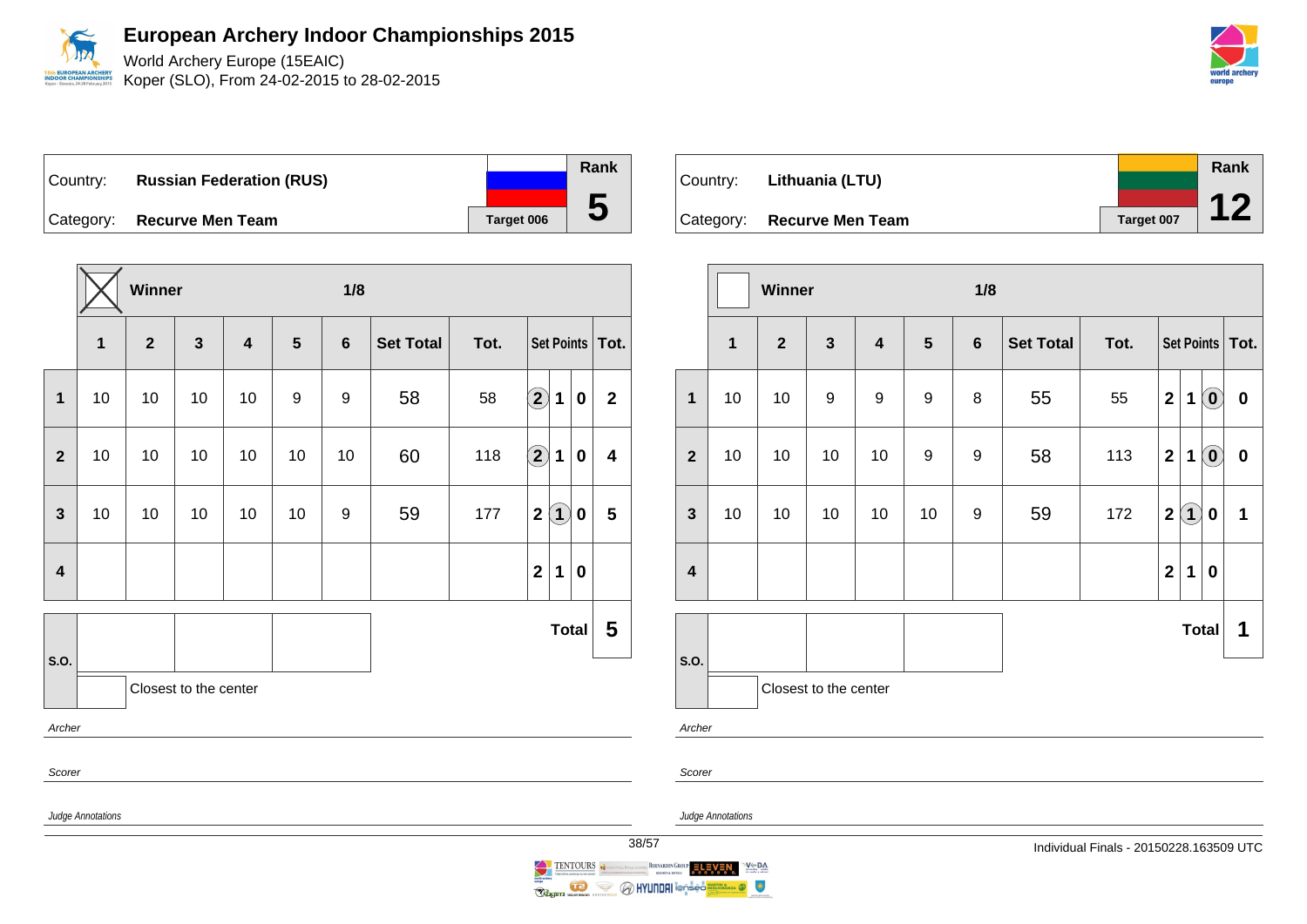World Archery Europe (15EAIC) Koper (SLO), From 24-02-2015 to 28-02-2015

| world archery<br>europe |  |
|-------------------------|--|

| Country: <b>Armenia (ARM)</b> |            | Rank |
|-------------------------------|------------|------|
| Category: Recurve Men Team    | Target 009 | 13   |

|                         |                   | Winner                                                             |                       |   |                  | 1/8            |                  |      |              |             |                            |                   |
|-------------------------|-------------------|--------------------------------------------------------------------|-----------------------|---|------------------|----------------|------------------|------|--------------|-------------|----------------------------|-------------------|
|                         | $\mathbf 1$       | $\overline{\mathbf{2}}$<br>$\mathbf{3}$<br>$\overline{\mathbf{4}}$ |                       |   | $5\phantom{1}$   | $6\phantom{1}$ | <b>Set Total</b> | Tot. |              |             |                            | Set Points   Tot. |
| $\mathbf{1}$            | 10                | $10$                                                               | $10$                  | 9 | $\boldsymbol{9}$ | M              | 48               | 48   | $\mathbf{2}$ | $\mathbf 1$ | $\left( \mathbf{0}\right)$ | $\pmb{0}$         |
| $\mathbf{2}$            | 10                | 10                                                                 | 10                    | 9 | 9                | 9              | 57               | 105  | $\mathbf{2}$ | 1           | $\left( \mathbf{0}\right)$ | $\mathbf 0$       |
| $\mathbf{3}$            | 10                | 10                                                                 | 9                     | 9 | 8                | 8              | 54               | 159  | $\mathbf{2}$ | 1           | $\left( \mathbf{0}\right)$ | $\bf{0}$          |
| $\overline{\mathbf{4}}$ |                   |                                                                    |                       |   |                  |                |                  |      | $\mathbf{2}$ | 1           | $\pmb{0}$                  |                   |
| S.O.                    |                   |                                                                    |                       |   |                  |                |                  |      |              |             | <b>Total</b>               | $\boldsymbol{0}$  |
|                         |                   |                                                                    | Closest to the center |   |                  |                |                  |      |              |             |                            |                   |
| Archer                  |                   |                                                                    |                       |   |                  |                |                  |      |              |             |                            |                   |
| Scorer                  |                   |                                                                    |                       |   |                  |                |                  |      |              |             |                            |                   |
|                         | Judge Annotations |                                                                    |                       |   |                  |                |                  |      |              |             |                            | 39 <sub>l</sub>   |

| Country: | Ukraine (UKR)              |            | <b>Rank</b> |
|----------|----------------------------|------------|-------------|
|          | Category: Recurve Men Team | Target 010 |             |

|                         |                                                           | Winner |    |                                                              |    | 1/8              |                  |      |                   |             |          |                |
|-------------------------|-----------------------------------------------------------|--------|----|--------------------------------------------------------------|----|------------------|------------------|------|-------------------|-------------|----------|----------------|
|                         | $\overline{2}$<br>$\overline{\mathbf{3}}$<br>$\mathbf{1}$ |        |    | $\overline{\mathbf{4}}$<br>$5\phantom{.0}$<br>$6\phantom{a}$ |    |                  | <b>Set Total</b> | Tot. | Set Points   Tot. |             |          |                |
| $\mathbf{1}$            | 10                                                        | 10     | 10 | 10                                                           | 10 | 9                | 59               | 59   | $\bf{(2)}$        | 1           | 0        | $\overline{2}$ |
| $\overline{2}$          | 10                                                        | 10     | 10 | 10                                                           | 10 | $\boldsymbol{9}$ | 59               | 118  | $\left( 2\right)$ | 1           | $\bf{0}$ | 4              |
| $\mathbf{3}$            | 10                                                        | 10     | 10 | 10                                                           | 9  | 9                | 58               | 176  | $\bigcirc$        | 1           | 0        | $6\phantom{1}$ |
| $\overline{\mathbf{4}}$ |                                                           |        |    |                                                              |    |                  |                  |      | $\overline{2}$    | $\mathbf 1$ | $\bf{0}$ |                |
|                         |                                                           |        |    |                                                              |    |                  |                  |      |                   | Total       | 6        |                |
| S.O.                    | Closest to the center                                     |        |    |                                                              |    |                  |                  |      |                   |             |          |                |
| Archer                  |                                                           |        |    |                                                              |    |                  |                  |      |                   |             |          |                |

Scorer

BERNARDIN GROUP ELEVEN

TENTOURS CONTINUES

**Reginal Company of the Company of the Company of the Company of the Company of the Company of the Company of the Company of the Company of the Company of the Company of the Company of the Company of the Company of the Com** 

Judge Annotations

 $V = DA$ 

 $\bullet$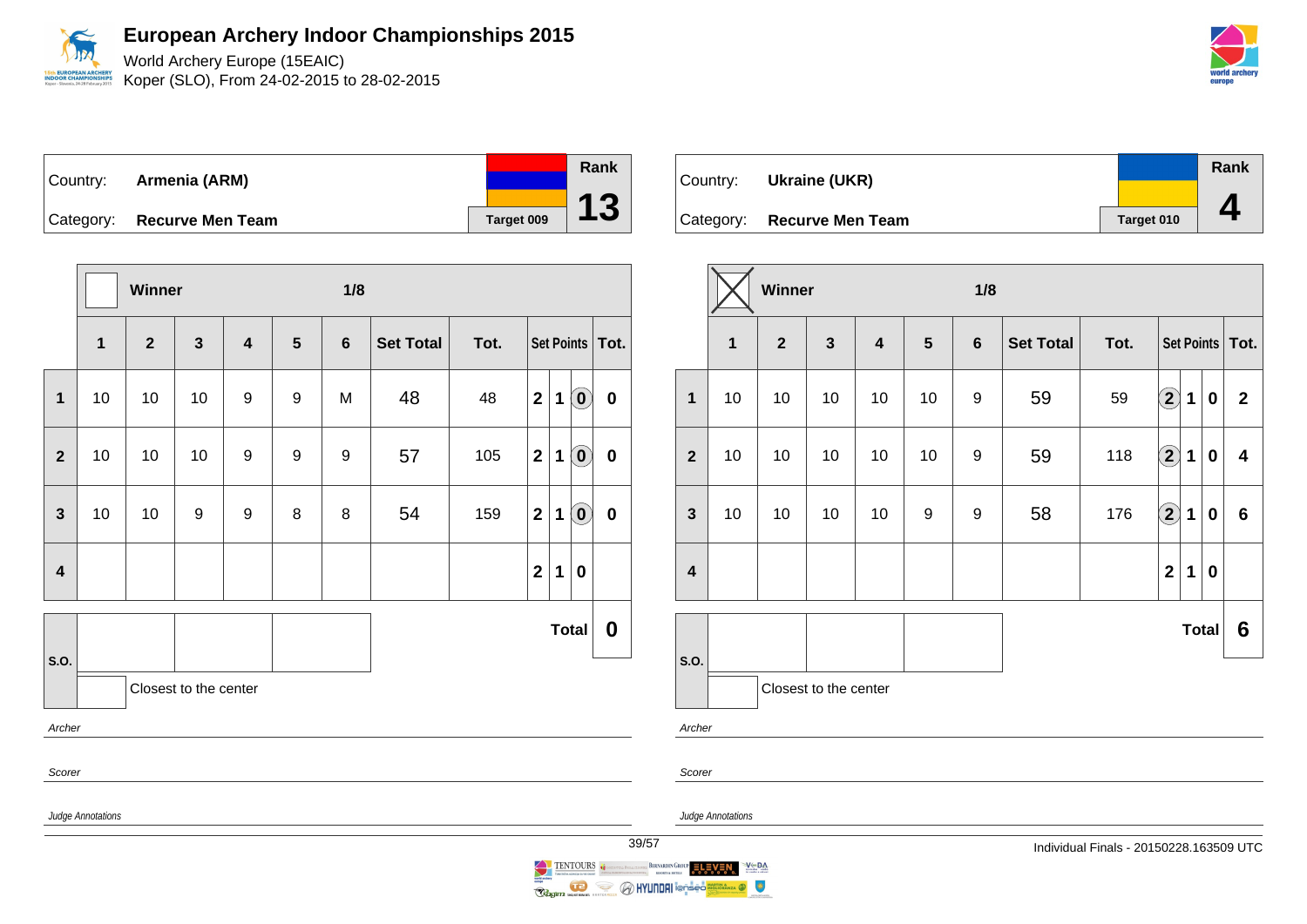

Koper (SLO), From 24-02-2015 to 28-02-2015



Country: **Bulgaria (BUL)** Category: **Recurve Men Team Target 012 Rank 11**

|                |                                             | Winner |                         |                  |                  | 1/8              |      |            |                                                          |                |  |  |
|----------------|---------------------------------------------|--------|-------------------------|------------------|------------------|------------------|------|------------|----------------------------------------------------------|----------------|--|--|
|                | $\mathbf{2}$<br>$\mathbf{3}$<br>$\mathbf 1$ |        | $\overline{\mathbf{4}}$ | $5\phantom{1}$   | $6\phantom{1}$   | <b>Set Total</b> | Tot. | Set Points | Tot.                                                     |                |  |  |
| $\mathbf{1}$   | 10                                          | 10     | 10                      | 10               | $\boldsymbol{9}$ | 8                | 57   | 57         | $\left( \mathbf{0}\right)$<br>$\mathbf 2$<br>$\mathbf 1$ | $\pmb{0}$      |  |  |
| $\mathbf{2}$   | 10                                          | 10     | 10                      | 10               | 9                | 9                | 58   | 115        | $\bigcircled{2}$<br>$\mathbf 1$<br>0                     | $\overline{2}$ |  |  |
| $\mathbf{3}$   | 10                                          | 10     | $\boldsymbol{9}$        | $\boldsymbol{9}$ | $\boldsymbol{9}$ | 8                | 55   | 170        | $\left( \mathbf{0}\right)$<br>$\boldsymbol{2}$<br>1      | $\mathbf{2}$   |  |  |
| $\overline{4}$ | 10                                          | 10     | 10                      | 9                | 8                | 8                | 55   | 225        | $\bf(1)$<br>$\mathbf{2}$<br>0                            | 3              |  |  |
|                |                                             |        |                         |                  |                  |                  |      |            | <b>Total</b>                                             | $\mathbf 3$    |  |  |
| S.O.           |                                             |        | Closest to the center   |                  |                  |                  |      |            |                                                          |                |  |  |
| Archer         |                                             |        |                         |                  |                  |                  |      |            |                                                          |                |  |  |
| Scorer         |                                             |        |                         |                  |                  |                  |      |            |                                                          |                |  |  |
|                | Judge Annotations                           |        |                         |                  |                  |                  |      |            |                                                          | 40             |  |  |

|          |                            |            | Rank |
|----------|----------------------------|------------|------|
| Country: | <b>Germany (GER)</b>       |            |      |
|          | Category: Recurve Men Team | Target 013 |      |

|                         |              | <b>Winner</b>  |                         |                         |                | 1/8            |                  |      |                         |             |                            |                         |
|-------------------------|--------------|----------------|-------------------------|-------------------------|----------------|----------------|------------------|------|-------------------------|-------------|----------------------------|-------------------------|
|                         | $\mathbf{1}$ | $\overline{2}$ | $\overline{\mathbf{3}}$ | $\overline{\mathbf{4}}$ | $5\phantom{1}$ | $6\phantom{1}$ | <b>Set Total</b> | Tot. |                         |             |                            | Set Points   Tot.       |
| $\mathbf{1}$            | 10           | 10             | 10                      | 10                      | 9              | 9              | 58               | 58   | $\mathbf{2}$            | $\mathbf 1$ | $\bf{0}$                   | $\overline{2}$          |
| $\overline{2}$          | 10           | 10             | 10                      | 9                       | 9              | 9              | 57               | 115  | $\overline{\mathbf{2}}$ | $\mathbf 1$ | $\left( \mathbf{0}\right)$ | $\mathbf{2}$            |
| $\mathbf{3}$            | 10           | 10             | 10                      | 10                      | 10             | 9              | 59               | 174  | $\Large 2$              | 1           | $\bf{0}$                   | $\overline{\mathbf{4}}$ |
| $\overline{\mathbf{4}}$ | 10           | 10             | 10                      | 9                       | 9              | $\overline{7}$ | 55               | 229  | $\mathbf 2$             | $\bf(1)$    | 0                          | $5\phantom{1}$          |
|                         |              |                |                         |                         |                |                |                  |      |                         | Total       |                            | 5                       |
| S.O.                    |              |                | Closest to the center   |                         |                |                |                  |      |                         |             |                            |                         |
| Archer                  |              |                |                         |                         |                |                |                  |      |                         |             |                            |                         |

Scorer

Judge Annotations



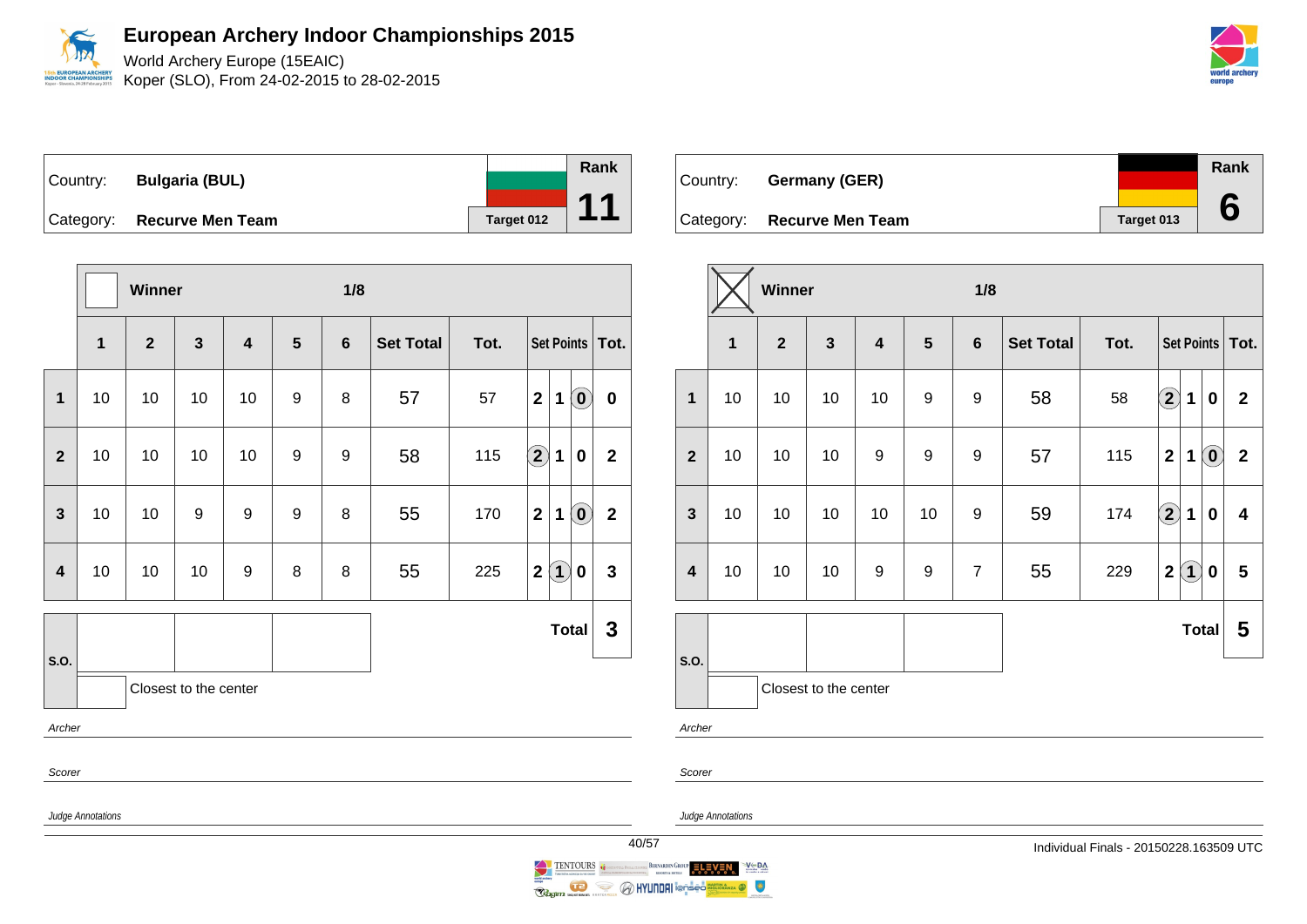

World Archery Europe (15EAIC) Koper (SLO), From 24-02-2015 to 28-02-2015



**Rank**

**10**

Country: **Belarus (BLR)** Category: **Recurve Men Team Target 015** 

|                         |                   | Winner         |                       |                         |                | 1/8              |                  |      |                                          |                         |
|-------------------------|-------------------|----------------|-----------------------|-------------------------|----------------|------------------|------------------|------|------------------------------------------|-------------------------|
|                         | $\mathbf{1}$      | $\overline{2}$ | $\mathbf{3}$          | $\overline{\mathbf{4}}$ | $5\phantom{1}$ | $\boldsymbol{6}$ | <b>Set Total</b> | Tot. | Set Points   Tot.                        |                         |
| $\mathbf{1}$            | 10                | 10             | 10                    | 10                      | 10             | 10               | 60               | 60   | $\bf \overline{2}$<br>1<br>$\mathbf 0$   | $\overline{\mathbf{2}}$ |
| $\mathbf{2}$            | 10                | 10             | 10                    | 9                       | 9              | 9                | 57               | 117  | $\left( 1\right)$<br>$\mathbf{2}$<br>0   | $\mathbf{3}$            |
| $\mathbf{3}$            | 10                | 10             | 10                    | 10                      | 10             | 9                | 59               | 176  | $\Large{\textbf{2}}$<br>1<br>$\mathbf 0$ | $\overline{\mathbf{5}}$ |
| $\overline{\mathbf{4}}$ |                   |                |                       |                         |                |                  |                  |      | $\mathbf{2}$<br>1<br>$\bf{0}$            |                         |
| S.O.                    |                   |                |                       |                         |                |                  |                  |      | <b>Total</b>                             | 5                       |
|                         |                   |                | Closest to the center |                         |                |                  |                  |      |                                          |                         |
| Archer                  |                   |                |                       |                         |                |                  |                  |      |                                          |                         |
| Scorer                  |                   |                |                       |                         |                |                  |                  |      |                                          |                         |
|                         | Judge Annotations |                |                       |                         |                |                  |                  |      |                                          | 41/                     |

| Country: Switzerland (SUI) |            |
|----------------------------|------------|
| Category: Recurve Men Team | Target 016 |

|                         |             | <b>Winner</b>  |                       |                         |                  | 1/8              |                  |      |              |          |                            |                   |
|-------------------------|-------------|----------------|-----------------------|-------------------------|------------------|------------------|------------------|------|--------------|----------|----------------------------|-------------------|
|                         | $\mathbf 1$ | $\overline{2}$ | $\mathbf{3}$          | $\overline{\mathbf{4}}$ | $5\phantom{1}$   | $\bf 6$          | <b>Set Total</b> | Tot. |              |          |                            | Set Points   Tot. |
| $\mathbf 1$             | 10          | 10             | $\boldsymbol{9}$      | $\boldsymbol{9}$        | $\boldsymbol{9}$ | 9                | 56               | 56   | $\mathbf{2}$ | 1        | $\left( \mathbf{0}\right)$ | $\boldsymbol{0}$  |
| $\overline{\mathbf{2}}$ | 10          | 10             | 10                    | $\boldsymbol{9}$        | $\boldsymbol{9}$ | $\boldsymbol{9}$ | 57               | 113  | $\mathbf 2$  | $\bf(1)$ | $\boldsymbol{0}$           | $\mathbf{1}$      |
| $\mathbf{3}$            | 10          | 10             | 10                    | 9                       | 9                | 9                | 57               | 170  | $\mathbf{2}$ | 1        | $\left( \mathbf{0}\right)$ | $\mathbf 1$       |
| $\overline{\mathbf{4}}$ |             |                |                       |                         |                  |                  |                  |      | $\mathbf{2}$ | 1        | 0                          |                   |
|                         |             |                |                       |                         |                  |                  |                  |      |              |          | <b>Total</b>               | 1                 |
| S.O.                    |             |                | Closest to the center |                         |                  |                  |                  |      |              |          |                            |                   |
| Archer                  |             |                |                       |                         |                  |                  |                  |      |              |          |                            |                   |

Scorer

Judge Annotations



**Rank**

**7**

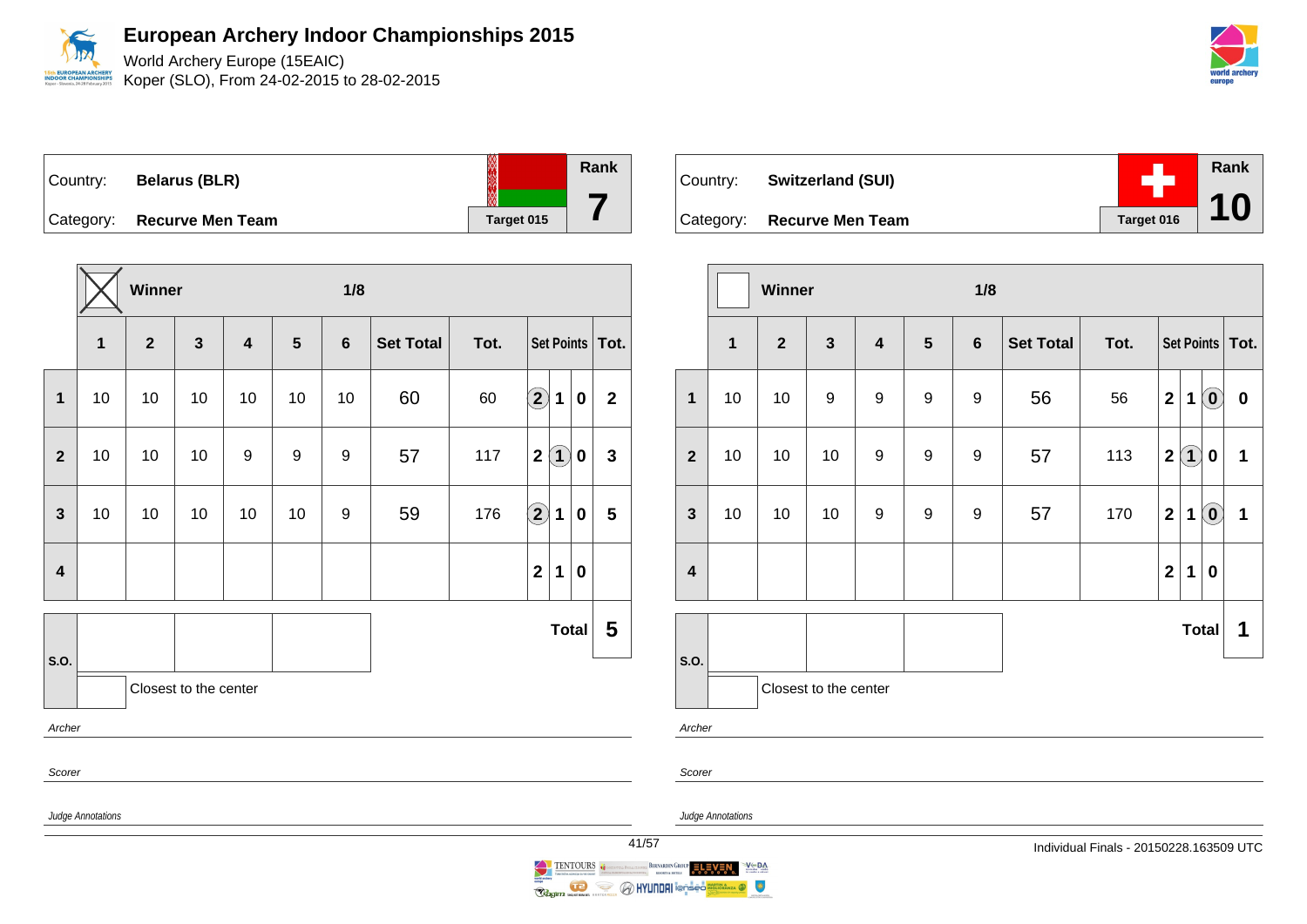World Archery Europe (15EAIC) Koper (SLO), From 24-02-2015 to 28-02-2015

|        | world archery |
|--------|---------------|
| eurone |               |

| Country:  | Italy (ITA)             |            | Rank |
|-----------|-------------------------|------------|------|
| Category: | <b>Recurve Men Team</b> | Target 003 |      |

|                         |                   | Winner         |                         |                         |                  | 1/4              |                  |      |                                           |              |                         |
|-------------------------|-------------------|----------------|-------------------------|-------------------------|------------------|------------------|------------------|------|-------------------------------------------|--------------|-------------------------|
|                         | $\mathbf{1}$      | $\overline{2}$ | $\overline{\mathbf{3}}$ | $\overline{\mathbf{4}}$ | 5                | $6\phantom{1}6$  | <b>Set Total</b> | Tot. |                                           |              | Set Points   Tot.       |
| $\mathbf{1}$            | 10                | 10             | 10                      | 10                      | $\boldsymbol{9}$ | $\boldsymbol{9}$ | 58               | 58   | $\bf \Omega$<br>$\mathbf 1$               | $\pmb{0}$    | $\mathbf{2}$            |
| $\mathbf{2}$            | $10$              | 10             | 10                      | 10                      | 10               | 10               | 60               | 118  | $\left( \mathbf{2}\right)$<br>$\mathbf 1$ | $\bf{0}$     | $\overline{\mathbf{4}}$ |
| $\mathbf{3}$            | 10                | 10             | 10                      | 10                      | 10               | 10               | 60               | 178  | $\bf \overline{2}$<br>1                   | $\bf{0}$     | $6\phantom{1}$          |
| $\overline{\mathbf{4}}$ |                   |                |                         |                         |                  |                  |                  |      | $\overline{\mathbf{2}}$<br>1              | $\bf{0}$     |                         |
| S.O.                    |                   |                |                         |                         |                  |                  |                  |      |                                           | <b>Total</b> | 6                       |
|                         |                   |                | Closest to the center   |                         |                  |                  |                  |      |                                           |              |                         |
| Archer                  |                   |                |                         |                         |                  |                  |                  |      |                                           |              |                         |
| Scorer                  |                   |                |                         |                         |                  |                  |                  |      |                                           |              |                         |
|                         | Judge Annotations |                |                         |                         |                  |                  |                  |      |                                           |              | 42/5                    |

| Country: Poland (POL)      |            | Rank |
|----------------------------|------------|------|
|                            |            | O    |
| Category: Recurve Men Team | Target 004 | O    |

|                         |                         | Winner           |                       |                         |                  | 1/4            |                  |      |                         |   |                                                |                   |
|-------------------------|-------------------------|------------------|-----------------------|-------------------------|------------------|----------------|------------------|------|-------------------------|---|------------------------------------------------|-------------------|
|                         | $\overline{\mathbf{1}}$ | $\overline{2}$   | $\mathbf{3}$          | $\overline{\mathbf{4}}$ | $5\phantom{1}$   | $6\phantom{1}$ | <b>Set Total</b> | Tot. |                         |   |                                                | Set Points   Tot. |
| $\mathbf{1}$            | 10                      | 10               | 9                     | $\boldsymbol{9}$        | $\boldsymbol{9}$ | 8              | 55               | 55   | $\boldsymbol{2}$        | 1 | $\left( \mathbf{0}\right)$                     | $\pmb{0}$         |
| $\mathbf{2}$            | 10                      | 10               | 10                    | 10                      | 9                | 9              | 58               | 113  | $\overline{2}$          | 1 | $\left[ \begin{matrix} 0 \end{matrix} \right]$ | $\pmb{0}$         |
| $\mathbf{3}$            | 10                      | $\boldsymbol{9}$ | 9                     | $\boldsymbol{9}$        | $\boldsymbol{9}$ | 9              | 55               | 168  | $\overline{\mathbf{2}}$ | 1 | $\left( \mathbf{0}\right)$                     | $\boldsymbol{0}$  |
| $\overline{\mathbf{4}}$ |                         |                  |                       |                         |                  |                |                  |      | $\mathbf{2}$            | 1 | $\bf{0}$                                       |                   |
|                         |                         |                  |                       |                         |                  |                |                  |      |                         |   | <b>Total</b>                                   | $\boldsymbol{0}$  |
| S.O.                    |                         |                  | Closest to the center |                         |                  |                |                  |      |                         |   |                                                |                   |

Archer

Scorer

Judge Annotations

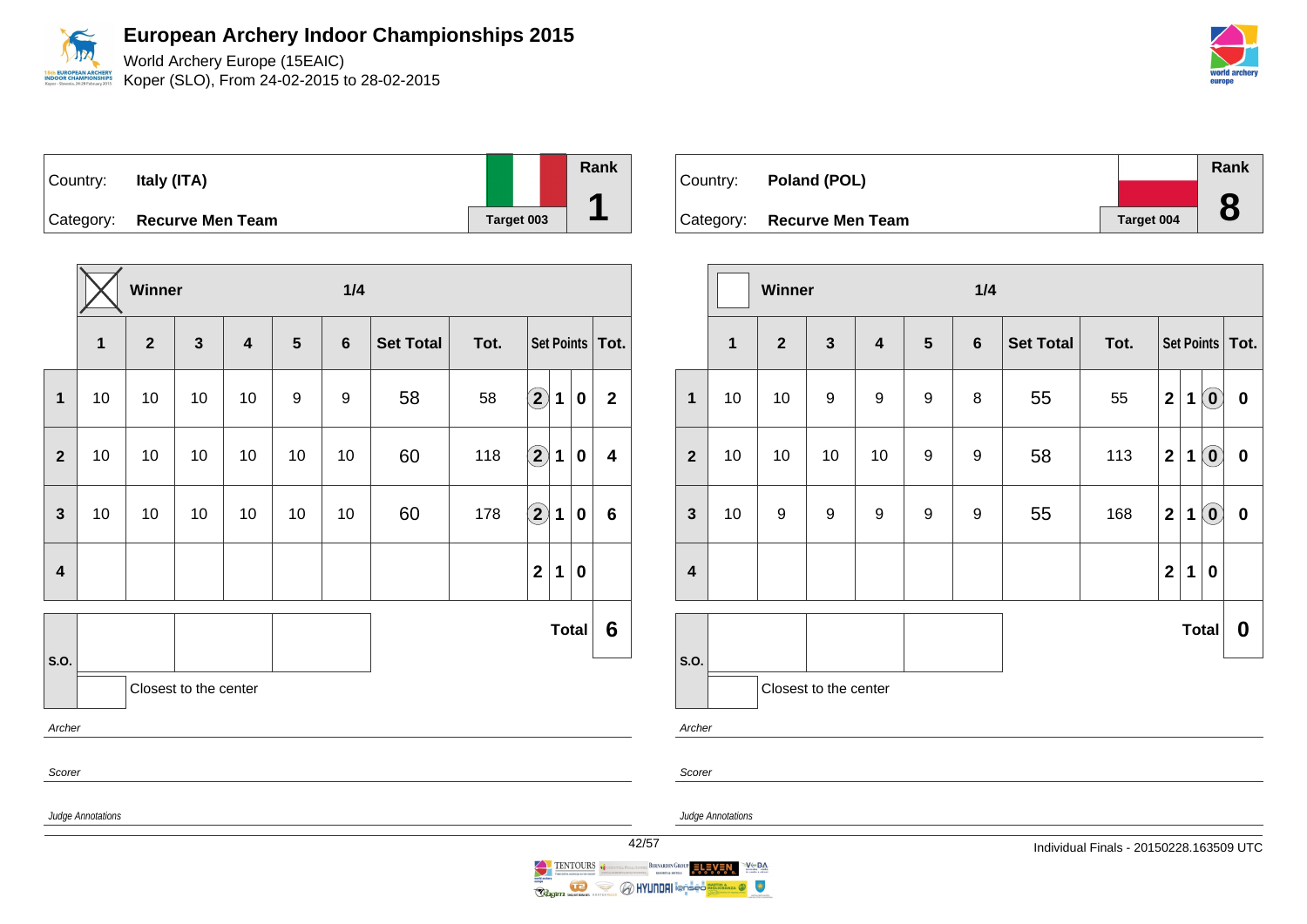

World Archery Europe (15EAIC) Koper (SLO), From 24-02-2015 to 28-02-2015

DOR CHAMPIC

Country: **Russian Federation (RUS)** Category: **Recurve Men Team Tanget 006** 

**Winner 1/4 1 2 3 4 5 6 Set Total Tot. Set Points Tot. 1** 10 10 10 10 9 8 57 57 **2 1 0 1 2** 10 10 10 10 10 10 60 117 **2 1 0 3 3** | 10 | 10 | 10 | 10 | 9 | 59 | 176 | 2 | 1 | 0 | 3 **4** 10 10 10 10 9 9 58 234 **2 1 0 5 S.O. Total 5** Closest to the center Archer Scorer Judge Annotations



|                         |                         | Winner         |                       |                         |                | 1/4            |                  |      |                   |             |                                                         |                   |
|-------------------------|-------------------------|----------------|-----------------------|-------------------------|----------------|----------------|------------------|------|-------------------|-------------|---------------------------------------------------------|-------------------|
|                         | $\overline{\mathbf{1}}$ | $\overline{2}$ | $\mathbf{3}$          | $\overline{\mathbf{4}}$ | $5\phantom{1}$ | $6\phantom{1}$ | <b>Set Total</b> | Tot. |                   |             |                                                         | Set Points   Tot. |
| $\mathbf{1}$            | 10                      | 10             | 10                    | 10                      | 9              | 8              | 57               | 57   | $\overline{2}$    | $\bf(1)$    | 0                                                       | 1                 |
| $\overline{2}$          | 10                      | 10             | 10                    | 10                      | 9              | 9              | 58               | 115  | $\overline{2}$    | 1           | $\left( \mathbf{0}\right)$                              | $\mathbf 1$       |
| $\mathbf{3}$            | 10                      | 10             | 10                    | 10                      | 10             | 10             | 60               | 175  | $\left( 2\right)$ | $\mathbf 1$ | $\bf{0}$                                                | $\mathbf{3}$      |
| $\overline{\mathbf{4}}$ | 10                      | 10             | 10                    | 9                       | 9              | $\overline{7}$ | 55               | 230  | $\mathbf 2$       | 1           | $\left( \begin{matrix} \textbf{0} \end{matrix} \right)$ | $\mathbf{3}$      |
|                         |                         |                |                       |                         |                |                |                  |      |                   |             | <b>Total</b>                                            | $\mathbf{3}$      |
| S.O.                    |                         |                | Closest to the center |                         |                |                |                  |      |                   |             |                                                         |                   |
| Archer                  |                         |                |                       |                         |                |                |                  |      |                   |             |                                                         |                   |
| Scorer                  |                         |                |                       |                         |                |                |                  |      |                   |             |                                                         |                   |

Judge Annotations

**Rank**

**5**

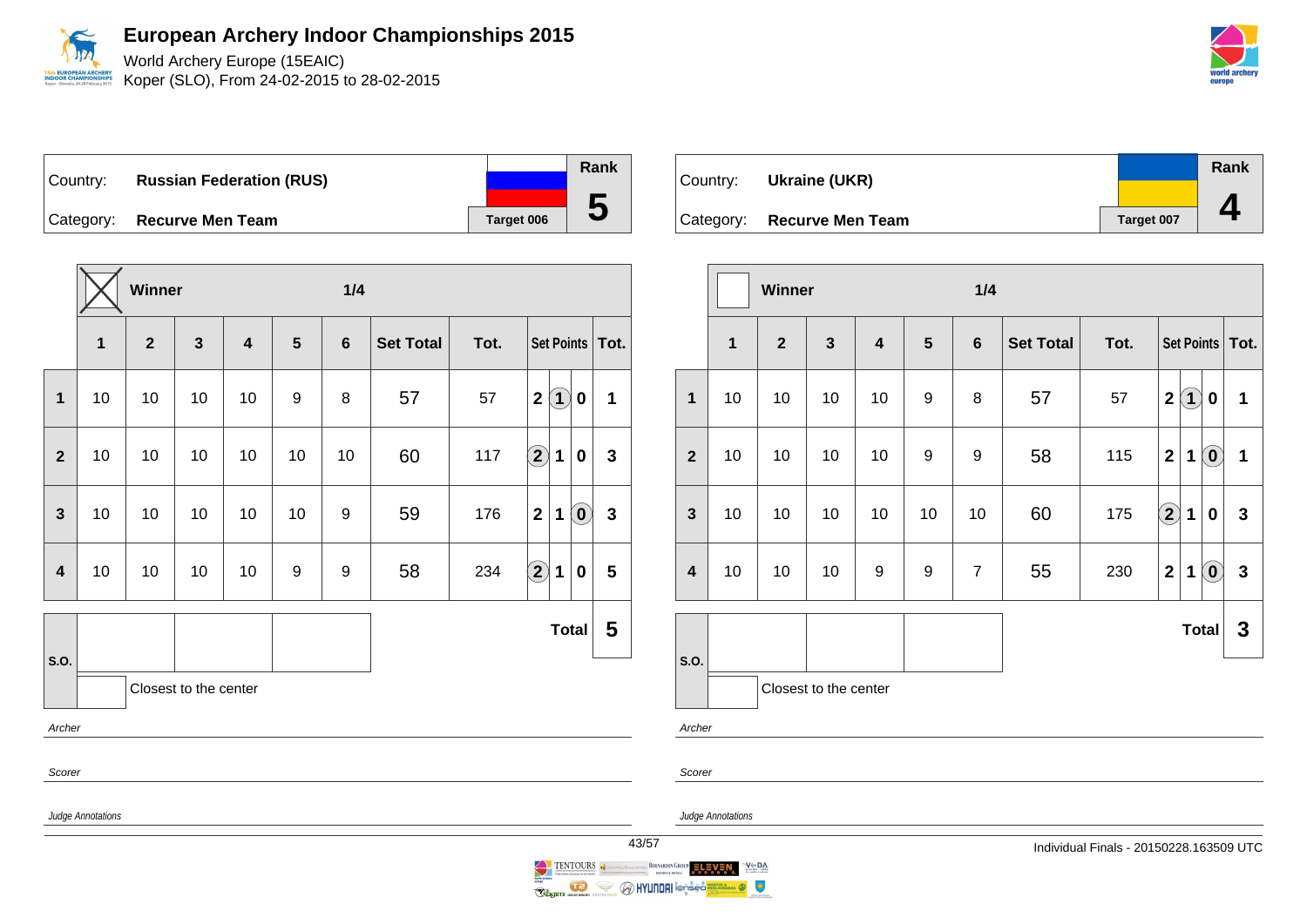World Archery Europe (15EAIC) Koper (SLO), From 24-02-2015 to 28-02-2015

| eurone | world archery |  |
|--------|---------------|--|

| Country: | France (FRA)               |            | <b>Rank</b>        |
|----------|----------------------------|------------|--------------------|
|          | Category: Recurve Men Team | Target 009 | $\mathbf{\bullet}$ |

|                |                   | Winner         |                         |                         |                | 1/4              |                  |      |                                                             |                         |
|----------------|-------------------|----------------|-------------------------|-------------------------|----------------|------------------|------------------|------|-------------------------------------------------------------|-------------------------|
|                | 1                 | $\overline{2}$ | $\overline{\mathbf{3}}$ | $\overline{\mathbf{4}}$ | $5\phantom{1}$ | $6\phantom{1}$   | <b>Set Total</b> | Tot. | Set Points   Tot.                                           |                         |
| $\mathbf{1}$   | 10                | 10             | 10                      | 10                      | 10             | $\boldsymbol{9}$ | 59               | 59   | $\bf(1)$<br>$\overline{\mathbf{2}}$<br>0                    | 1                       |
| $\overline{2}$ | 10                | 10             | 10                      | 10                      | 10             | 8                | 58               | 117  | $\bf(1)$<br>$\mathbf{2}$<br>0                               | $\overline{2}$          |
| $\overline{3}$ | 10                | 10             | 10                      | $\boldsymbol{9}$        | 9              | 9                | 57               | 174  | $\overline{2}$<br>$\left( \mathbf{0}\right)$<br>$\mathbf 1$ | $\overline{\mathbf{2}}$ |
| 4              | 10                | 10             | 10                      | 10                      | 9              | $\boldsymbol{9}$ | 58               | 232  | $\bf \overline{2}$<br>1<br>$\bf{0}$                         | $\overline{\mathbf{4}}$ |
| S.O.           |                   | 10             |                         | 10                      | 9              |                  |                  |      | <b>Total</b>                                                | 4                       |
|                |                   |                | Closest to the center   |                         |                |                  |                  |      |                                                             |                         |
| Archer         |                   |                |                         |                         |                |                  |                  |      |                                                             |                         |
| Scorer         |                   |                |                         |                         |                |                  |                  |      |                                                             |                         |
|                | Judge Annotations |                |                         |                         |                |                  |                  |      |                                                             |                         |



|                         |    | Winner         |                         |                         |                  | 1/4            |                          |      |                                                                                |                         |  |  |
|-------------------------|----|----------------|-------------------------|-------------------------|------------------|----------------|--------------------------|------|--------------------------------------------------------------------------------|-------------------------|--|--|
|                         | 1  | $\overline{2}$ | $\overline{\mathbf{3}}$ | $\overline{\mathbf{4}}$ | 5                | $6\phantom{1}$ | <b>Set Total</b>         | Tot. | Set Points   Tot.                                                              |                         |  |  |
| 1                       | 10 | 10             | 10                      | 10                      | 10               | 9              | 59                       | 59   | $\bf(1)$<br>$\boldsymbol{2}$<br>$\bf{0}$                                       | 1                       |  |  |
| $\overline{2}$          | 10 | 10             | 10                      | 10                      | 9                | 9              | 58                       | 117  | $\bf(1)$<br>$\boldsymbol{2}$<br>0                                              | $\overline{\mathbf{2}}$ |  |  |
| $\mathbf{3}$            | 10 | 10             | 10                      | 10                      | 10               | 8              | 58                       | 175  | $\left( 2\right)$<br>1<br>$\bf{0}$                                             | 4                       |  |  |
| $\overline{\mathbf{4}}$ | 10 | 10             | 10                      | 10                      | $\boldsymbol{9}$ | 8              | 57                       | 232  | $\left[ \begin{matrix} 0 \end{matrix} \right]$<br>$\overline{\mathbf{2}}$<br>1 | $\overline{\mathbf{4}}$ |  |  |
| S.O.                    |    | $10*$          |                         | 10                      | 9                |                | <b>Total</b>             |      |                                                                                |                         |  |  |
|                         |    |                | Closest to the center   |                         |                  |                | <b>Signed Total</b><br>5 |      |                                                                                |                         |  |  |
| Archer                  |    |                |                         |                         |                  |                |                          |      |                                                                                |                         |  |  |

Scorer

Judge Annotations

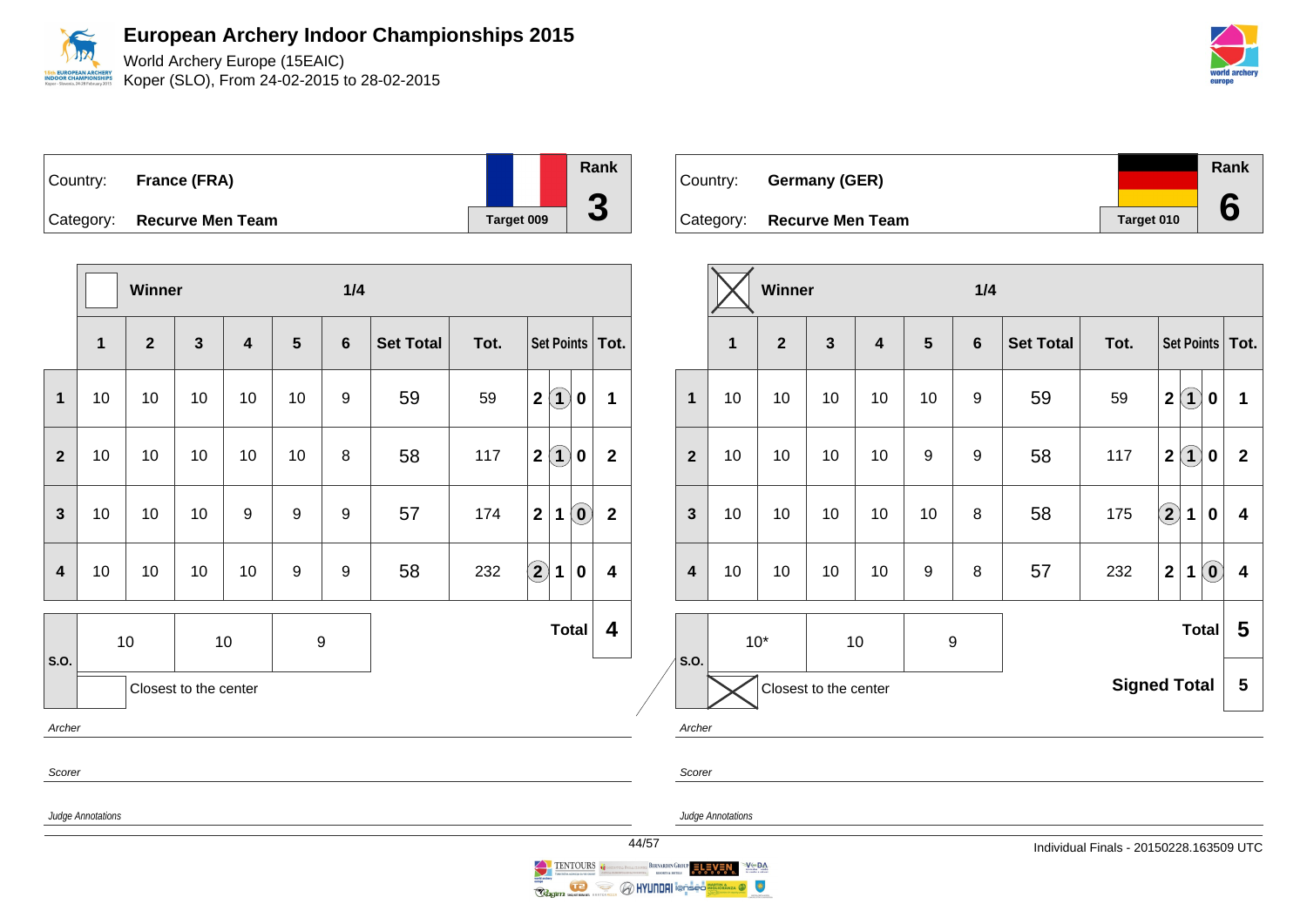World Archery Europe (15EAIC) Koper (SLO), From 24-02-2015 to 28-02-2015

| Country:  | <b>Belarus (BLR)</b>    |            | Rank |
|-----------|-------------------------|------------|------|
| Category: | <b>Recurve Men Team</b> | Target 012 |      |

|                         |                   | Winner           |                       |                         |                  | 1/4              |                  |      |                   |                   |                            |                         |
|-------------------------|-------------------|------------------|-----------------------|-------------------------|------------------|------------------|------------------|------|-------------------|-------------------|----------------------------|-------------------------|
|                         | $\mathbf{1}$      | $\overline{2}$   | $\mathbf{3}$          | $\overline{\mathbf{4}}$ | 5                | $6\phantom{1}$   | <b>Set Total</b> | Tot. |                   | Set Points   Tot. |                            |                         |
| 1                       | 10                | 10               | 10                    | 10                      | 10               | 9                | 59               | 59   | $\boxed{2}$       | 1                 | $\bf{0}$                   | $\overline{\mathbf{2}}$ |
| $\overline{2}$          | 10                | 10               | 10                    | 10                      | 9                | $\boldsymbol{9}$ | 58               | 117  | $\mathbf{2}$      | $\mathbf 1$       | $\left( \mathbf{0}\right)$ | $\overline{\mathbf{2}}$ |
| $\mathbf{3}$            | 10                | 10               | 10                    | 10                      | 10               | 10               | 60               | 177  | $\left( 2\right)$ | $\mathbf 1$       | $\bf{0}$                   | $\overline{\mathbf{4}}$ |
| $\overline{\mathbf{4}}$ | 10                | 10               | 10                    | 10                      | $\boldsymbol{9}$ | 9                | 58               | 235  | $\mathbf{2}$      | $\mathbf 1$       | $\left( \mathbf{0}\right)$ | $\overline{\mathbf{4}}$ |
| S.O.                    |                   | $\boldsymbol{9}$ |                       | 9                       |                  | 9                |                  |      |                   |                   | <b>Total</b>               | 4                       |
|                         |                   |                  | Closest to the center |                         |                  |                  |                  |      |                   |                   |                            |                         |
| Archer                  |                   |                  |                       |                         |                  |                  |                  |      |                   |                   |                            |                         |
| Scorer                  |                   |                  |                       |                         |                  |                  |                  |      |                   |                   |                            |                         |
|                         | Judge Annotations |                  |                       |                         |                  |                  |                  |      |                   |                   |                            |                         |

|          |                            |            | Rank |
|----------|----------------------------|------------|------|
| Country: | <b>Netherlands (NED)</b>   |            |      |
|          |                            |            |      |
|          | Category: Recurve Men Team | Target 013 |      |

|                         |              | <b>Winner</b><br>1/4                                                                                                               |                       |                  |                  |    |    |                     |                             |                            |                         |
|-------------------------|--------------|------------------------------------------------------------------------------------------------------------------------------------|-----------------------|------------------|------------------|----|----|---------------------|-----------------------------|----------------------------|-------------------------|
|                         | $\mathbf{1}$ | $\mathbf{3}$<br>$\overline{2}$<br>5<br>$6\phantom{1}6$<br>$\overline{\mathbf{4}}$<br><b>Set Total</b><br>Tot.<br>Set Points   Tot. |                       |                  |                  |    |    |                     |                             |                            |                         |
| $\overline{1}$          | 10           | 10                                                                                                                                 | 10                    | 10               | 9                | 9  | 58 | 58                  | $\mathbf{2}$<br>1           | $\left( \mathbf{0}\right)$ | $\bf{0}$                |
| $\overline{2}$          | 10           | 10                                                                                                                                 | 10                    | 10               | 10               | 9  | 59 | 117                 | $\bf \Omega$<br>$\mathbf 1$ | $\boldsymbol{0}$           | $\mathbf{2}$            |
| 3                       | 10           | 10                                                                                                                                 | 10                    | $\boldsymbol{9}$ | $\boldsymbol{9}$ | 8  | 56 | 173                 | $\overline{2}$<br>1         | $\left( \mathbf{0}\right)$ | $\overline{\mathbf{2}}$ |
| $\overline{\mathbf{4}}$ | 10           | 10                                                                                                                                 | 10                    | 10               | 10               | 9  | 59 | 232                 | $\bf \overline{2}$<br>1     | $\bf{0}$                   | $\overline{\mathbf{4}}$ |
| S.O.                    |              | 10                                                                                                                                 |                       | 10               |                  | 10 |    |                     |                             | <b>Total</b>               | 5                       |
|                         |              |                                                                                                                                    | Closest to the center |                  |                  |    |    | <b>Signed Total</b> |                             |                            | 5                       |

Archer

Scorer

Judge Annotations

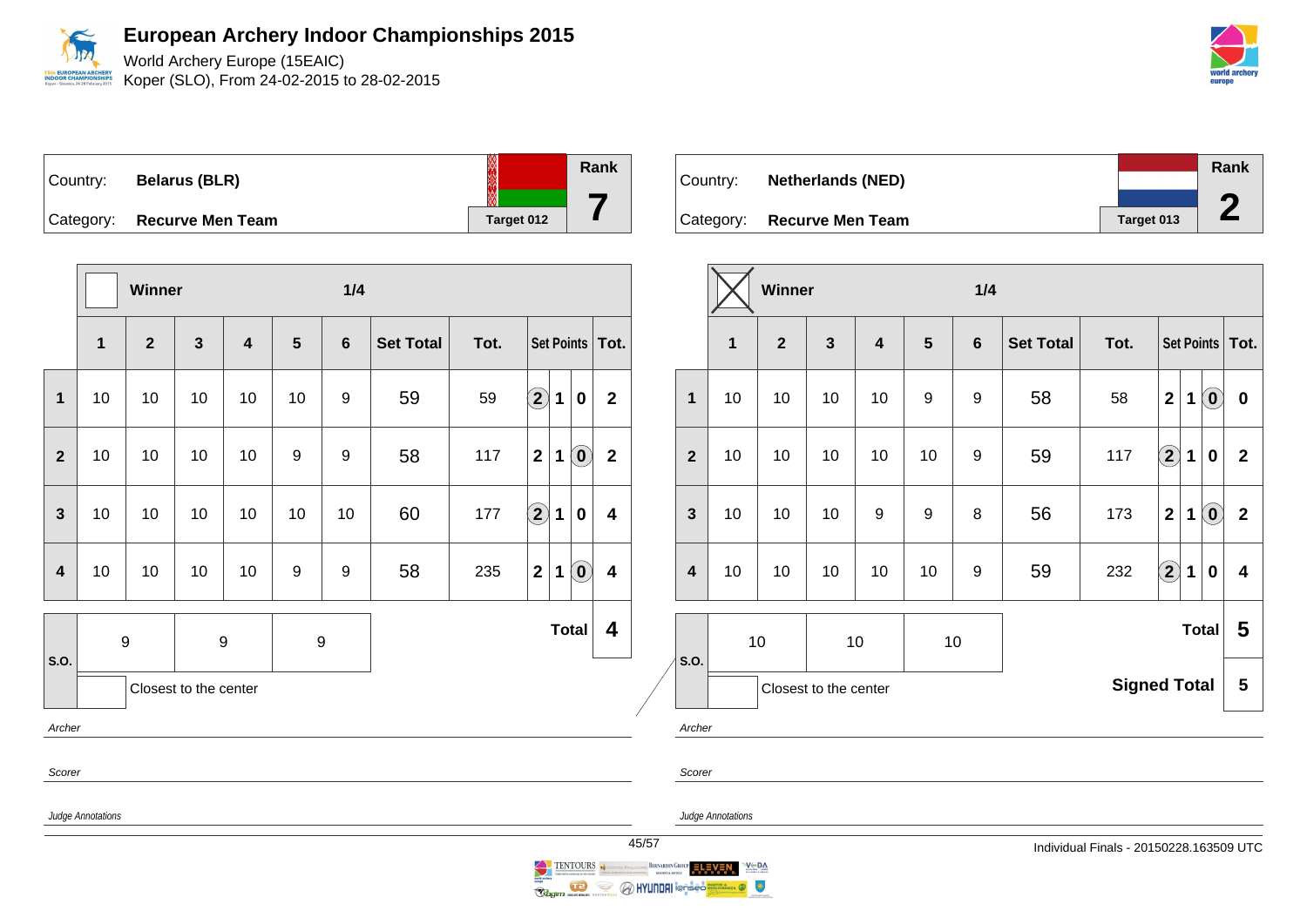World Archery Europe (15EAIC) Koper (SLO), From 24-02-2015 to 28-02-2015



| Country: | ltaly (ITA)                |            | Rank |
|----------|----------------------------|------------|------|
|          | Category: Recurve Men Team | Target 006 |      |

|                         |                   | Winner       |                       |                         |    | 1/2              |                  |      |                                        |                           |                |  |
|-------------------------|-------------------|--------------|-----------------------|-------------------------|----|------------------|------------------|------|----------------------------------------|---------------------------|----------------|--|
|                         | 1                 | $\mathbf{2}$ | $\mathbf{3}$          | $\overline{\mathbf{4}}$ | 5  | $6\phantom{1}$   | <b>Set Total</b> | Tot. |                                        | <b>Set Points</b><br>Tot. |                |  |
| $\mathbf{1}$            | 10                | 10           | 10                    | 10                      | 10 | $\boldsymbol{9}$ | 59               | 59   | $\widehat{\mathbf{2}}$<br>$\mathbf 1$  | $\pmb{0}$                 | $\mathbf 2$    |  |
| $\mathbf{2}$            | 10                | 10           | 10                    | 10                      | 10 | 9                | 59               | 118  | $\left( 1\right)$<br>$\mathbf 2$       | $\pmb{0}$                 | $\mathbf{3}$   |  |
| 3                       | 10                | 10           | 10                    | 10                      | 10 | 9                | 59               | 177  | $\hat{\mathbf{2}}$<br>1                | $\bf{0}$                  | $5\phantom{1}$ |  |
| $\overline{\mathbf{4}}$ |                   |              |                       |                         |    |                  |                  |      | $\overline{\mathbf{2}}$<br>$\mathbf 1$ | 0                         |                |  |
| S.O.                    |                   |              |                       |                         |    |                  |                  |      |                                        | <b>Total</b>              | 5              |  |
|                         |                   |              | Closest to the center |                         |    |                  |                  |      |                                        |                           |                |  |
| Archer                  |                   |              |                       |                         |    |                  |                  |      |                                        |                           |                |  |
| Scorer                  |                   |              |                       |                         |    |                  |                  |      |                                        |                           |                |  |
|                         | Judge Annotations |              |                       |                         |    |                  |                  |      |                                        |                           | 46/            |  |

| Country: | <b>Russian Federation (RUS)</b> |            | Rank |
|----------|---------------------------------|------------|------|
|          | Category: Recurve Men Team      | Target 007 |      |

|                         |              | Winner<br>1/2  |                       |                         |                  |                |                  |      |                |          |                            |              |
|-------------------------|--------------|----------------|-----------------------|-------------------------|------------------|----------------|------------------|------|----------------|----------|----------------------------|--------------|
|                         | $\mathbf{1}$ | $\overline{2}$ | $\mathbf{3}$          | $\overline{\mathbf{4}}$ | $5\phantom{.0}$  | $6\phantom{1}$ | <b>Set Total</b> | Tot. |                |          | Set Points   Tot.          |              |
| $\mathbf{1}$            | 10           | 10             | $\boldsymbol{9}$      | $\boldsymbol{9}$        | $\boldsymbol{9}$ | 8              | 55               | 55   | $\overline{2}$ | 1        | $\left( \mathbf{0}\right)$ | $\pmb{0}$    |
| $\overline{2}$          | 10           | 10             | 10                    | 10                      | 10               | 9              | 59               | 114  | $\mathbf 2$    | $\bf(1)$ | $\bf{0}$                   | 1            |
| $\mathbf{3}$            | 10           | 10             | 10                    | 10                      | 9                | 8              | 57               | 171  | $\overline{2}$ | 1        | $\left( \mathbf{0}\right)$ | $\mathbf{1}$ |
| $\overline{\mathbf{4}}$ |              |                |                       |                         |                  |                |                  |      | $\overline{2}$ | 1        | $\bf{0}$                   |              |
|                         |              |                |                       |                         |                  |                |                  |      |                |          | Total                      | 1            |
| S.O.                    |              |                | Closest to the center |                         |                  |                |                  |      |                |          |                            |              |
|                         | Archer       |                |                       |                         |                  |                |                  |      |                |          |                            |              |

Scorer

Judge Annotations

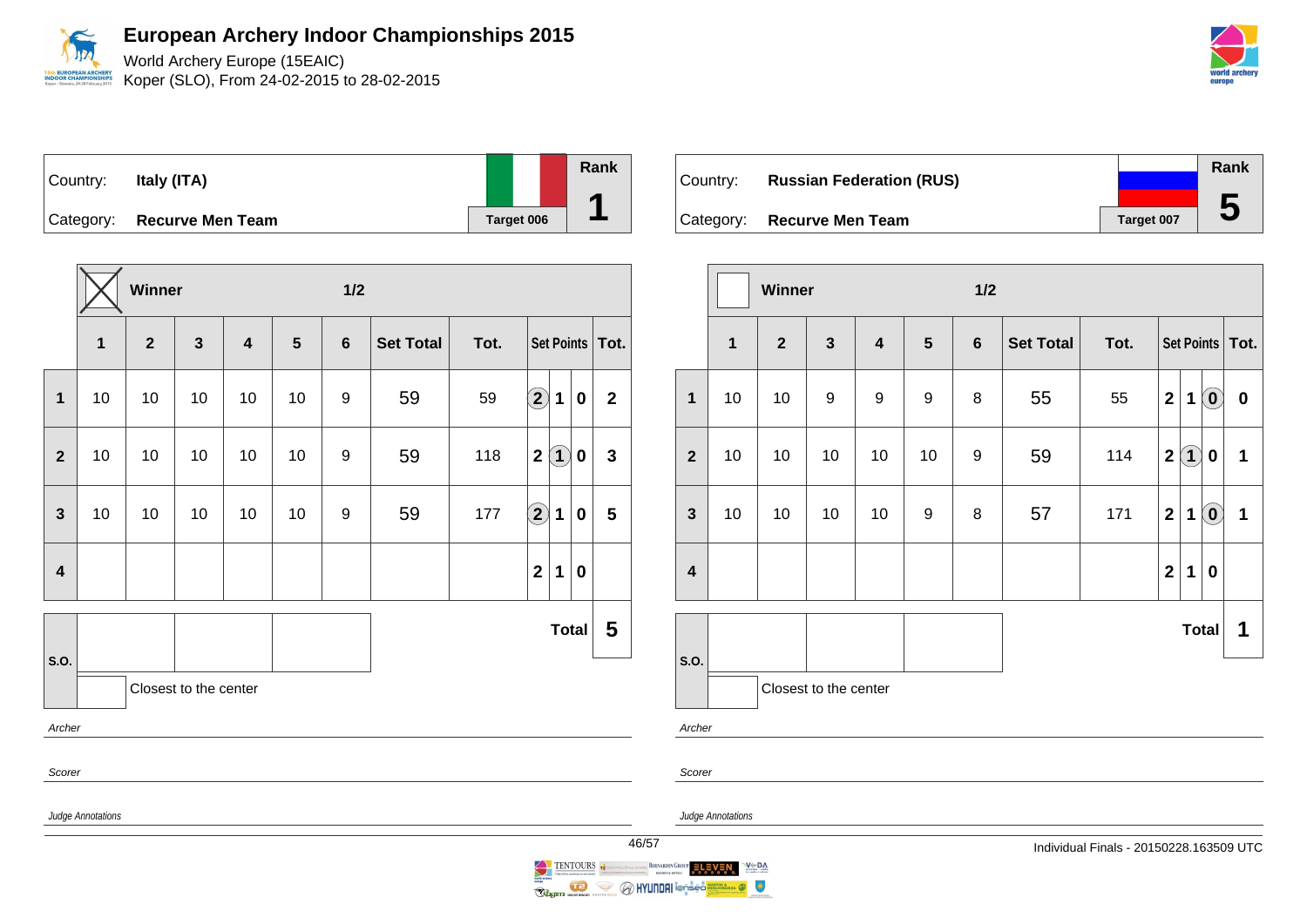World Archery Europe (15EAIC) Koper (SLO), From 24-02-2015 to 28-02-2015

| ∣Country: ⊥ | Germany (GER)              |                   | Rank |
|-------------|----------------------------|-------------------|------|
|             |                            |                   |      |
|             | Category: Recurve Men Team | <b>Target 012</b> |      |

|                         |                                                                                                                                                                                                                                                 | Winner                  |                       |                         |                                         | 1/2            |    |      |                                                         |                |  |  |  |
|-------------------------|-------------------------------------------------------------------------------------------------------------------------------------------------------------------------------------------------------------------------------------------------|-------------------------|-----------------------|-------------------------|-----------------------------------------|----------------|----|------|---------------------------------------------------------|----------------|--|--|--|
|                         | 1                                                                                                                                                                                                                                               | $\overline{\mathbf{2}}$ | $\mathbf{3}$          | $\overline{\mathbf{4}}$ | 5<br><b>Set Total</b><br>$6\phantom{1}$ |                |    | Tot. | Set Points   Tot.                                       |                |  |  |  |
| $\mathbf{1}$            | 10                                                                                                                                                                                                                                              | 10                      | 10                    | 10                      | 9                                       | 9              | 58 | 58   | $\mathbf{2}$<br>$\left( \mathbf{0}\right)$<br>1         | $\mathbf 0$    |  |  |  |
| $\overline{2}$          | 10                                                                                                                                                                                                                                              | 10                      | 10                    | 10                      | 10                                      | 10             | 60 | 118  | $\left( 1\right)$<br>$\mathbf 2$<br>$\mathbf 0$         | 1              |  |  |  |
| 3                       | 10                                                                                                                                                                                                                                              | 10                      | 10                    | 10                      | 10                                      | 9              | 59 | 177  | $\left( \mathbf{1}\right)$<br>$\mathbf{2}$<br>$\pmb{0}$ | $\mathbf{2}$   |  |  |  |
| $\overline{\mathbf{4}}$ | 10                                                                                                                                                                                                                                              | 10                      | 10                    | 10                      | 10                                      | $\overline{7}$ | 57 | 234  | $\mathbf 2$<br>$\left( \mathbf{0}\right)$<br>1          | $\overline{2}$ |  |  |  |
|                         |                                                                                                                                                                                                                                                 |                         |                       |                         |                                         |                |    |      | <b>Total</b>                                            | $\mathbf 2$    |  |  |  |
| S.O.                    |                                                                                                                                                                                                                                                 |                         | Closest to the center |                         |                                         |                |    |      |                                                         |                |  |  |  |
| Archer                  |                                                                                                                                                                                                                                                 |                         |                       |                         |                                         |                |    |      |                                                         |                |  |  |  |
| Scorer                  |                                                                                                                                                                                                                                                 |                         |                       |                         |                                         |                |    |      |                                                         |                |  |  |  |
| Judge Annotations       |                                                                                                                                                                                                                                                 |                         |                       |                         |                                         |                |    |      |                                                         |                |  |  |  |
|                         | $\overline{4}$<br>$\underset{\scriptscriptstyle{\text{transmissionness}}}{\text{TEMTOURS}} \underset{\scriptscriptstyle{\text{transmissionness}}}{\leftarrow} \underset{\scriptscriptstyle{\text{transmissionness}}}{\leftarrow}$<br>$\bigcirc$ |                         |                       |                         |                                         |                |    |      |                                                         |                |  |  |  |

| Country: | <b>Netherlands (NED)</b>   |            | Rank |
|----------|----------------------------|------------|------|
|          |                            |            | £    |
|          | Category: Recurve Men Team | Target 013 |      |

|                         |                                                | Winner |    |                         |                                  | 1/2 |                  |      |                                                 |                         |  |  |
|-------------------------|------------------------------------------------|--------|----|-------------------------|----------------------------------|-----|------------------|------|-------------------------------------------------|-------------------------|--|--|
|                         | $\overline{2}$<br>$\mathbf{3}$<br>$\mathbf{1}$ |        |    | $\overline{\mathbf{4}}$ | $5\phantom{1}$<br>$6\phantom{1}$ |     | <b>Set Total</b> | Tot. | Set Points   Tot.                               |                         |  |  |
| $\mathbf{1}$            | 10                                             | 10     | 10 | 10                      | 10                               | 9   | 59               | 59   | $\bf{(2)}$<br>$\mathbf 1$<br>0                  | $\mathbf{2}$            |  |  |
| $\overline{2}$          | 10                                             | 10     | 10 | 10                      | 10                               | 10  | 60               | 119  | $\bf(1)$<br>$\overline{\mathbf{2}}$<br>$\bf{0}$ | $\mathbf{3}$            |  |  |
| $\mathbf{3}$            | 10                                             | 10     | 10 | 10                      | 10                               | 9   | 59               | 178  | $\bf(1)$<br>$\mathbf{2}$<br>0                   | $\overline{\mathbf{4}}$ |  |  |
| $\overline{\mathbf{4}}$ | 10                                             | 10     | 10 | 10                      | 10                               | 9   | 59               | 237  | $\bigcirc \!\! \! 2$<br>$\mathbf 1$<br>$\bf{0}$ | 6                       |  |  |
|                         |                                                |        |    |                         |                                  |     |                  |      | <b>Total</b>                                    | 6                       |  |  |
| S.O.                    | Closest to the center                          |        |    |                         |                                  |     |                  |      |                                                 |                         |  |  |
| Archer                  |                                                |        |    |                         |                                  |     |                  |      |                                                 |                         |  |  |
|                         |                                                |        |    |                         |                                  |     |                  |      |                                                 |                         |  |  |

Scorer

BERNARDIN GROUP ELEVEN

Judge Annotations

 $V^{\text{th}}$  DA

 $\bullet$ 

**Reginal Company of Company of the Second Second Company of the Second Second Company of the Second Second Second Second Second Second Second Second Second Second Second Second Second Second Second Second Second Second Sec** 



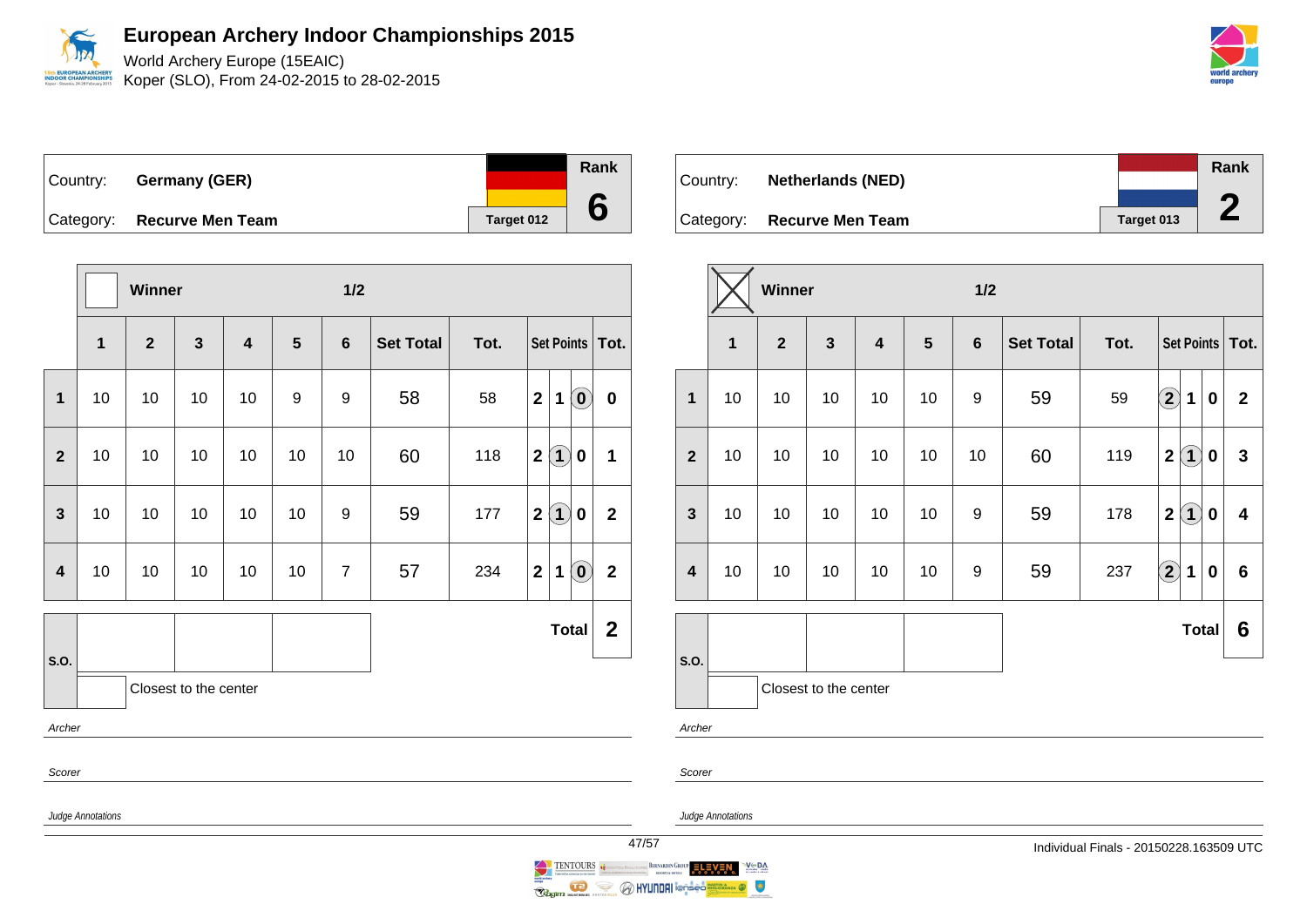

Koper (SLO), From 24-02-2015 to 28-02-2015

Country: **Russian Federation (RUS)** Category: **Recurve Men Team Tanget 013** 

|                                                      |        | <b>Winner</b> |              |    |    | <b>Bronze</b>  |                  |      |                                                                            |                         |  |
|------------------------------------------------------|--------|---------------|--------------|----|----|----------------|------------------|------|----------------------------------------------------------------------------|-------------------------|--|
|                                                      | 1      | $\mathbf{2}$  | $\mathbf{3}$ | 4  | 5  | $6\phantom{1}$ | <b>Set Total</b> | Tot. | Set Points                                                                 | Tot.                    |  |
| $\mathbf 1$                                          | 10     | 10            | 10           | 10 | 9  | 9              | 58               | 58   | $\left( 1\right)$<br>$\mathbf 2$<br>$\mathbf 0$                            | 1                       |  |
| $\overline{2}$                                       | 10     | 10            | 10           | 9  | 9  | $\overline{7}$ | 55               | 113  | $\left( \begin{matrix} 0 \\ 0 \end{matrix} \right)$<br>$\overline{2}$<br>1 | 1                       |  |
| 3                                                    | 10     | 10            | 10           | 10 | 10 | 10             | 60               | 173  | $\bigcirc$<br>1<br>0                                                       | 3                       |  |
| 4                                                    | 10     | 10            | 10           | 10 | 10 | 9              | 59               | 232  | $\left( 1\right)$<br>$\overline{\mathbf{2}}$<br>0                          | $\overline{\mathbf{4}}$ |  |
|                                                      | $10*$  |               |              | 10 |    | 10             |                  |      | <b>Total</b>                                                               | 5                       |  |
| S.O.<br><b>Signed Total</b><br>Closest to the center |        |               |              |    |    |                |                  |      |                                                                            | 5                       |  |
|                                                      | Archer |               |              |    |    |                |                  |      |                                                                            |                         |  |
| Scorer                                               |        |               |              |    |    |                |                  |      |                                                                            |                         |  |

Country: **Germany (GER)** Category: **Recurve Men Team Tanget 014 Rank 6**

|                         |              | Winner                |                  |                         |                  | <b>Bronze</b>      |                  |      |              |                                 |              |  |  |
|-------------------------|--------------|-----------------------|------------------|-------------------------|------------------|--------------------|------------------|------|--------------|---------------------------------|--------------|--|--|
|                         | $\mathbf{1}$ | $\overline{2}$        | $\mathbf{3}$     | $\overline{\mathbf{4}}$ | $5\phantom{.0}$  | $6\phantom{1}6$    | <b>Set Total</b> | Tot. |              | Set Points   Tot.               |              |  |  |
| $\mathbf{1}$            | 10           | 10                    | 10               | 10                      | 9                | 9                  | 58               | 58   | $\mathbf{2}$ | $\bf(1)$<br>0                   | 1            |  |  |
| $\overline{2}$          | 10           | 10                    | 10               | 10                      | $\boldsymbol{9}$ | $\boldsymbol{9}$   | 58               | 116  | $\mathbf{2}$ | 1<br>0                          | $\mathbf 3$  |  |  |
| $\mathbf{3}$            | 10           | 10                    | $\boldsymbol{9}$ | 9                       | 9                | 9                  | 56               | 172  | $\mathbf 2$  | $\left( \mathbf{0}\right)$<br>1 | $\mathbf{3}$ |  |  |
| $\overline{\mathbf{4}}$ | 10           | 10                    | 10               | 10                      | 10               | 9                  | 59               | 231  | $\mathbf 2$  | $\overline{1}$<br>0             | 4            |  |  |
| S.O.                    |              | 10                    |                  | 10                      |                  | <b>Total</b><br>10 |                  |      |              |                                 | 4            |  |  |
|                         |              | Closest to the center |                  |                         |                  |                    |                  |      |              |                                 |              |  |  |
| Archer                  |              |                       |                  |                         |                  |                    |                  |      |              |                                 |              |  |  |

Judge Annotations

Judge Annotations

BERNARDIN GROUP ELEVEN

 $V \subseteq DA$ 

 $\bullet$ 

Scorer



**O HYUNDAI** i@nsed

TENTOURS 1

 $\sim$ 

Regim memorial

**Rank**

**5**



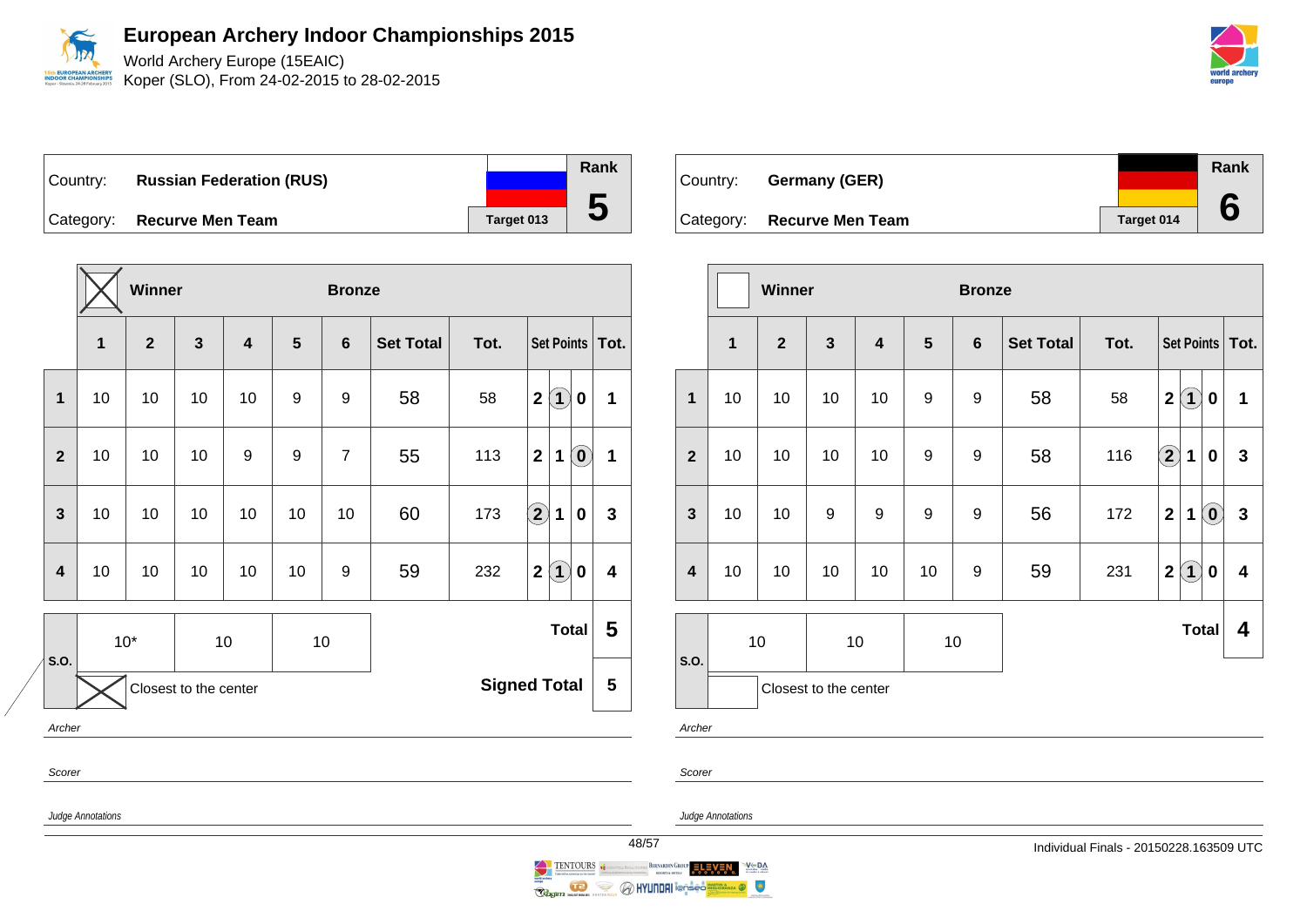World Archery Europe (15EAIC) Koper (SLO), From 24-02-2015 to 28-02-2015



| Country: | Italy (ITA)                |            | Rank |
|----------|----------------------------|------------|------|
|          | Category: Recurve Men Team | Target 001 |      |

|                         |                   | Winner           |                         |                                   |    | Gold |                  |      |                            |             |                            |                         |  |  |
|-------------------------|-------------------|------------------|-------------------------|-----------------------------------|----|------|------------------|------|----------------------------|-------------|----------------------------|-------------------------|--|--|
|                         | $\mathbf{1}$      | $\overline{2}$   | $\overline{\mathbf{3}}$ | $\overline{\mathbf{4}}$<br>5<br>6 |    |      | <b>Set Total</b> | Tot. |                            |             |                            | Set Points   Tot.       |  |  |
| $\overline{1}$          | $\boldsymbol{9}$  | 9                | $\boldsymbol{9}$        | $\boldsymbol{9}$                  | 10 | 10   | 56               | 56   | $\overline{2}$             | $\mathbf 1$ | $\left( \mathbf{0}\right)$ | $\mathbf 0$             |  |  |
| $\overline{2}$          | 10                | 10               | 9                       | 9                                 | 10 | 10   | 58               | 114  | $\overline{2}$             | 1           | $\left( \mathbf{0}\right)$ | $\mathbf 0$             |  |  |
| 3                       | 10                | 10               | 10                      | 10                                | 10 | 9    | 59               | 173  | $\left( \mathbf{2}\right)$ | 1           | $\bf{0}$                   | $\overline{\mathbf{2}}$ |  |  |
| $\overline{\mathbf{4}}$ | 10                | 10               | 10                      | 9                                 | 10 | 10   | 59               | 232  | $\boxed{2}$                | 1           | $\bf{0}$                   | $\overline{\mathbf{4}}$ |  |  |
| S.O.                    |                   | $\boldsymbol{9}$ |                         | 10                                |    | 10   |                  |      |                            |             | <b>Total</b>               | 4                       |  |  |
|                         |                   |                  | Closest to the center   |                                   |    |      |                  |      |                            |             |                            |                         |  |  |
| Archer                  |                   |                  |                         |                                   |    |      |                  |      |                            |             |                            |                         |  |  |
| Scorer                  |                   |                  |                         |                                   |    |      |                  |      |                            |             |                            |                         |  |  |
|                         | Judge Annotations |                  |                         |                                   |    |      |                  |      |                            |             |                            |                         |  |  |

| Country: | <b>Netherlands (NED)</b>   |                   | Rank |
|----------|----------------------------|-------------------|------|
|          |                            |                   |      |
|          | Category: Recurve Men Team | <b>Target 002</b> |      |

|                         |                                | <b>Winner</b>                  |                       |                  |                                                                                 | Gold |    |                     |                         |   |                            |                         |
|-------------------------|--------------------------------|--------------------------------|-----------------------|------------------|---------------------------------------------------------------------------------|------|----|---------------------|-------------------------|---|----------------------------|-------------------------|
|                         | 1                              | $\mathbf{3}$<br>$\overline{2}$ |                       |                  | $\overline{\mathbf{4}}$<br>$5\phantom{1}$<br>$6\phantom{1}$<br><b>Set Total</b> |      |    | Tot.                | Set Points              |   |                            | Tot.                    |
| $\mathbf{1}$            | 10                             | 10                             | 9                     | 10               | 10                                                                              | 10   | 59 | 59                  | $\Large \textbf{2}$     | 1 | $\bf{0}$                   | $\overline{2}$          |
| $\overline{2}$          | 10                             | 10                             | 10                    | 10               | 9                                                                               | 10   | 59 | 118                 | $\bf \overline{2}$      | 1 | $\bf{0}$                   | 4                       |
| $\mathbf{3}$            | 10                             | 10                             | 10                    | $\boldsymbol{9}$ | $\boldsymbol{9}$                                                                | 10   | 58 | 176                 | $\overline{\mathbf{2}}$ | 1 | $\left( \mathbf{0}\right)$ | $\overline{\mathbf{4}}$ |
| $\overline{\mathbf{4}}$ | 10                             | 10                             | 10                    | 6                | 9                                                                               | 10   | 55 | 231                 | $\overline{\mathbf{2}}$ | 1 | $\left( \mathbf{0}\right)$ | $\overline{\mathbf{4}}$ |
|                         | <b>Total</b><br>10<br>10<br>10 |                                |                       |                  |                                                                                 |      |    |                     |                         | 5 |                            |                         |
| S.O.                    |                                |                                | Closest to the center |                  |                                                                                 |      |    | <b>Signed Total</b> |                         |   |                            | $5\phantom{.0}$         |

Archer

Scorer

Judge Annotations

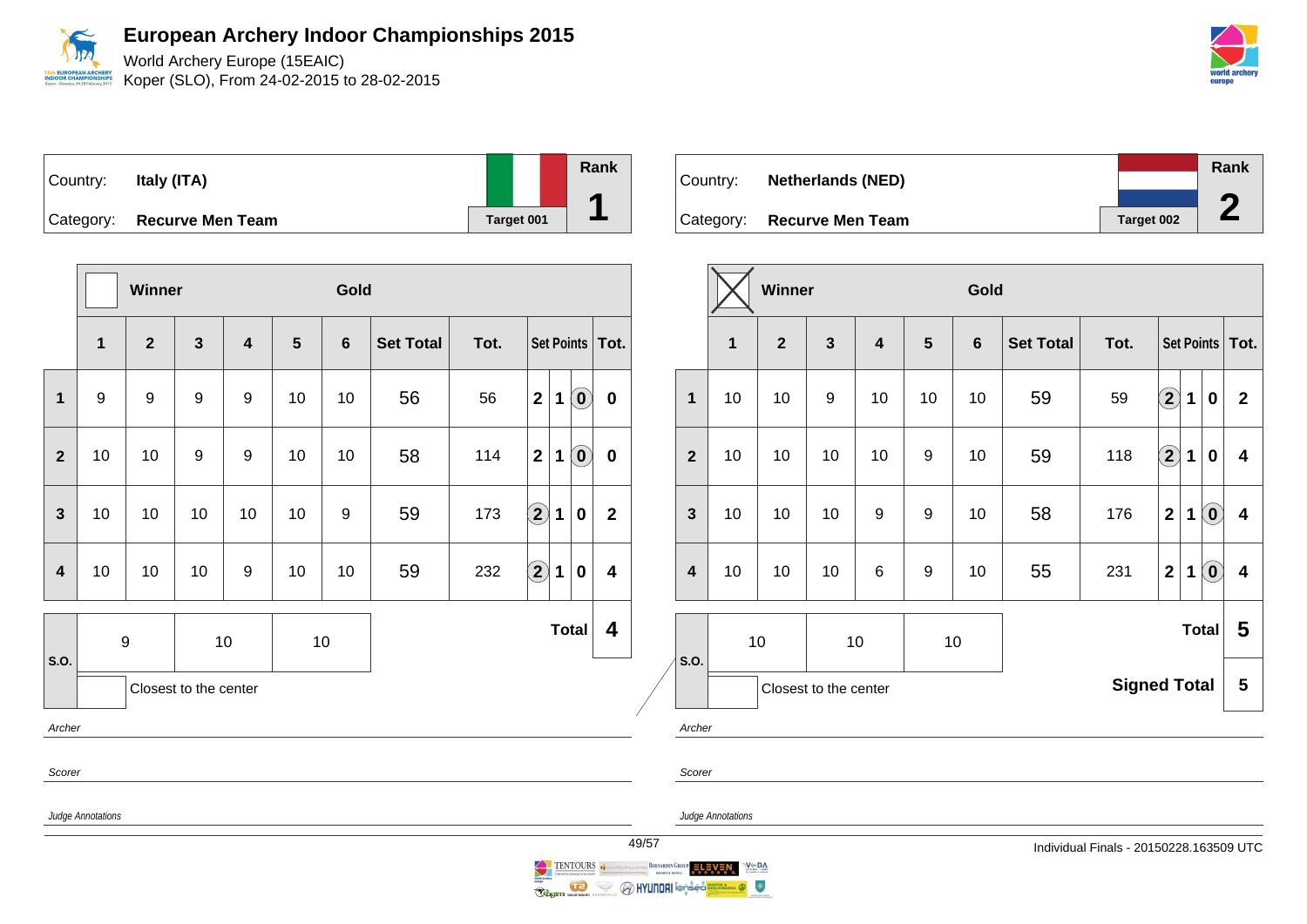World Archery Europe (15EAIC) **ROPEAN ARCHER** Koper (SLO), From 24-02-2015 to 28-02-2015 **OR CHAMPIO** 

|                              |            | $+ +$ | Rank |
|------------------------------|------------|-------|------|
| Country: Georgia (GEO)       |            |       |      |
| Category: Recurve Women Team | Target 020 |       |      |

**Winner 1/4 1 2 3 4 5 6 Set Total Tot. Set Points Tot. 1** 10 10 10 9 9 8 56 56 **2 1 0 0 2** 10 10 10 10 10 10 60 116 **2 1 0 2 3** | 10 | 10 | 10 | 10 | 9 | 9 | 58 | 174  $\boxed{2}$  **1** | 0 | 4 **4** 10 10 10 10 9 9 58 232 **2 1 0 6 S.O. Total 6** Closest to the center Archer Scorer Judge Annotations

|                               |            | Rank |
|-------------------------------|------------|------|
| Country: <b>Austria (AUT)</b> |            |      |
| Category: Recurve Women Team  | Target 021 |      |
|                               |            |      |

|                         |                       | Winner         |                 |                         |                  | 1/4              |                  |      |                         |   |                                                |                   |
|-------------------------|-----------------------|----------------|-----------------|-------------------------|------------------|------------------|------------------|------|-------------------------|---|------------------------------------------------|-------------------|
|                         | $\mathbf 1$           | $\overline{2}$ | $\mathbf{3}$    | $\overline{\mathbf{4}}$ | $5\phantom{1}$   | $6\phantom{1}$   | <b>Set Total</b> | Tot. |                         |   |                                                | Set Points   Tot. |
| $\mathbf{1}$            | 10                    | 10             | 10 <sup>1</sup> | 10                      | $\boldsymbol{9}$ | $\boldsymbol{9}$ | 58               | 58   | $\bf \Omega$            | 1 | $\mathbf 0$                                    | $\overline{2}$    |
| $\overline{2}$          | 10                    | 10             | 10              | 9                       | 9                | 8                | 56               | 114  | $\mathbf{2}$            | 1 | $\left[ \begin{matrix} 0 \end{matrix} \right]$ | $\overline{2}$    |
| $\mathbf{3}$            | 10                    | 10             | 10              | 10                      | 9                | 8                | 57               | 171  | $\overline{\mathbf{2}}$ | 1 | $\left( \mathbf{0}\right)$                     | $\mathbf{2}$      |
| $\overline{\mathbf{4}}$ | 10                    | 10             | 10              | 10                      | $\boldsymbol{9}$ | 8                | 57               | 228  | $\overline{2}$          | 1 | $\left( \mathbf{0}\right)$                     | $\overline{2}$    |
| S.O.                    |                       |                |                 |                         |                  |                  |                  |      |                         |   | Total                                          | $\mathbf{2}$      |
|                         | Closest to the center |                |                 |                         |                  |                  |                  |      |                         |   |                                                |                   |
| Archer                  |                       |                |                 |                         |                  |                  |                  |      |                         |   |                                                |                   |

Scorer

Judge Annotations



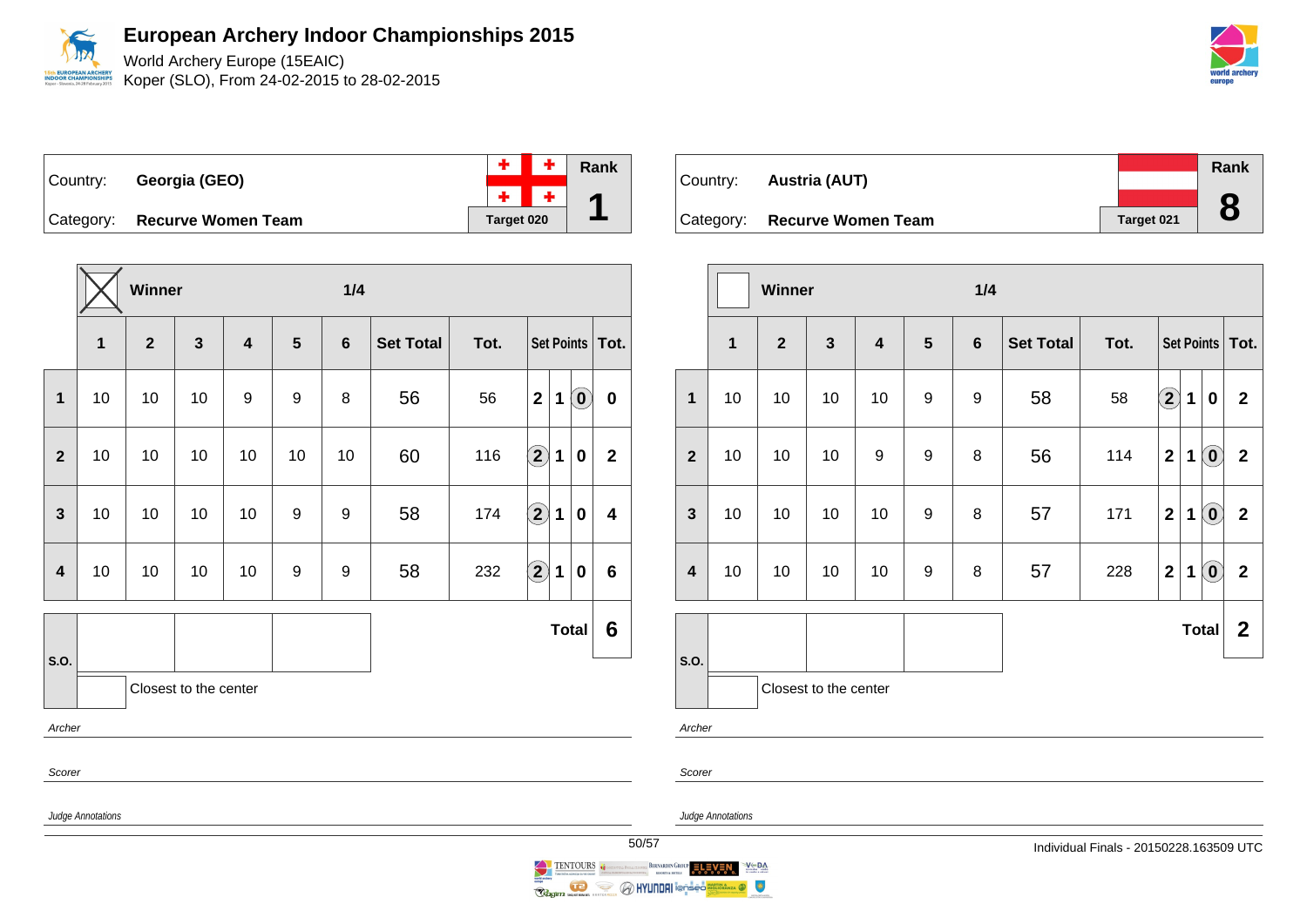

World Archery Europe (15EAIC) Koper (SLO), From 24-02-2015 to 28-02-2015



Country: **Belarus (BLR)** Category: **Recurve Women Team Target 023** 

|                         |                   | Winner       |                       |                         |                | 1/4              |                  |      |                    |                      |                         |  |
|-------------------------|-------------------|--------------|-----------------------|-------------------------|----------------|------------------|------------------|------|--------------------|----------------------|-------------------------|--|
|                         | 1                 | $\mathbf{2}$ | $\mathbf{3}$          | $\overline{\mathbf{4}}$ | $5\phantom{1}$ | $6\phantom{1}$   | <b>Set Total</b> | Tot. |                    |                      | Set Points   Tot.       |  |
| $\mathbf{1}$            | 10                | 10           | 10                    | 10                      | 9              | $\boldsymbol{9}$ | 58               | 58   | $\mathbf 2$        | $\bf(1)$<br>$\bf{0}$ | 1                       |  |
| $\mathbf{2}$            | 10                | 10           | 10                    | 9                       | 9              | 9                | 57               | 115  | $\bf \overline{2}$ | 1<br>$\bf{0}$        | $\mathbf{3}$            |  |
| $\mathbf{3}$            | 10                | 10           | 10                    | 10                      | 9              | 8                | 57               | 172  | $\mathbf 2$        | $\bf(1)$<br>$\bf{0}$ | $\overline{\mathbf{4}}$ |  |
| $\overline{\mathbf{4}}$ | 10                | 10           | 10                    | $\boldsymbol{9}$        | 9              | 8                | 56               | 228  | $\mathbf{2}$       | $\bf(1)$<br>$\bf{0}$ | 5                       |  |
| S.O.                    |                   |              |                       |                         |                |                  |                  |      |                    | <b>Total</b>         | 5                       |  |
|                         |                   |              | Closest to the center |                         |                |                  |                  |      |                    |                      |                         |  |
| Archer                  |                   |              |                       |                         |                |                  |                  |      |                    |                      |                         |  |
| Scorer                  |                   |              |                       |                         |                |                  |                  |      |                    |                      |                         |  |
|                         | Judge Annotations |              |                       |                         |                |                  |                  |      |                    |                      |                         |  |

| Country: <b>Ukraine (UKR)</b> |            | <b>Rank</b> |
|-------------------------------|------------|-------------|
| Category: Recurve Women Team  | Target 024 |             |

|                         |             | Winner                |              |                         |                  | 1/4            |                  |      |                                                 |                         |  |  |
|-------------------------|-------------|-----------------------|--------------|-------------------------|------------------|----------------|------------------|------|-------------------------------------------------|-------------------------|--|--|
|                         | $\mathbf 1$ | $\overline{2}$        | $\mathbf{3}$ | $\overline{\mathbf{4}}$ | $5\phantom{1}$   | $6\phantom{1}$ | <b>Set Total</b> | Tot. | Set Points   Tot.                               |                         |  |  |
| $\mathbf{1}$            | 10          | 10                    | 10           | 10                      | 10               | 8              | 58               | 58   | $\bf(1)$<br>$\overline{2}$<br>$\bf{0}$          | 1                       |  |  |
| $\overline{2}$          | 10          | 10                    | 10           | 9                       | 9                | 8              | 56               | 114  | $\left( \mathbf{0}\right)$<br>$\mathbf{2}$<br>1 | $\mathbf 1$             |  |  |
| $\mathbf{3}$            | 10          | 10                    | 10           | 9                       | $\boldsymbol{9}$ | 9              | 57               | 171  | $\mathbf{2}$<br>$\bf(1)$<br>0                   | $\overline{2}$          |  |  |
| $\overline{\mathbf{4}}$ | 10          | 10                    | 9            | 9                       | 9                | 9              | 56               | 227  | $\bf(1)$<br>$\mathbf{2}$<br>$\bf{0}$            | $\overline{\mathbf{3}}$ |  |  |
|                         |             |                       |              |                         |                  |                |                  |      | <b>Total</b>                                    | $\mathbf{3}$            |  |  |
| S.O.                    |             | Closest to the center |              |                         |                  |                |                  |      |                                                 |                         |  |  |
| Archer                  |             |                       |              |                         |                  |                |                  |      |                                                 |                         |  |  |
| Scorer                  |             |                       |              |                         |                  |                |                  |      |                                                 |                         |  |  |

Judge Annotations

**Rank**

**5**

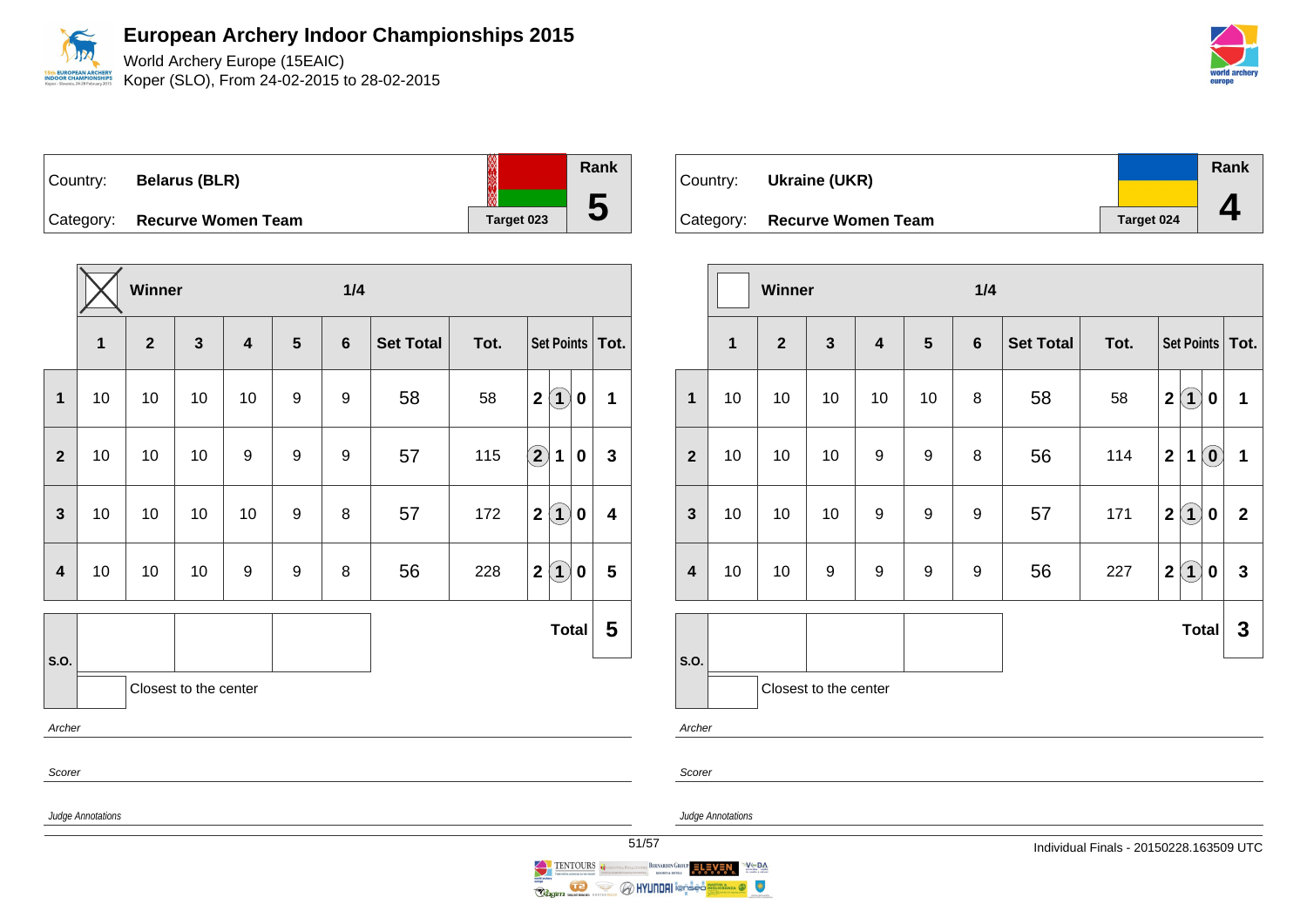

World Archery Europe (15EAIC) Koper (SLO), From 24-02-2015 to 28-02-2015

Country: **Russian Federation (RUS)** Category: **Recurve Women Team Target 026** 

|                         |                   | Winner       |                       |    |                  | 1/4              |                  |      |                                                                               |                 |
|-------------------------|-------------------|--------------|-----------------------|----|------------------|------------------|------------------|------|-------------------------------------------------------------------------------|-----------------|
|                         | $\mathbf 1$       | $\mathbf{2}$ | $\mathbf{3}$          | 4  | $5\phantom{1}$   | $6\phantom{1}6$  | <b>Set Total</b> | Tot. | Set Points                                                                    | Tot.            |
| $\mathbf{1}$            | $10$              | $10$         | 10                    | 10 | $\boldsymbol{9}$ | $\boldsymbol{9}$ | 58               | 58   | $\bf(1)$<br>$\mathbf 2$<br>$\bf{0}$                                           | 1               |
| $\overline{2}$          | 10                | 10           | 10                    | 9  | 9                | 8                | 56               | 114  | $\mathbf{2}$<br>$\left( \begin{matrix} 0 \end{matrix} \right)$<br>$\mathbf 1$ | $\mathbf 1$     |
| $\mathbf{3}$            | 10                | 10           | 10                    | 9  | 9                | 8                | 56               | 170  | $\left( \mathbf{0}\right)$<br>$\mathbf{2}$<br>1                               | 1               |
| $\overline{\mathbf{4}}$ |                   |              |                       |    |                  |                  |                  |      | $\mathbf 2$<br>$\mathbf 1$<br>$\mathbf 0$                                     |                 |
| S.O.                    |                   |              |                       |    |                  |                  |                  |      | <b>Total</b>                                                                  | 1               |
|                         |                   |              | Closest to the center |    |                  |                  |                  |      |                                                                               |                 |
| Archer                  |                   |              |                       |    |                  |                  |                  |      |                                                                               |                 |
| Scorer                  |                   |              |                       |    |                  |                  |                  |      |                                                                               |                 |
|                         | Judge Annotations |              |                       |    |                  |                  |                  |      |                                                                               | $\overline{52}$ |

| Country: | Italy (ITA)                  |            | Rank |
|----------|------------------------------|------------|------|
|          | Category: Recurve Women Team | Target 027 |      |

|                         |                     | Winner |                       |                         |                  | 1/4            |                  |      |                    |             |          |                   |
|-------------------------|---------------------|--------|-----------------------|-------------------------|------------------|----------------|------------------|------|--------------------|-------------|----------|-------------------|
|                         | 1<br>$\overline{2}$ |        | $\mathbf{3}$          | $\overline{\mathbf{4}}$ |                  | $6\phantom{1}$ | <b>Set Total</b> | Tot. |                    |             |          | Set Points   Tot. |
| $\mathbf{1}$            | 10                  | 10     | 10                    | 10                      | 9                | 9              | 58               | 58   | $\mathbf 2$        | $\bf(1)$    | 0        | 1                 |
| $\overline{2}$          | 10                  | 10     | 10                    | 10                      | 10               | 9              | 59               | 117  | $\bf \overline{2}$ | 1           | $\bf{0}$ | $\mathbf{3}$      |
| $\mathbf{3}$            | 10                  | 10     | 10                    | $\boldsymbol{9}$        | $\boldsymbol{9}$ | 9              | 57               | 174  | $\bf(2)$           | $\mathbf 1$ | $\bf{0}$ | 5                 |
| $\overline{\mathbf{4}}$ |                     |        |                       |                         |                  |                |                  |      | $\mathbf{2}$       | $\mathbf 1$ | $\bf{0}$ |                   |
|                         |                     |        |                       |                         |                  |                |                  |      |                    |             | Total    | 5                 |
| S.O.                    |                     |        | Closest to the center |                         |                  |                |                  |      |                    |             |          |                   |
| Archer                  |                     |        |                       |                         |                  |                |                  |      |                    |             |          |                   |



BERNARDIN GROUP ELEVEN

 $V \subseteq DA$ 

 $\circ$ 

Scorer

**O HYUNDAI** longed

 $\iff$ 

Ragin No

**Rank**

**3**

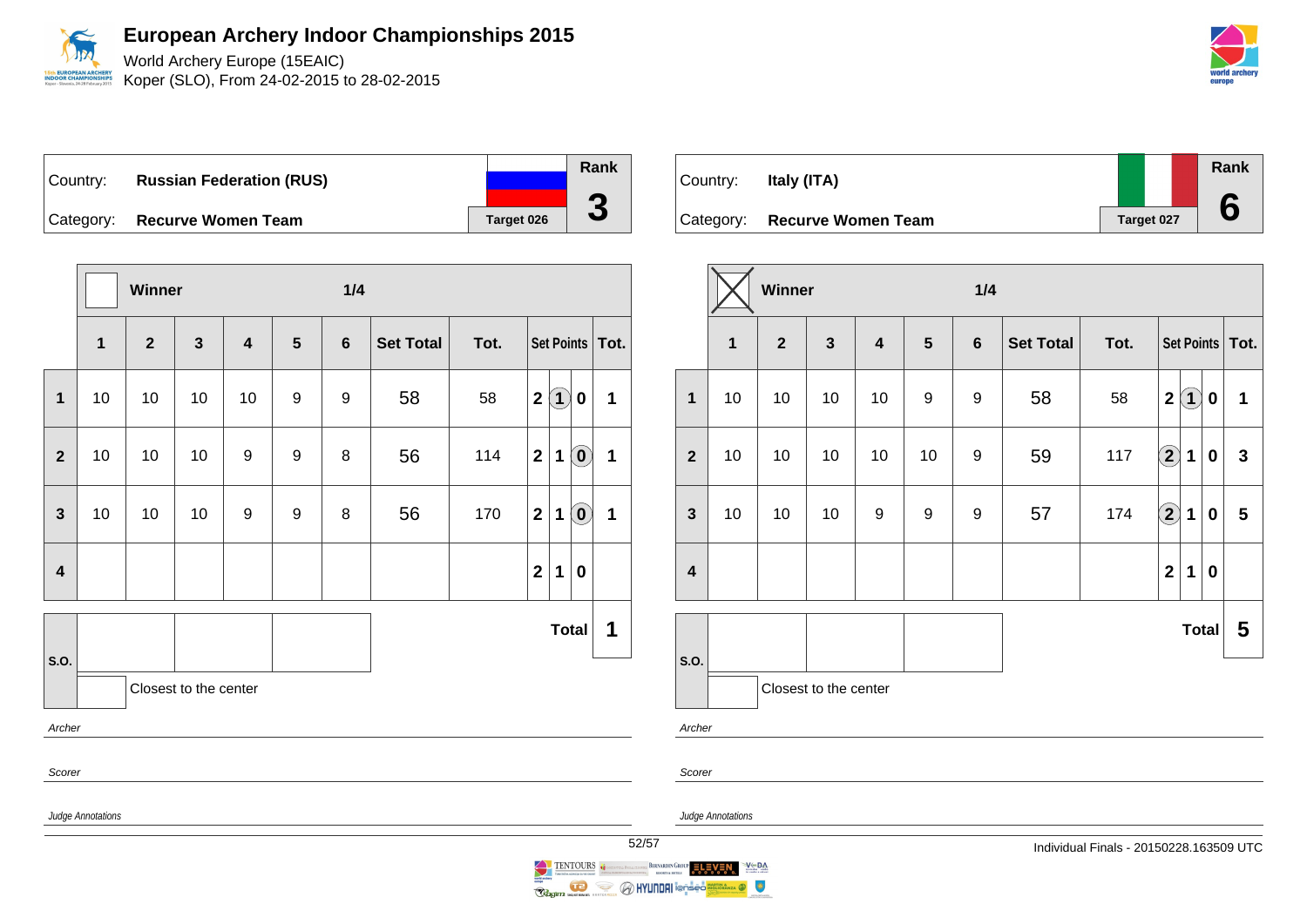World Archery Europe (15EAIC) Koper (SLO), From 24-02-2015 to 28-02-2015

| Country: <b>Poland (POL)</b> |            | Rank |
|------------------------------|------------|------|
|                              |            |      |
| Category: Recurve Women Team | Target 029 |      |

|                         |                   | <b>Winner</b>  |                       |                         |   | 1/4            |                  |      |                         |                   |                                                |                   |
|-------------------------|-------------------|----------------|-----------------------|-------------------------|---|----------------|------------------|------|-------------------------|-------------------|------------------------------------------------|-------------------|
|                         | $\mathbf{1}$      | $\overline{2}$ | $\mathbf{3}$          | $\overline{\mathbf{4}}$ | 5 | $6\phantom{1}$ | <b>Set Total</b> | Tot. |                         |                   |                                                | Set Points   Tot. |
| $\mathbf{1}$            | 10                | 10             | 9                     | $\boldsymbol{9}$        | 9 | 9              | 56               | 56   | $\overline{\mathbf{2}}$ | $\mathbf 1$       | $\left( \begin{matrix} 0 \end{matrix} \right)$ | $\mathbf 0$       |
| $\overline{2}$          | 10                | 10             | 10                    | 9                       | 9 | 9              | 57               | 113  | $\mathbf 2$             | $\left( 1\right)$ | 0                                              | $\mathbf{1}$      |
| $\overline{\mathbf{3}}$ | 10                | 9              | 9                     | 9                       | 9 | 9              | 55               | 168  | $\mathbf{2}$            | 1                 | $\left( \begin{matrix} 0 \end{matrix} \right)$ | $\mathbf{1}$      |
| $\overline{\mathbf{4}}$ |                   |                |                       |                         |   |                |                  |      | $\overline{\mathbf{2}}$ | 1                 | $\bf{0}$                                       |                   |
|                         |                   |                |                       |                         |   |                |                  |      |                         |                   | <b>Total</b>                                   | 1                 |
| S.O.                    |                   |                | Closest to the center |                         |   |                |                  |      |                         |                   |                                                |                   |
| Archer                  |                   |                |                       |                         |   |                |                  |      |                         |                   |                                                |                   |
| Scorer                  |                   |                |                       |                         |   |                |                  |      |                         |                   |                                                |                   |
|                         | Judge Annotations |                |                       |                         |   |                |                  |      |                         |                   |                                                | 5                 |

| Country:  | Germany (GER)             |            | Rank |
|-----------|---------------------------|------------|------|
| Category: | <b>Recurve Women Team</b> | Target 030 |      |

|                         |                                                | Winner                |    |                                                             |    | 1/4              |                          |     |                   |             |          |                 |
|-------------------------|------------------------------------------------|-----------------------|----|-------------------------------------------------------------|----|------------------|--------------------------|-----|-------------------|-------------|----------|-----------------|
|                         | $\overline{\mathbf{3}}$<br>$\overline{2}$<br>1 |                       |    | $\overline{\mathbf{4}}$<br>$5\phantom{1}$<br>$6\phantom{a}$ |    |                  | <b>Set Total</b><br>Tot. |     | Set Points   Tot. |             |          |                 |
| $\mathbf{1}$            | 10                                             | 10                    | 10 | 10                                                          | 10 | 9                | 59                       | 59  | $\bf(2)$          | 1           | $\bf{0}$ | $\overline{2}$  |
| $\overline{2}$          | 10                                             | 10                    | 10 | $\boldsymbol{9}$                                            | 9  | $\boldsymbol{9}$ | 57                       | 116 | $\mathbf{2}$      | $\bf(1)$    | 0        | $\mathbf{3}$    |
| $\mathbf{3}$            | 10                                             | 10                    | 10 | 10                                                          | 9  | 9                | 58                       | 174 | $\bf(2)$          | $\mathbf 1$ | 0        | $5\phantom{.0}$ |
| $\overline{\mathbf{4}}$ |                                                |                       |    |                                                             |    |                  |                          |     | $\boldsymbol{2}$  | 1           | 0        |                 |
|                         | Total                                          |                       |    |                                                             |    |                  |                          |     |                   |             |          | 5               |
| S.O.                    |                                                | Closest to the center |    |                                                             |    |                  |                          |     |                   |             |          |                 |
| Archer                  |                                                |                       |    |                                                             |    |                  |                          |     |                   |             |          |                 |

Judge Annotations

 $V = DA$ 

RÂNZA O

BERNARDIN GROUP ELEVEN

Scorer



**Example 1996** MYUNDAI Tensis

ENTOURS de

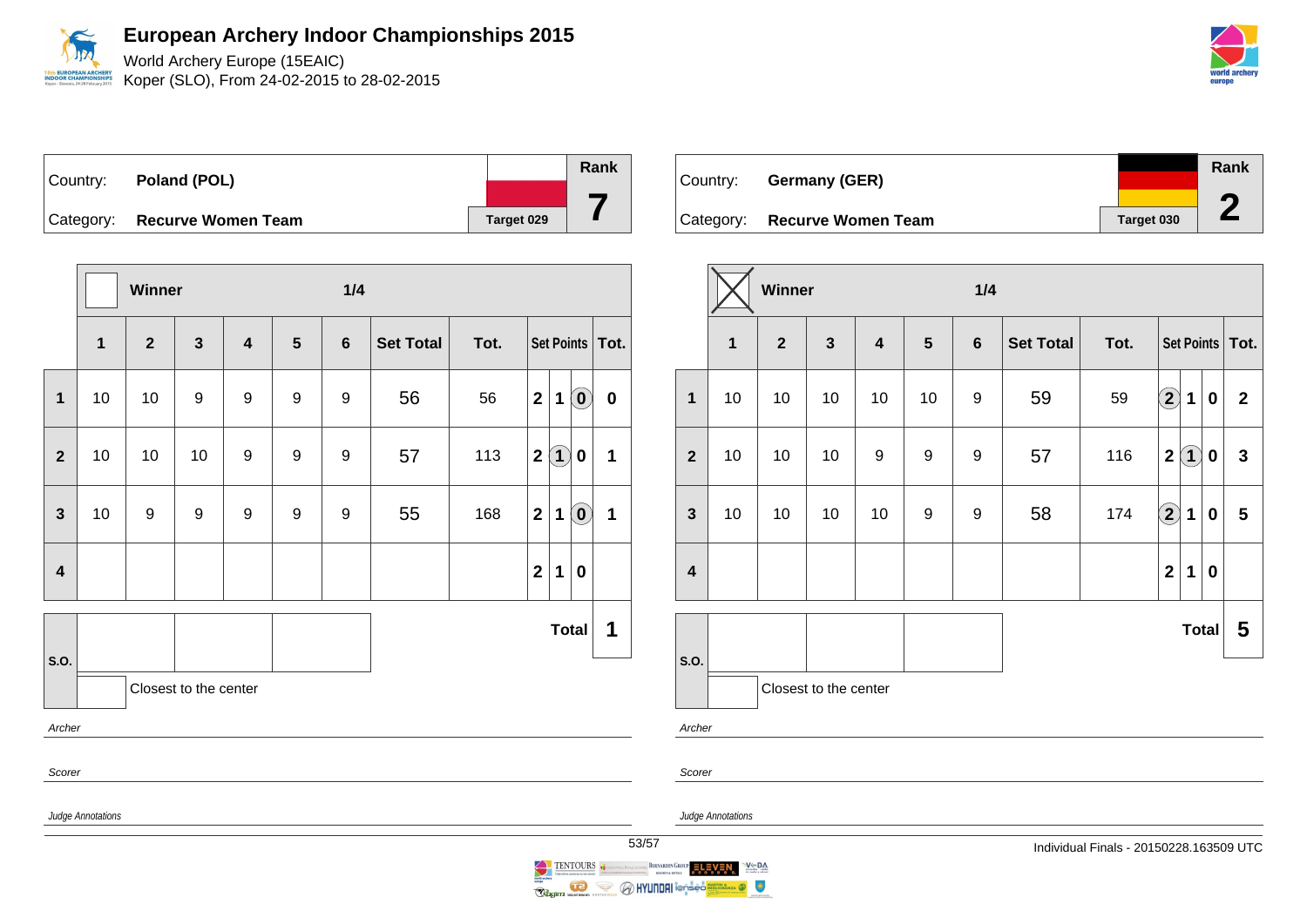World Archery Europe (15EAIC) Koper (SLO), From 24-02-2015 to 28-02-2015



|           |                           |            |         | $+$ $+$ $\overline{ }$ Rank |
|-----------|---------------------------|------------|---------|-----------------------------|
| Country:  | Georgia (GEO)             |            | $+ + +$ |                             |
| Category: | <b>Recurve Women Team</b> | Target 020 |         |                             |

|                         |                   | Winner           |                       |                         |                  | 1/2              |                  |      |                                                                      |                         |
|-------------------------|-------------------|------------------|-----------------------|-------------------------|------------------|------------------|------------------|------|----------------------------------------------------------------------|-------------------------|
|                         | $\mathbf{1}$      | $\overline{2}$   | $\mathbf{3}$          | $\overline{\mathbf{4}}$ | 5                | $6\phantom{1}$   | <b>Set Total</b> | Tot. | Set Points   Tot.                                                    |                         |
| $\mathbf{1}$            | 10                | 10               | 10                    | 10                      | $\boldsymbol{9}$ | $\boldsymbol{9}$ | 58               | 58   | $\widehat{\mathbf{2}}$<br>$\mathbf 1$<br>$\bf{0}$                    | $\mathbf{2}$            |
| $\mathbf{2}$            | 10                | 10               | 10                    | 10                      | 10               | 9                | 59               | 117  | $\mathbf{2}$<br>1<br>$\bf{0}$                                        | $\overline{\mathbf{4}}$ |
| $\mathbf{3}$            | 10                | $\boldsymbol{9}$ | 9                     | 9                       | 9                | 8                | 54               | 171  | $\overline{\mathbf{2}}$<br>$\left( \mathbf{0}\right)$<br>$\mathbf 1$ | $\overline{\mathbf{4}}$ |
| $\overline{\mathbf{4}}$ | 10                | 10               | 10                    | 10                      | 9                | 8                | 57               | 228  | $\left( \mathbf{1}\right)$<br>$\mathbf 2$<br>$\bf{0}$                | $\overline{\mathbf{5}}$ |
|                         |                   |                  |                       |                         |                  |                  |                  |      | <b>Total</b>                                                         | 5                       |
| S.O.                    |                   |                  | Closest to the center |                         |                  |                  |                  |      |                                                                      |                         |
| Archer                  |                   |                  |                       |                         |                  |                  |                  |      |                                                                      |                         |
| Scorer                  |                   |                  |                       |                         |                  |                  |                  |      |                                                                      |                         |
|                         | Judge Annotations |                  |                       |                         |                  |                  |                  |      |                                                                      | 54/                     |

| Country:  | <b>Belarus (BLR)</b>      | ▒          | Rank                    |
|-----------|---------------------------|------------|-------------------------|
| Category: | <b>Recurve Women Team</b> | Target 021 | $\overline{\mathbf{c}}$ |

|                         |             | Winner         |                       |                  |                |                | 1/2              |      |                                                            |              |  |
|-------------------------|-------------|----------------|-----------------------|------------------|----------------|----------------|------------------|------|------------------------------------------------------------|--------------|--|
|                         | $\mathbf 1$ | $\overline{2}$ | $\mathbf{3}$          | 4                | $5\phantom{1}$ | $6\phantom{1}$ | <b>Set Total</b> | Tot. | Set Points   Tot.                                          |              |  |
| $\mathbf{1}$            | 10          | 10             | 10                    | $\boldsymbol{9}$ | 9              | 8              | 56               | 56   | $\left( \mathbf{0}\right)$<br>$\overline{\mathbf{2}}$<br>1 | $\pmb{0}$    |  |
| $\overline{2}$          | 10          | 10             | 10                    | 10               | 9              | 8              | 57               | 113  | $\overline{\mathbf{2}}$<br>$\left( \mathbf{0}\right)$<br>1 | $\pmb{0}$    |  |
| $\mathbf{3}$            | 10          | 10             | 10                    | $\boldsymbol{9}$ | 9              | 9              | 57               | 170  | $\left( \mathbf{2}\right)$<br>1<br>$\bf{0}$                | $\mathbf{2}$ |  |
| $\overline{\mathbf{4}}$ | 10          | 10             | 10                    | 9                | 9              | 9              | 57               | 227  | $\bf(1)$<br>$\overline{\mathbf{2}}$<br>$\mathbf 0$         | $\mathbf{3}$ |  |
|                         |             |                |                       |                  |                |                |                  |      | <b>Total</b>                                               | 3            |  |
| S.O.                    |             |                | Closest to the center |                  |                |                |                  |      |                                                            |              |  |
| Archer                  |             |                |                       |                  |                |                |                  |      |                                                            |              |  |

Judge Annotations

 $V \subseteq BA$ 

 $\bullet$ 

Scorer

BERNARDIN GROUP ELEVEN

**O HYUNDAI** ionseo

TENTOURS

 $\iff$ 

Ragin

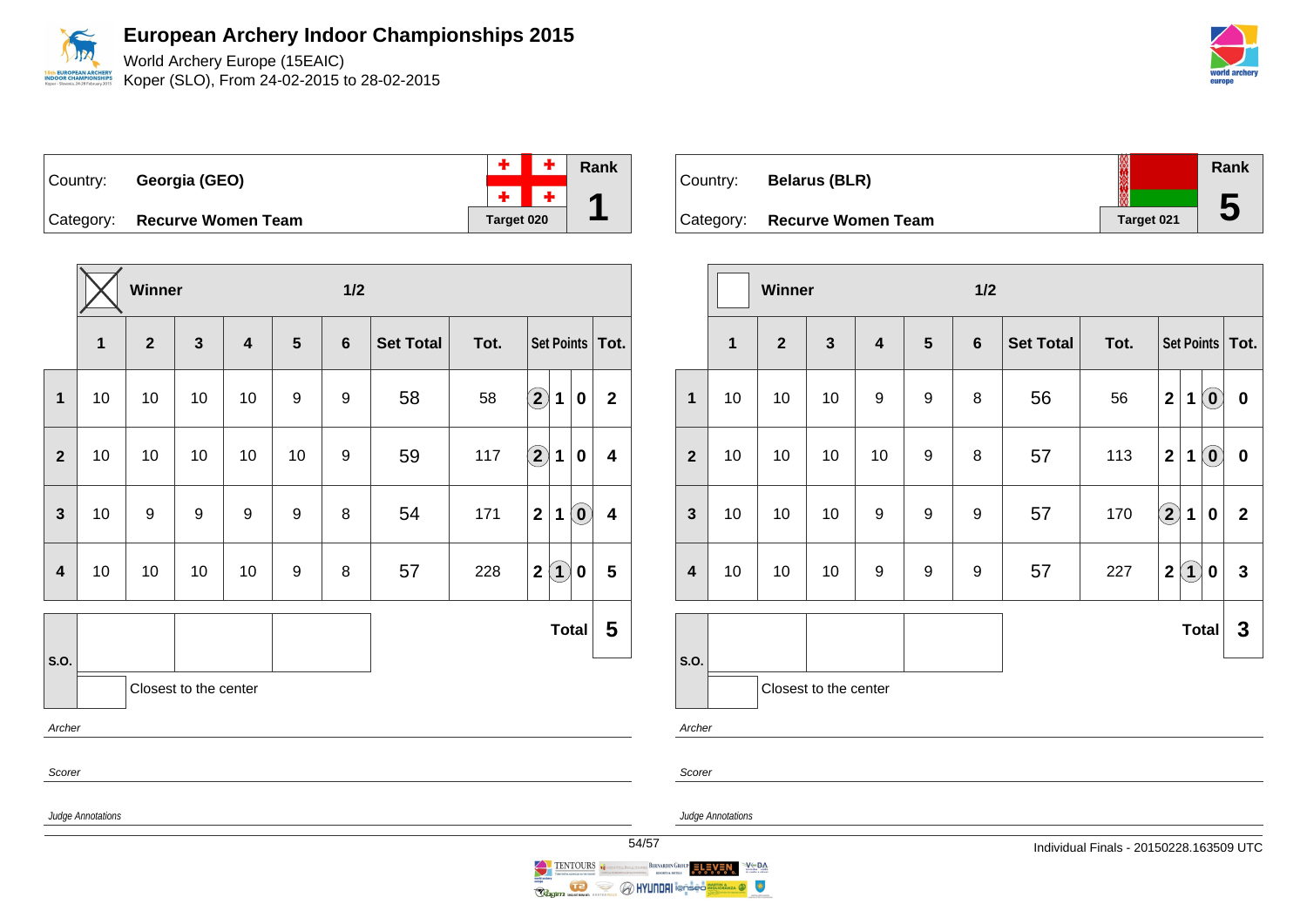World Archery Europe (15EAIC) Koper (SLO), From 24-02-2015 to 28-02-2015

|        | world archery |  |
|--------|---------------|--|
| eurone |               |  |

| Country:  | Italy (ITA)               |  |                   | Rank |
|-----------|---------------------------|--|-------------------|------|
|           |                           |  |                   |      |
| Category: | <b>Recurve Women Team</b> |  | <b>Target 026</b> |      |

|                         |                   | Winner         |                       |                         |                | 1/2            |                  |      |                  |                   |                                                         |                   |
|-------------------------|-------------------|----------------|-----------------------|-------------------------|----------------|----------------|------------------|------|------------------|-------------------|---------------------------------------------------------|-------------------|
|                         | $\mathbf{1}$      | $\overline{2}$ | $\mathbf{3}$          | $\overline{\mathbf{4}}$ | $5\phantom{1}$ | $6\phantom{1}$ | <b>Set Total</b> | Tot. |                  |                   |                                                         | Set Points   Tot. |
| $\mathbf 1$             | 10                | 10             | $\boldsymbol{9}$      | 9                       | 9              | $\overline{7}$ | 54               | 54   | $\mathbf 2$      | $\mathbf 1$       | $\left( \begin{matrix} \textbf{0} \end{matrix} \right)$ | $\pmb{0}$         |
| $\overline{2}$          | 10                | 10             | 10                    | 10                      | 9              | 8              | 57               | 111  | $\mathbf 2$      | $\left( 1\right)$ | 0                                                       | $\mathbf 1$       |
| 3                       | 10                | 10             | 10                    | 9                       | 9              | 9              | 57               | 168  | $\boldsymbol{2}$ | 1                 | $\left( \mathbf{0}\right)$                              | $\mathbf{1}$      |
| $\overline{\mathbf{4}}$ |                   |                |                       |                         |                |                |                  |      | $\mathbf{2}$     | $\mathbf 1$       | $\bf{0}$                                                |                   |
|                         |                   |                |                       |                         |                |                |                  |      |                  | <b>Total</b>      |                                                         | 1                 |
| S.O.                    |                   |                | Closest to the center |                         |                |                |                  |      |                  |                   |                                                         |                   |
| Archer                  |                   |                |                       |                         |                |                |                  |      |                  |                   |                                                         |                   |
| Scorer                  |                   |                |                       |                         |                |                |                  |      |                  |                   |                                                         |                   |
|                         | Judge Annotations |                |                       |                         |                |                |                  |      |                  |                   |                                                         | 55                |

| Country: | Germany (GER)                |            | <b>Rank</b> |
|----------|------------------------------|------------|-------------|
|          |                              |            |             |
|          | Category: Recurve Women Team | Target 027 |             |

|                         |              | Winner         |                       |    |                 | 1/2     |                  |      |                            |              |                  |                   |
|-------------------------|--------------|----------------|-----------------------|----|-----------------|---------|------------------|------|----------------------------|--------------|------------------|-------------------|
|                         | $\mathbf{1}$ | $\overline{2}$ | $\mathbf{3}$          | 4  | $5\phantom{.0}$ | $\bf 6$ | <b>Set Total</b> | Tot. |                            |              |                  | Set Points   Tot. |
| $\mathbf{1}$            | 10           | 10             | 10                    | 9  | 9               | 9       | 57               | 57   | $\bf{(2)}$                 | 1            | 0                | $\mathbf{2}$      |
| $\overline{2}$          | 10           | 10             | 10                    | 9  | 9               | 9       | 57               | 114  | $\mathbf{2}$               | $\bf(1)$     | $\boldsymbol{0}$ | $\mathbf{3}$      |
| $\mathbf{3}$            | 10           | 10             | 10                    | 10 | 10              | 9       | 59               | 173  | $\left( \mathbf{2}\right)$ | 1            | 0                | $5\phantom{.0}$   |
| $\overline{\mathbf{4}}$ |              |                |                       |    |                 |         |                  |      | $\mathbf{2}$               | 1            | $\bf{0}$         |                   |
|                         |              |                |                       |    |                 |         |                  |      |                            | <b>Total</b> |                  | 5                 |
| S.O.                    |              |                | Closest to the center |    |                 |         |                  |      |                            |              |                  |                   |

Archer

Scorer

Judge Annotations

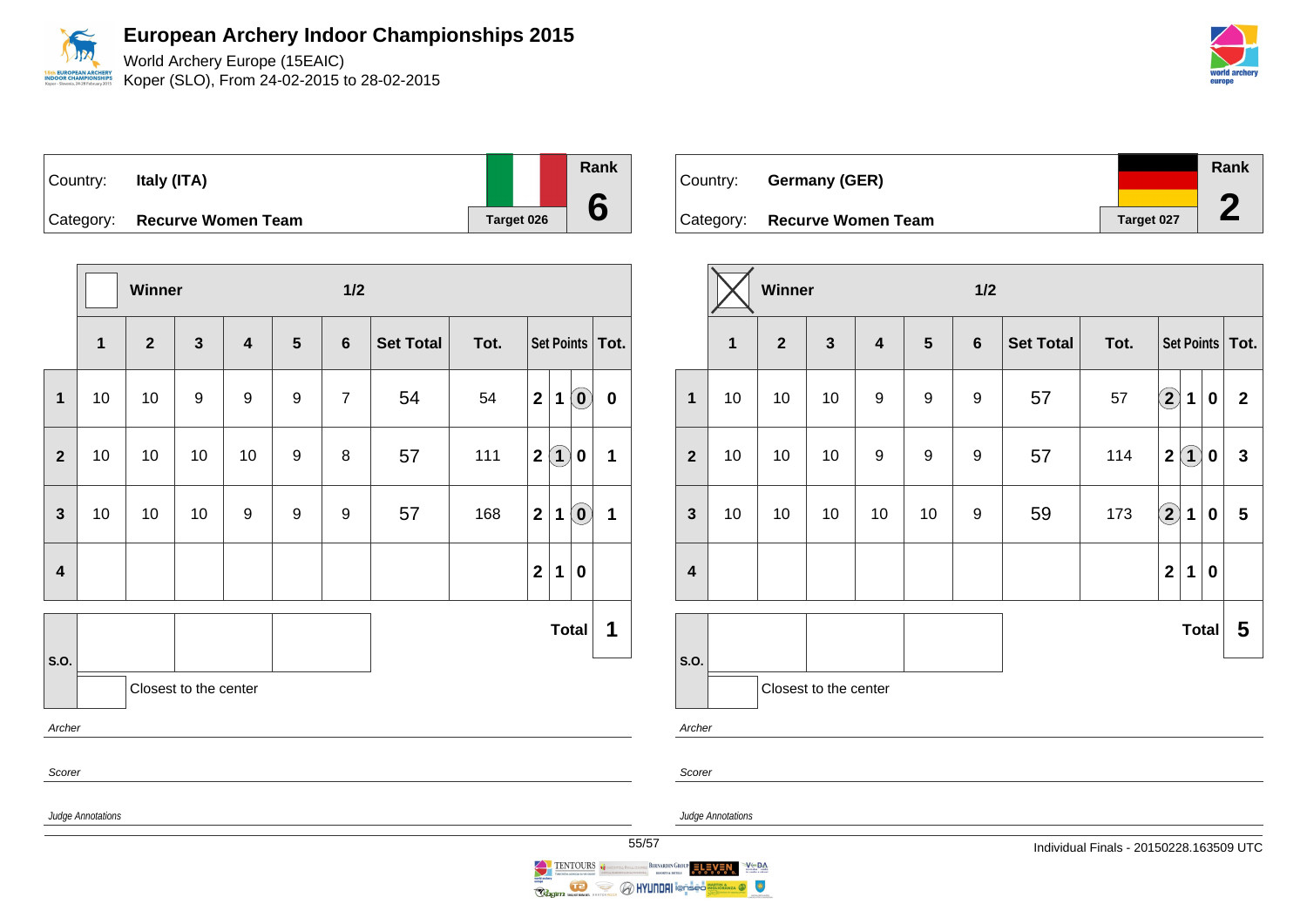World Archery Europe (15EAIC) Koper (SLO), From 24-02-2015 to 28-02-2015

| world archery |  |  |
|---------------|--|--|
| europe        |  |  |

 $-$ 

| Country:  | <b>Belarus (BLR)</b>      | ▧          |
|-----------|---------------------------|------------|
| Category: | <b>Recurve Women Team</b> | Target 017 |

|                         |                   | <b>Winner</b> |                       |                         |                         | <b>Bronze</b> |                  |      |                                                                               |              |
|-------------------------|-------------------|---------------|-----------------------|-------------------------|-------------------------|---------------|------------------|------|-------------------------------------------------------------------------------|--------------|
|                         | $\mathbf{1}$      | $\mathbf{2}$  | $\mathbf{3}$          | $\overline{\mathbf{4}}$ | $\overline{\mathbf{5}}$ | 6             | <b>Set Total</b> | Tot. | <b>Set Points</b>                                                             | Tot.         |
| $\mathbf{1}$            | 10                | $10$          | 10                    | 9                       | 9                       | 9             | 57               | 57   | $\mathbf{1}$<br>$\mathbf 2$<br>0                                              | 1            |
| $\overline{2}$          | $\boldsymbol{9}$  | 10            | 9                     | 10                      | 10                      | 9             | 57               | 114  | $\left( \mathbf{0}\right)$<br>$\mathbf 2$<br>$\mathbf 1$                      | $\mathbf 1$  |
| $\mathbf{3}$            | 10                | 10            | 10                    | 9                       | 9                       | 9             | 57               | 171  | $\bf(1)$<br>$\boldsymbol{2}$<br>$\mathbf 0$                                   | $\mathbf 2$  |
| $\overline{\mathbf{4}}$ | 10                | 10            | 9                     | 9                       | 8                       | 8             | 54               | 225  | $\left( \begin{matrix} 0 \end{matrix} \right)$<br>$\mathbf{2}$<br>$\mathbf 1$ | $\mathbf{2}$ |
|                         |                   |               |                       |                         |                         |               |                  |      | <b>Total</b>                                                                  | $\mathbf{2}$ |
| S.O.                    |                   |               | Closest to the center |                         |                         |               |                  |      |                                                                               |              |
| Archer                  |                   |               |                       |                         |                         |               |                  |      |                                                                               |              |
| Scorer                  |                   |               |                       |                         |                         |               |                  |      |                                                                               |              |
|                         | Judge Annotations |               |                       |                         |                         |               |                  |      |                                                                               | 56           |

| Country: | Italy (ITA)                  |            | Rank |
|----------|------------------------------|------------|------|
|          | Category: Recurve Women Team | Target 018 |      |

|                         | <b>Winner</b>    |                |                       |                         |                | <b>Bronze</b>  |                  |      |                                       |              |
|-------------------------|------------------|----------------|-----------------------|-------------------------|----------------|----------------|------------------|------|---------------------------------------|--------------|
|                         | $\mathbf{1}$     | $\overline{2}$ | $\mathbf{3}$          | $\overline{\mathbf{4}}$ | $5\phantom{1}$ | $6\phantom{1}$ | <b>Set Total</b> | Tot. | Set Points   Tot.                     |              |
| $\mathbf{1}$            | 10               | 10             | 10                    | 9                       | 9              | 9              | 57               | 57   | (1)<br>$\mathbf 2$<br>$\bf{0}$        | 1            |
| $\overline{2}$          | $\boldsymbol{9}$ | 9              | 10                    | 10                      | 10             | 10             | 58               | 115  | $\bf{(2)}$<br>$\mathbf 1$<br>$\bf{0}$ | $\mathbf{3}$ |
| $\mathbf{3}$            | 10               | 10             | 10                    | 10                      | 9              | 8              | 57               | 172  | $\bf(1)$<br>$\boldsymbol{2}$<br>0     | 4            |
| $\overline{\mathbf{4}}$ | 10               | 10             | 10                    | $\boldsymbol{9}$        | 8              | 8              | 55               | 227  | $\bf{(2)}$<br>1<br>$\bf{0}$           | 6            |
|                         |                  |                |                       |                         |                |                |                  |      | Total                                 | 6            |
| S.O.                    |                  |                | Closest to the center |                         |                |                |                  |      |                                       |              |
| Archer                  |                  |                |                       |                         |                |                |                  |      |                                       |              |

Judge Annotations

Scorer

**Rank**

**5**